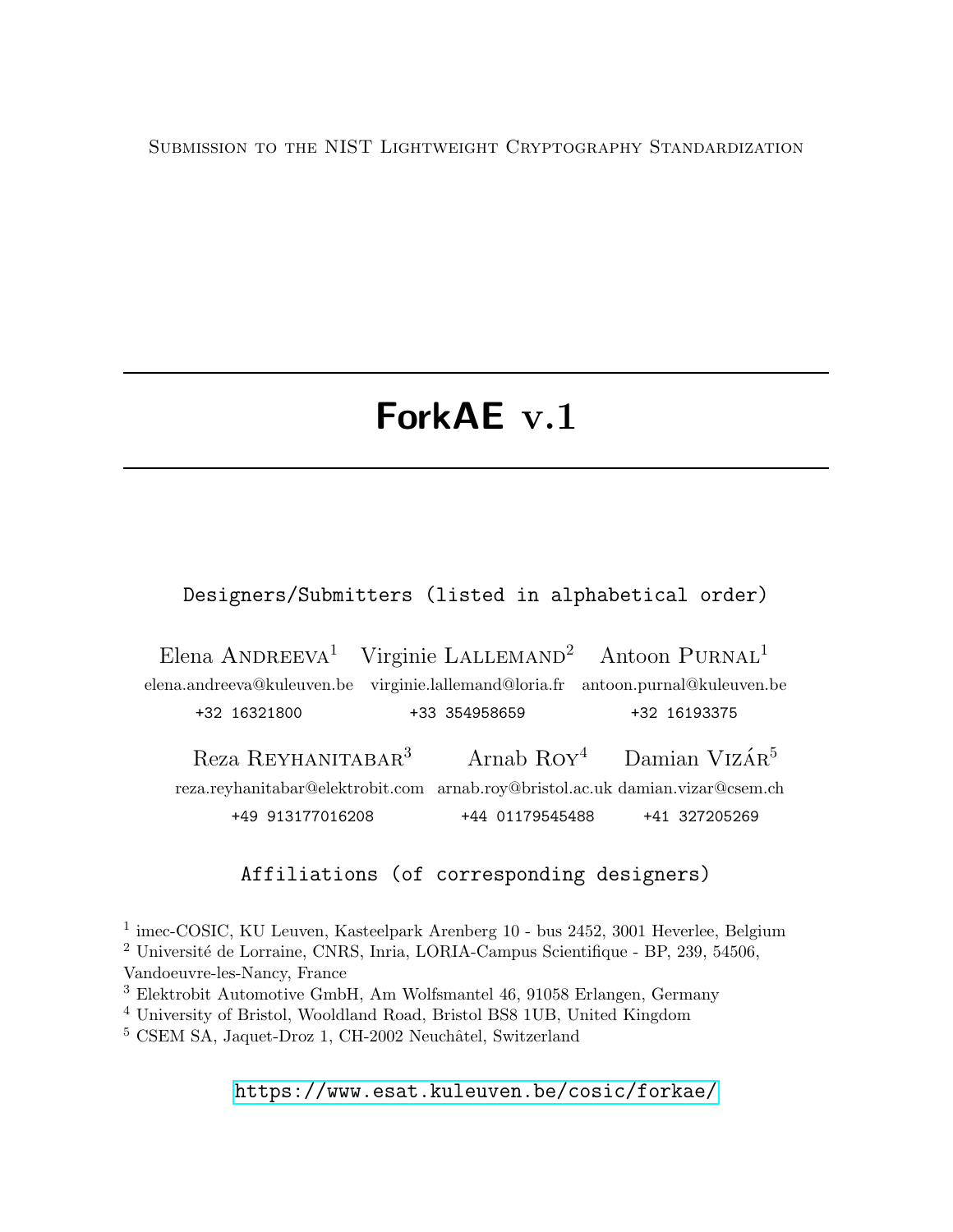# Contents

| 1           | Introduction<br>1                                                                                                                                                                 |                                                              |  |  |  |  |  |
|-------------|-----------------------------------------------------------------------------------------------------------------------------------------------------------------------------------|--------------------------------------------------------------|--|--|--|--|--|
| $\bf{2}$    | <b>ForkSkinny Family</b><br>2.1<br>Use case recommendations $\ldots \ldots \ldots \ldots \ldots \ldots \ldots \ldots \ldots \ldots$<br>2.2<br>2.3                                 | 3<br>$\overline{4}$<br>$\overline{4}$<br>$\overline{4}$      |  |  |  |  |  |
| 3           | <b>Notation</b><br>3.1<br>3.2                                                                                                                                                     | $\overline{\mathbf{4}}$<br>$\overline{5}$<br>$6\phantom{.}6$ |  |  |  |  |  |
| 4           | Specification<br>4.1<br>4.2<br>Sequential AEAD from a Forkcipher $\dots \dots \dots \dots \dots \dots \dots$<br>4.3                                                               | $\overline{7}$<br>$\overline{7}$<br>13<br>14                 |  |  |  |  |  |
| $5^{\circ}$ | <b>Security Claims</b><br>5.1<br>Security for our primary and targeted use cases.<br>5.2                                                                                          | 15<br>15<br>16                                               |  |  |  |  |  |
| 6           | <b>Security Analysis</b><br>6.1<br>6.2                                                                                                                                            | 17<br>17<br>18                                               |  |  |  |  |  |
| 7           | Efficiency/Implementation                                                                                                                                                         | 18                                                           |  |  |  |  |  |
| 8           | <b>Design Rationale</b><br>8.1<br>Design Decisions in the Modes of Operation $\ldots \ldots \ldots \ldots \ldots$<br>8.2<br>Distinct Instances, Advantages and Limitations<br>8.3 | 20<br>20<br>23<br>24                                         |  |  |  |  |  |
|             | A Formal Definitions of Forkcipher and Authentiated Encryption<br>Security Definition of Forkcipher<br>A.2<br>Security Definition of Authenticated Encryption<br>A.3              | 30<br>$30\,$<br>31<br>31                                     |  |  |  |  |  |
| $\bf{B}$    | <b>Security Analysis of PAEF</b>                                                                                                                                                  | 31                                                           |  |  |  |  |  |
| $\mathbf C$ | <b>Security Analysis of SAEF</b><br>35                                                                                                                                            |                                                              |  |  |  |  |  |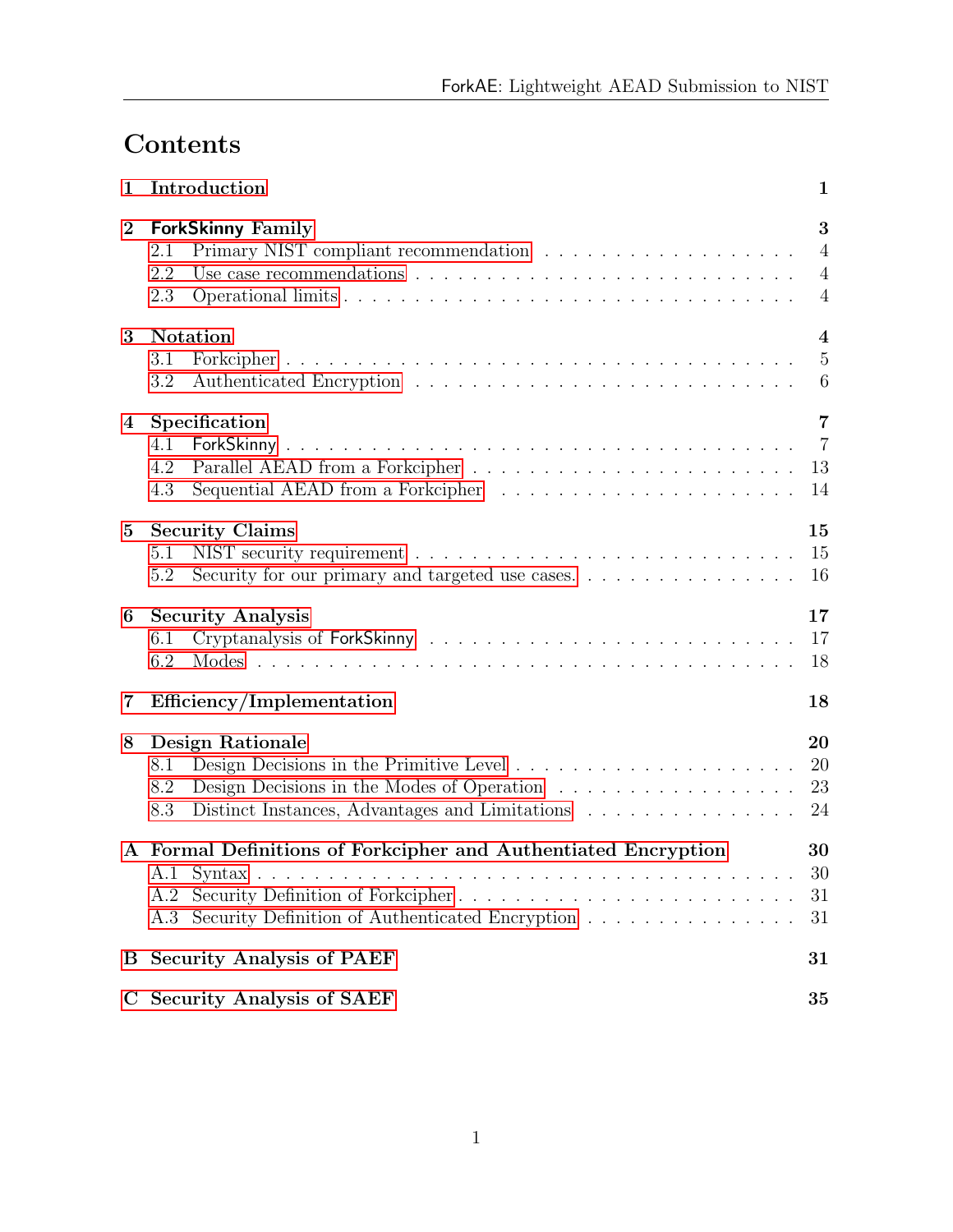|  | D Security Analysis of ForkSkinny                    | 40 |
|--|------------------------------------------------------|----|
|  | D.1 Arguments deduced from the Security of SKINNY 40 |    |
|  |                                                      |    |
|  |                                                      |    |
|  |                                                      |    |
|  |                                                      |    |
|  |                                                      |    |
|  |                                                      |    |
|  |                                                      |    |
|  | E The Sboxes of SKINNY                               |    |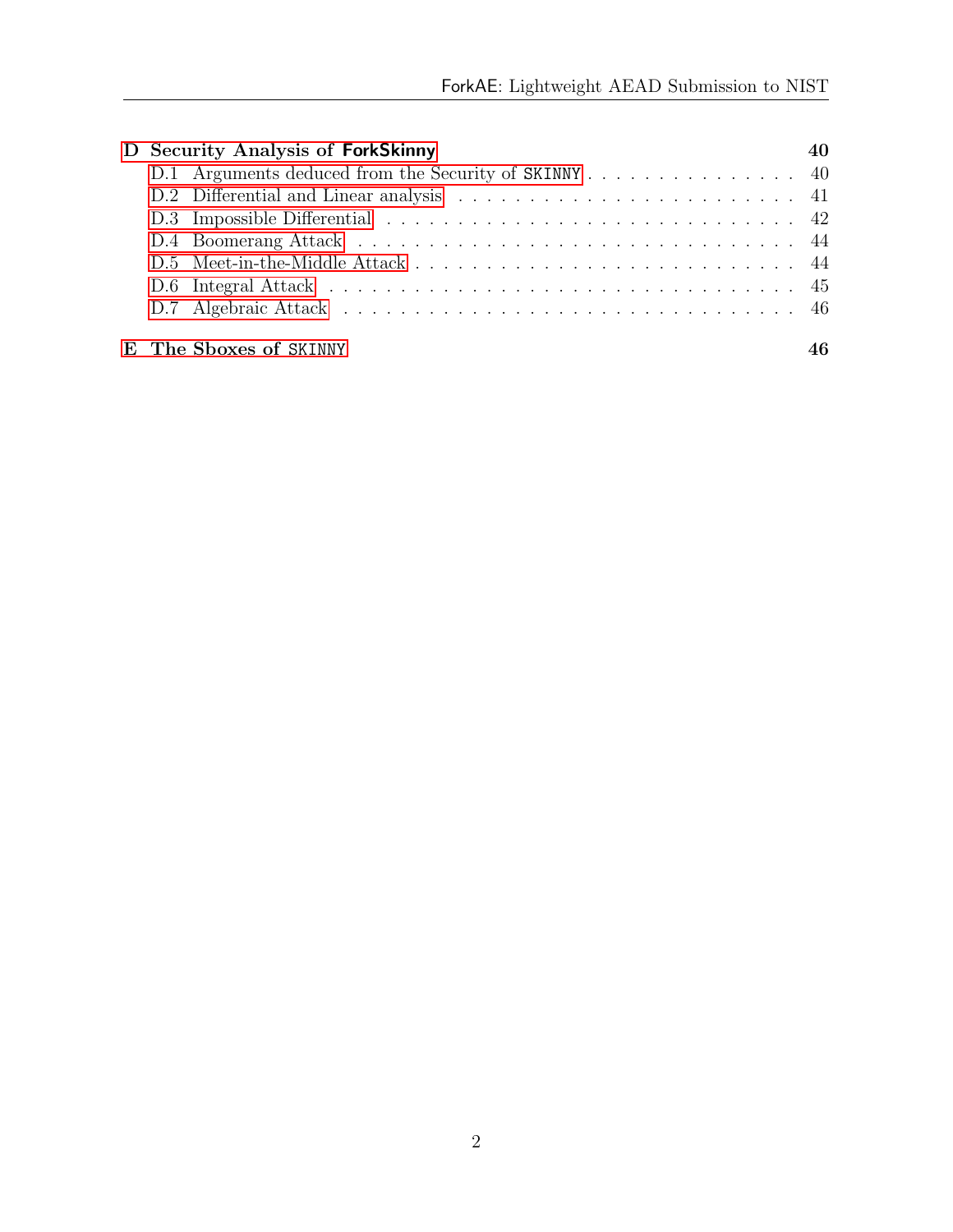# <span id="page-3-0"></span>1 Introduction

This document introduces the ForkAE family of algorithms, our submission to the NIST's lightweight cryptography project, for the category of authenticated encryption with associated data (AEAD). ForkAE is a new family of AEAD schemes optimized for the cost of handling short messages. Its design combines performance, security and simplicity in a modular package that is easy to analyze. This is achieved by combining and enhancing novel provably secure modes of operation with known and well-analyzed lightweight primitives and operations from [\[9,](#page-28-0) [14\]](#page-29-0).

Most AEAD schemes are optimized for the cost of handling long messages. However, an increasingly common scenario is that AEAD algorithms are applied to many small messages. Examples are Secure Onboard Communication (SecOC) in automotive systems [\[6\]](#page-28-1), handling of short data bursts in critical communication and massive IoT domains of 5G  $[1]$ , and Narrowband IoT (NB-IoT)  $[2,5]$  $[2,5]$  systems. For instance, the new CAN FD standard (ISO 11898-1) for vehicle bus technology [\[3,](#page-28-5) [4\]](#page-28-6), which is expected to be implemented in most cars by 2020, allows for a payload up to 64 bytes. In NB-IoT standard [\[2,](#page-28-3)[5\]](#page-28-4) the maximum transport block size (TBS) is 680 bits in downlink and 1000 bits in uplink (the minimum TBS size is 16 bits in both cases). In NB-IoT use cases such as smart parking lots the actual data to be sent is just a bit (for free or occupied status), so a minimum allowed TBS size of 2 bytes (16 bits) would suit the application.

In the call for submissions for the lightweight cryptography project, NIST has stressed as a design requirement that lightweight AEAD submissions shall be "optimized to be efficient for short messages (e.g., as short as 8 bytes)" [\[35\]](#page-31-0).

The main design goal for the ForkAE family is to excel at processing short inputs, while also being able to process arbitrary-length inputs, albeit somewhat less efficiently. To achieve this goal, the ForkAE family is built based on a novel combination of the following three well-analyzed ingredients:

- Forkcipher: a symmetric-key building block that is introduced in [\[9\]](#page-28-0) as an essential ingredient in the quest for lightweight AEAD for very short inputs.
- SKINNY: a lightweight tweakable blockcipher family from [\[14\]](#page-29-0) with very appealing hardware/software performances and strong security guarantees with regards to known attacks.
- SAEF and PAEF: two provably-secure modes of operation for a forkcipher that are defined in [\[9\]](#page-28-0).

FORKCIPHER. A forkcipher [\[9\]](#page-28-0) is *nearly*—but not exactly—a fixed-input-length AEAD primitive; "nearly" because it produces expanded ciphertexts with a non-trivial redundancy, and not exactly because it has no integrity-checking mechanisms. When keyed and tweaked, a forkcipher maps an *n*-bit input block to an output of  $2n$  bits. Intuitively, evaluating a secure forkcipher on an input  $M$  is equivalent to evaluating two independent tweakable permutations on M but with an *amortized computational cost*.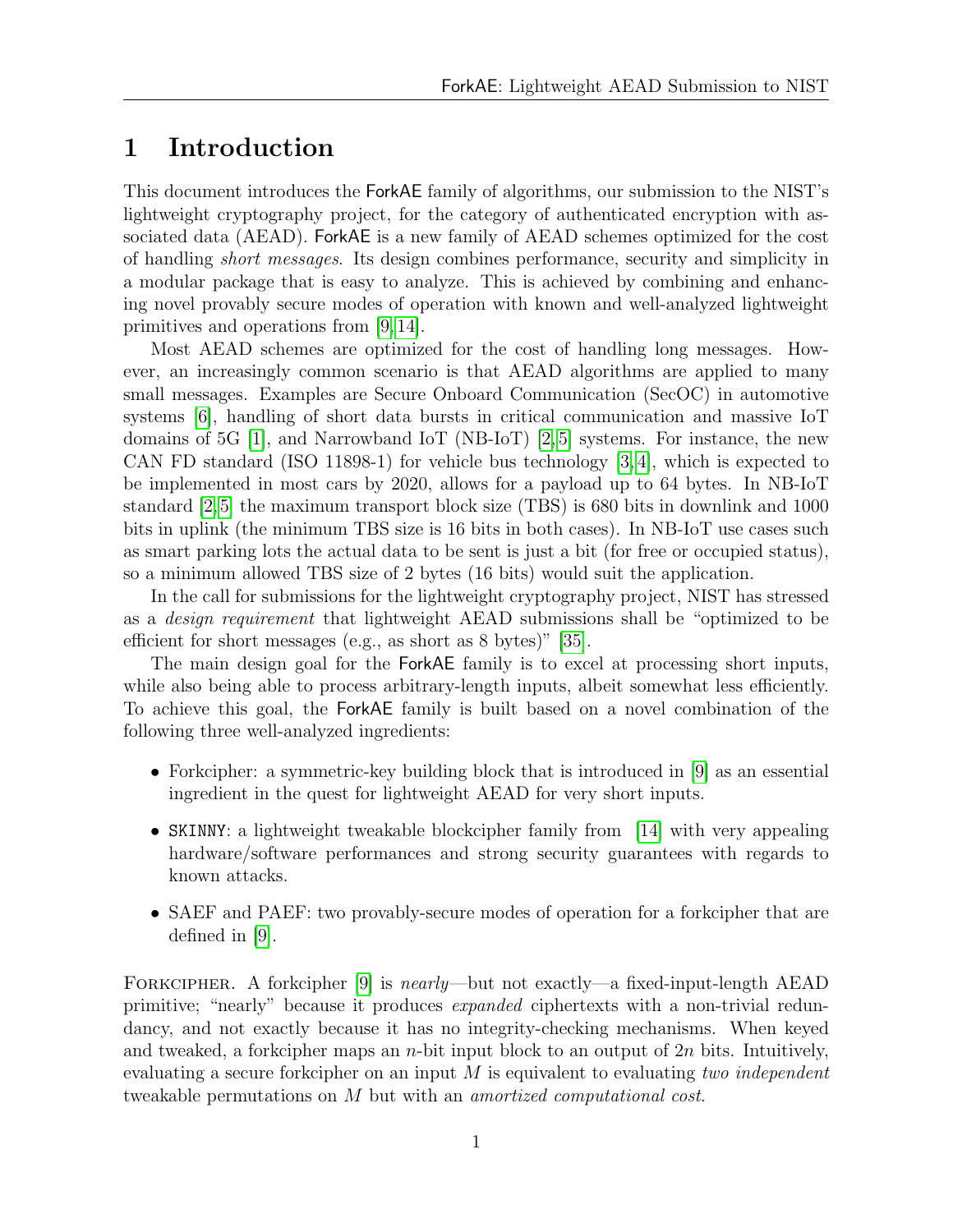ForkSkinny. This is our concrete instantiation for a forkcipher family based on the lightweight tweakable blockcipher family SKINNY [\[14\]](#page-29-0). Our motivation for the choice of SKINNY was both its area, throughput, power, efficiency and software advantages in lightweight applications, as well as extensive analysis with regard to state-of-the-art cryptanalytic techniques [\[10,](#page-28-7) [11,](#page-29-1) [37,](#page-31-1) [42,](#page-31-2) [45,](#page-32-2) [46\]](#page-32-3). SKINNY is a SPN (substitution permutation network) and "AND-rotation-XOR"-mix design with a tweakey schedule following the TWEAKEY approach of [\[25\]](#page-30-0) and a linear feedback shift register (LFSR) to minimize hardware costs. Both SPN and TWEAKEY allow for stronger bounds on the number of active Sboxes, while the addition of "AND-rotation-XOR" and LFSR allow for efficiency optimizations.

PAEF AND SAEF MODES OF OPERATION. To build our full-fledged AEAD schemes optimized exclusively for processing short inputs, we use two provably secure modes of operation for a forkcipher. PAEF (Parallel AEAD from a Forkcipher) is a fully parallelizable mode and is suited for applications where one of the parties is able to perform parallel computations (e.g., in dedicated hardware). SAEF (Sequential AEAD from a Forkcipher) has an online encryption, but is not parallelizable. SAEF lends itself well to low-overhead implementations, as it does not need to store the nonce or any block counters. Both PAEF and SAEF use a unique nonce input value.

ForkAE family. Our proposed family of variable-input-length (VIL) AEAD schemes is obtained by applying PAEF and SAEF modes of operation to the ForkSkinny family of primitives. Our primary recommendation is **PAEF-ForkSkinny-128-288** that is fully compliant with the functional and security requirements set by NIST for the LWC project. PAEF-ForkSkinny-128-288 is a member of the ForkAE family obtained by plugging the ForkSkinny-128-288 primitive in the PAEF mode. ForkSkinny-128-288 is a forkcipher with a 128-bit block and 288-bit tweakey. The full-fledged VIL AEAD scheme, PAEF-ForkSkinny-128-288, supports a 128-bit key, 104-bit nonce and 128-bit tag.

The design of ForkAE family combines security, efficiency and a great deal of flexibility in a modular package:

The ForkAE family is secure. ForkSkinny is benefiting from security properties of SKINNY, and lessons learned from an extensive third-party cryptanalysis of ForkAES [\[12\]](#page-29-2) (ForkAES was put forth in [\[9\]](#page-28-0) as an initial proof of concept for a forkcipher based on AES). The modes are *provably secure* [\[9\]](#page-28-0); PAEF achieves *n*-bit and SAEF  $n/2$ -bit AE (confidentiality and integrity) security.

The ForkAE family is efficient. Inheriting most of the lightweight implementation features from SKINNY, it provides excellent throughput per area in hardware with roundbased implementation and facilitates many trade-offs in the speed-resource design space on a variety of hardware and software platforms.

The ForkAE family is flexible. For a 128-bit key, it supports different block lengths (64 and 128 bits), nonce lengths (120, 112, 104, 56 and 48 bits), and tag lengths (64 and 128 bits) which allows for a number of performance and security tradeoffs.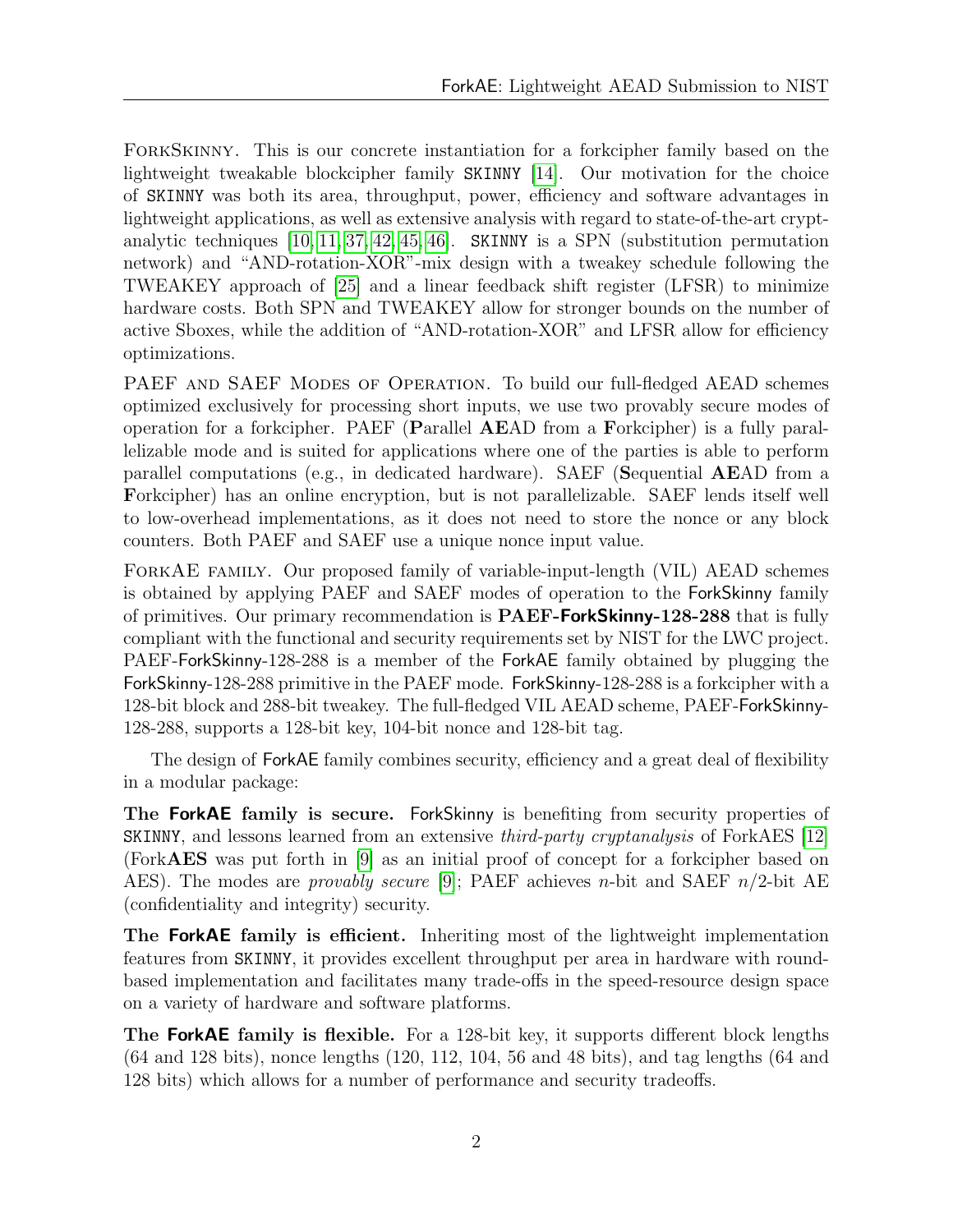# <span id="page-5-0"></span>2 ForkSkinny Family

Our ForkAE family comprises of 6 members which output a variable-length ciphertext on inputs a variable-length plaintext, variable-length associated data and a fixed-length nonce with a fixed-length key in two modes: PAEF and SAEF, and are based on the forkcipher family ForkSkinny. All members are externally parameterized by the mode, the block size n and the tweakey size t (determining the ForkSkinny-n-t primitive instantiation). The tweakey consists of a tweak and the fixed key where the nonce is an internal parameter and part of the tweak. The members of our ForkAE family can be instantiated with tunable nonces of up to a maximal permissible length. We propose ForkAE *concrete instances* with fixed nonce sizes in Table [1.](#page-5-1)

<span id="page-5-1"></span>

| mode        | primitive          | block | tweakey | kev | nonce | tag | nonce<br>max. |
|-------------|--------------------|-------|---------|-----|-------|-----|---------------|
|             | ForkSkinny-64-192  | 64    | 192     | 128 | 48    | 64  | 60            |
| PAEF        | ForkSkinny-128-192 | 128   | 192     | 128 | 48    | 128 | 60            |
|             | ForkSkinny-128-256 | 128   | 256     | 128 | 112   | 128 | 124           |
|             | ForkSkinny-128-288 | 128   | 288     | 128 | 104   | 128 | 156           |
| <b>SAEF</b> | ForkSkinny-128-192 | 128   | 192     | 128 | 56    | 128 | 60            |
|             | ForkSkinny-128-256 | 128   | 256     | 128 | 120   | 128 | 124           |

Table 1: The ForkAE instances with the mode, the ForkSkinny- $n-t$  primitive, the block, the tweakey, the key, the nonce, and the tag *lengths in bits*. Our primary recommendation is in bold. The max. nonce column indicates the maximum permissible nonce bit size that may be used in the corresponding mode with ForkSkinny.

The tweakey consists of a tweak and a key. The tweak is a known public value and for our uses consists of a public nonce (unique per message), a domain separator (DS), and a block counter (used only in PAEF) as described in the Table [2.](#page-5-2)

<span id="page-5-2"></span>

| mode        | ForkSkinny- $n-t$                       | nonce                  | DS | block counter                | key | tweakey                  |
|-------------|-----------------------------------------|------------------------|----|------------------------------|-----|--------------------------|
| PAEF        | 64-192<br>128-192<br>128-256<br>128-288 | 48<br>48<br>112<br>104 | 3  | 13<br>13<br>13<br>53         | 128 | 192<br>192<br>256<br>288 |
| <b>SAEF</b> | 128-192<br>128-256                      | 56<br>120              | 4  | no<br>$\mathbf{n}\mathbf{o}$ | 128 | 192<br>256               |

Table 2: Tweakeys for all ForkAE instances in in bits.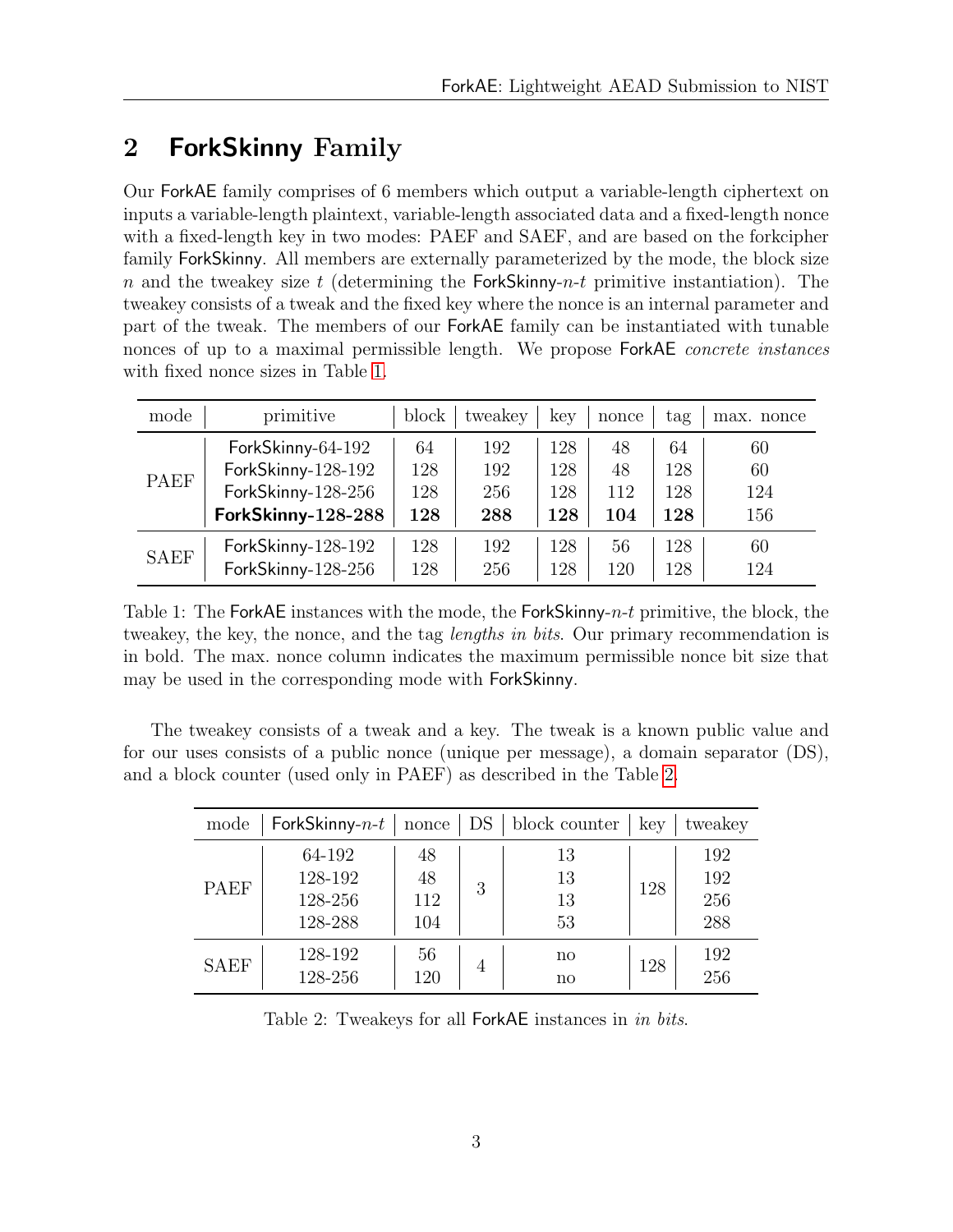#### <span id="page-6-0"></span>2.1 Primary NIST compliant recommendation

Our primary ForkAE recommendation PAEF-ForkSkinny-128-288 is compliant with the functional and security requirements set by NIST.

#### <span id="page-6-1"></span>2.2 Use case recommendations

Our primary use case recommendation for all ForkAE members are applications which process short messages of up to 4 data blocks.

#### <span id="page-6-2"></span>2.3 Operational limits

We summarize the algorithmic or operational limits:

1) the maximum number for AEAD encryption calls with a single key (calls/key), and

2) the data (in bytes) limits per single AEAD call (bytes/message);

for each of the instances in Table [3.](#page-6-4) We stress that these values reflect only *algorithm* specific limits and do **not** take security into consideration.

<span id="page-6-4"></span>

| mode        | <b>ForkSkinny-</b> $n-t$   nonce size |     | $\vert$ calls/key | bytes/message | rnd nonce?             |
|-------------|---------------------------------------|-----|-------------------|---------------|------------------------|
| <b>PAEF</b> | 64-192                                | 48  | $2^{48}$          | $2^{16}$      | $\mathbf{n}$           |
|             | 128-192                               | 48  | $2^{48}$          | $2^{17}$      | $\mathbf{n}\mathbf{o}$ |
|             | 128-256                               | 112 | $2^{112}$         | $2^{17}$      | ОK                     |
|             | 128-288                               | 104 | $2^{104}$         | $2^{57}$      | ОK                     |
| <b>SAEF</b> | 128-192                               | 56  | $2^{56}$          | no limit      | $\mathbf{n}\mathbf{o}$ |
|             | 128-256                               | 120 | $2^{120}$         | no limit      | ЭK                     |

Table 3: The algorithmic limits of the ForkAE family. The column "rnd nonce?" is set to "no" when the nonce is only used as a counter per message (or equivalent stateful mode) and to "OK" for instances where we admit the use of a random nonce (the max. number of encryption calls with a random nonce per message ought to be strictly less than square root of the "calls/key" value).

# <span id="page-6-3"></span>3 Notation

This section introduces the notation and conventions used in the following sections.

All strings are binary strings. The set of all strings of length  $n$  (for a positive integer  $n$ ) is denoted  $\{0,1\}^n$ . We let  $\{0,1\}^{\leq n}$  denote the set of all strings of length at most n.

We let  $\mathsf{left}_{\ell}(X)$  denote the  $\ell$  leftmost bits of X and  $\mathsf{right}_r(X) = X[(|X| - r) \dots (|X| -$ 1)] the r rightmost bits of X, such that  $X = \text{left}_{\chi}(X) ||\text{right}_{|X|-\chi}(X)$  for any  $0 \leq \chi \leq$ |X|. Given a (possibly implicit) positive integer n and an  $X \in \{0,1\}^*$ , we let denote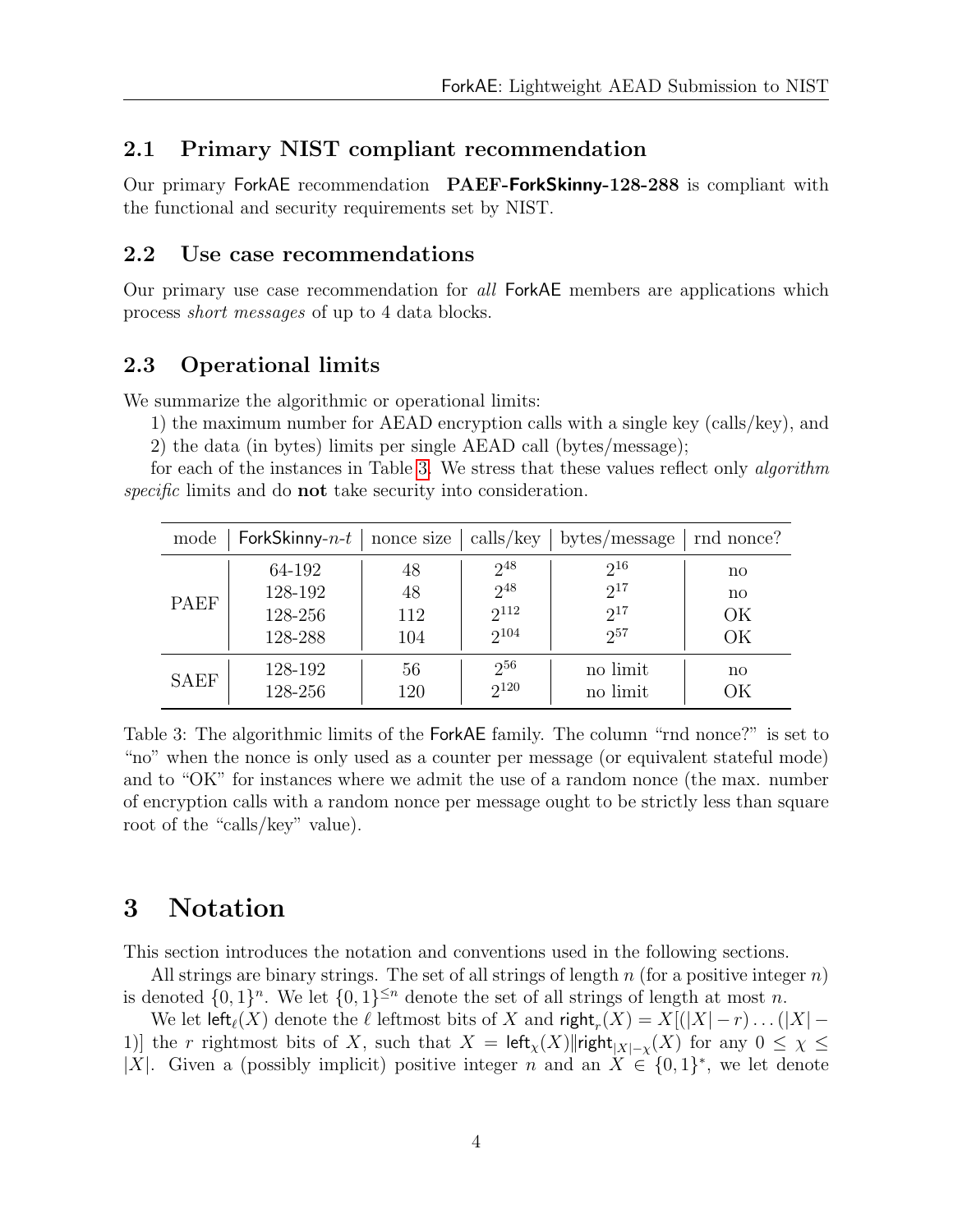$X||10^{n-(|X|\bmod n)-1}$  for simplicity. Given an implicit block length n, we let  $\mathsf{pad10}(X) =$  $X||10^*$  return X if  $|X| \equiv 0 \pmod{n}$  and  $X||10^*$  otherwise.

Given a string X and an integer n, we let  $X_1, \ldots, X_x, X_* \xleftarrow{n} X$  denote partitioning X into n-bit blocks, such that  $|X_i| = n$  for  $i = 1, \ldots, x, 0 \leq |X_*| \leq n$  and  $X =$  $X_1 \| \dots \| X_x \| X_*,$  so  $x = \max(0, \lfloor (|X| - 1)/n \rfloor)$ . We let  $|X|_n = \lceil X/n \rceil$ . We let  $(M', M_*) =$  $\textsf{msplit}_n(M)$  (as in message split) denote a splitting of a string  $M \in \{0,1\}^*$  into two parts  $M'||M_* = M$ , such that  $|M_*| \equiv |M| \pmod{n}$  and  $0 \le |M_*| \le n$ , where  $|M_*| = 0$ if and only if  $|M| = 0$ . We let  $(C', C_*, T) = \text{csplit}_n(C)$  (as in ciphertext split) denote splitting a string C of at least n bits into three parts  $C'$ || $C_*$ || $T = C$ , such that  $|C_*| = n$ ,  $|T| \equiv |C| \pmod{n}$ , and  $0 \leq |T| \leq n$ , where  $|T| = 0$  if and only if  $|C| = n$ . Finally, we let  $C'_1, \ldots, C'_m, C_*, T \leftarrow$  csplit-b<sub>n</sub> $(C)$  (as in csplit to blocks) denote the result of csplit<sub>n</sub> $(C)$ followed by partitioning of C' into  $m = |C'|_n$  blocks of n bits, such that  $C' = C'_1 || \dots || C'_m$ .

The symbol  $\perp$  denotes an error signal, or an undefined value. We denote by  $X \leftarrow \mathcal{X}$ sampling an element X from a finite set  $\mathcal X$  following the uniform distribution.

#### <span id="page-7-0"></span>3.1 Forkcipher

<span id="page-7-1"></span>

Figure 1: Illustration of the encryption and decryption by a forkcipher.

Our AEAD schemes use the low-level primitive forkcipher [\[9\]](#page-28-0). A forkcipher F is a fixedinput length and expanding fixed-output length tweakable symmetric key primitive. Similarly to a tweakable blockcipher, a forkcipher takes a secret key, a tweak and a plaintext block, but instead produces two output blocks simultaneously. Informally, applying a secure forkcipher is equivalent to applying a secure tweakable blockcipher to the same plaintext, with two independent keys. The forkcipher encryption algorithm  $F(K, T, M, s)$ works as follows:

| Encryption algorithm <b>F</b>                                                                                                          |                                                                                                                                                                                                                    |  |  |  |  |
|----------------------------------------------------------------------------------------------------------------------------------------|--------------------------------------------------------------------------------------------------------------------------------------------------------------------------------------------------------------------|--|--|--|--|
| Inputs:                                                                                                                                | Outputs:                                                                                                                                                                                                           |  |  |  |  |
| • a key K of k bits<br>• a tweak $\top$ of $\tau$ bits<br>• a plaintext block $M$ of $n$ bits<br>$\bullet$ an <i>output selector s</i> | <b>if</b> $s = 0$ : the "left" <i>n</i> -bit ciphertext block $C_0$<br><b>if</b> $s = 1$ : the "right" <i>n</i> -bit ciphertext block $C_1$<br><b>if</b> $s = b$ : both <i>n</i> -bit ciphertext blocks $C_0, C_1$ |  |  |  |  |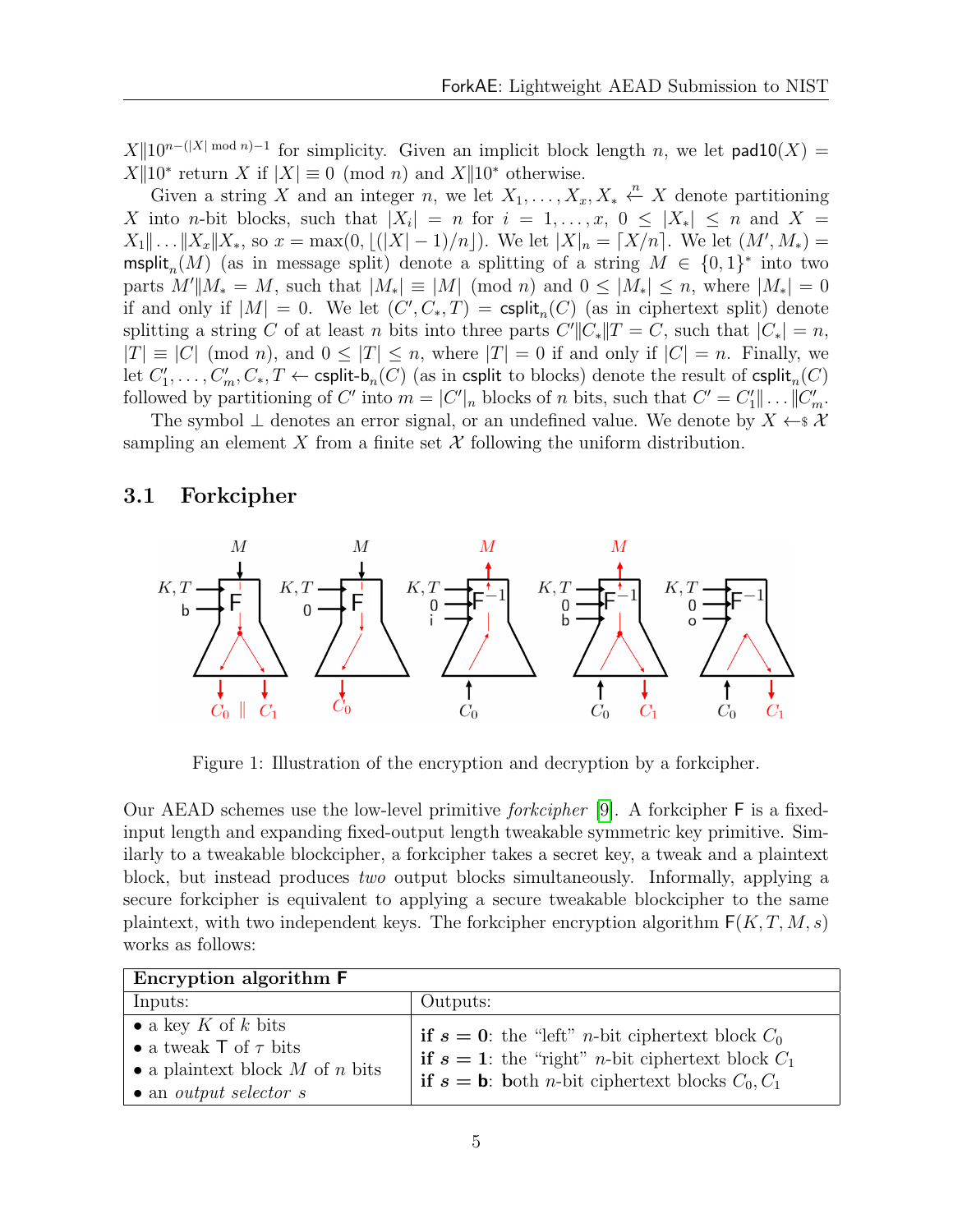The selector chooses whether both, or only one of the output blocks will be computed by the forkcipher. The values of the selector can be encoded in any way, as long as they are distinct.

A forkcipher applies two independent permutations to the plaintext block which makes either of the ciphertext blocks sufficient to compute the original plaintext but also to recompute the "other" ciphertext block. The inverse algorithm  $F^{-1}$  works as follows:

| Inverse algorithm $F^{-1}$           |                                                                                            |
|--------------------------------------|--------------------------------------------------------------------------------------------|
| Inputs:                              | Outputs:                                                                                   |
| • a key K of k bits                  |                                                                                            |
| • a tweak $\top$ of $\tau$ bits      | <b>if</b> $s = i$ : the <i>n</i> -bit plaintext block M (invert only),                     |
| • a ciphertext block $C$ of $n$ bits | <b>if</b> $s = \mathbf{o}$ : the "other" <i>n</i> -bit ciphertext block $C_{b \oplus 1}$ , |
| • a binary "side" indicator $b$      | <b>if</b> $s = b$ : both these <i>n</i> -bit blocks $M, C_{b \oplus 1}$ .                  |
| $\bullet$ an output selector s       |                                                                                            |

The side indicator decides whether the block  $C$  is treated as the "left" ciphertext block  $C_0$  (if  $b = 0$ ), or the "right" ciphertext block  $C_1$  (if  $b = 1$ ). The algorithms of a forkcipher are illustrated in Figure [1.](#page-7-1)

Informally, a correct forkcipher's encryption algorithm F implements a pair of permutations of the set  $\{0,1\}^n$  for every  $K \in \{0,1\}^k$  and  $\mathsf{T} \in \mathcal{T}$ , and its decryption algorithm consistently inverts and re-applies these permutations. A formal mathematical definition of a forkcipher can be found in Appendix [A.](#page-32-0)

### <span id="page-8-0"></span>3.2 Authenticated Encryption

The modes of operation in this proposal follow the AEAD syntax proposed by Rog-away [\[36\]](#page-31-3). A nonce-based AEAD scheme is a triplet  $\Pi = (\mathcal{K}, \mathcal{E}, \mathcal{D})$ . The key space  $\mathcal{K}$  is a finite set endowed with the uniform distribution. The deterministic encryption algorithm  $\mathcal{E}: \mathcal{K} \times \mathcal{N} \times \mathcal{A} \times \mathcal{M} \to \mathcal{C}$  maps a secret key K, a nonce N, an associated data A and a message M to a ciphertext  $C = \mathcal{E}(K, N, A, M)$ . The nonce, AD and message domains are all subsets of  $\{0,1\}^*$ . The deterministic decryption algorithm  $\mathcal{D}: \mathcal{K} \times \mathcal{N} \times \mathcal{A} \times \mathcal{C} \to \mathcal{M} \cup \{\perp\}$ takes a tuple  $(K, N, A, C)$  and either returns a mesage  $M \in \mathcal{M}$ , or a distinguished symbol ⊥ to indicate an authentication error.

We require that for every  $M \in \mathcal{M}$ , we have  $\{0,1\}^{|M|} \subseteq \mathcal{M}$  (i.e. for any integer m, either all or no strings of length m belong to M) and that for all  $K, N, A, M \in$  $\mathcal{K} \times \mathcal{N} \times \mathcal{A} \times \mathcal{M}$  we have  $|\mathcal{E}(K, N, A, M)| = |M| + \theta$  for some non-negative integer  $\theta$  called the stretch of Π. For correctness of Π, we require that for all K, N, A,  $M \in K \times N \times A \times M$ we have  $M = \mathcal{D}(K, N, A, \mathcal{E}(K, N, A, M))$ . We let  $\mathcal{E}_K(N, A, M) = \mathcal{E}(K, N, A, M)$  and  $\mathcal{D}_K(N, A, M) = \mathcal{D}(K, N, A, M).$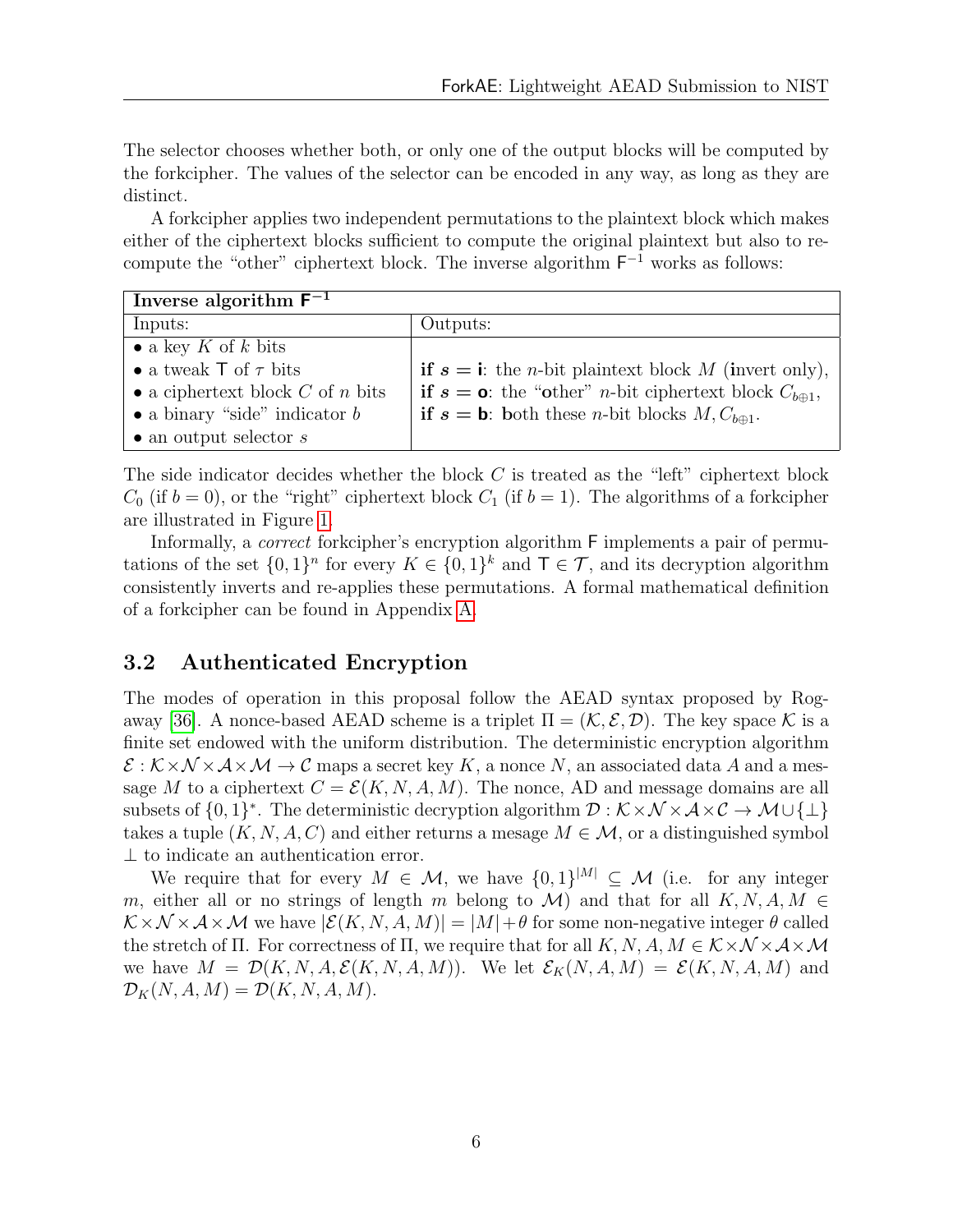# <span id="page-9-0"></span>4 Specification

Below we give the full detailed specification of our ForkAE members as defined by their underlying primitive ForkSkinny and PAEF or SAEF mode of operations.

#### <span id="page-9-1"></span>4.1 ForkSkinny

We propose the **ForkSkinny** cipher family as an underlying primitive or building block for the modes PAEF and SAEF. ForkSkinny is a slight modification of the SKINNY family [\[14\]](#page-29-0). Here, we detail the concrete instantiations, the specification, and transcribe the parts of SKINNY that we keep unchanged in our design.

SKINNY is a family of lightweight tweakable block ciphers that was presented at Crypto 2016 by Beierle et al. [\[14\]](#page-29-0) with the objective to have comparable performance but stronger security guaranties than SIMON, a Feistel cipher proposed by the NSA [\[13\]](#page-29-3). The 6 variants described in [\[14\]](#page-29-0) differ from block size ( $n = 64$  or  $n = 128$  bits) and from the tweakey size  $(z \times n$  bits, where z is either 1, 2 or 3). They are denoted as SKINNY-n-zn.

In a similar way, by ForkSkinny- $n\text{-}zn$  we denote one variant of our cipher with a block size of n bits (either 64 or 128) and of  $z \times n$  tweakey bits. We further consider versions where the tweakey size is not a multiple of the block size n. In general,  $ForkSkinny-n-t$  here will denote the ForkSkinny with n bit block and t bit tweakey. ForkSkinny has an *initial* number of rounds  $r_{\text{init}}$  which accounts for the number of rounds before the *forking* step. The other two parameters  $r_0$  and  $r_1$  denote the number of rounds after the forking step for the left and right branch of the function, respectively. The two branches of ForkSkinny produce two ciphertexts each of length  $n$  bits. Our ForkSkinny primitive instantiations are defined by the distinct value of the latter parameters which are depicted in Table [4.](#page-9-2)

<span id="page-9-2"></span>

| Primitive          |     |     | $block \mid$ tweak $ \mid$ tweakey | $r_{\text{init}}$ | $r_0$ |    |
|--------------------|-----|-----|------------------------------------|-------------------|-------|----|
| ForkSkinny-64-192  | 64  | 64  | 192                                |                   | 23    | 23 |
| ForkSkinny-128-192 | 128 | 64  | 192                                | 21                | 27    | 27 |
| ForkSkinny-128-256 | 128 | 128 | 256                                | 21                | 27    | 27 |
| ForkSkinny-128-288 | 128 | 128 | 288                                | 25                | 21    |    |

Table 4: The ForkSkinny primitives with their internal parameters for round numbers  $r_{\text{init}}$ ,  $r_0$  and  $r_1$  and their corresponding external parameters of block and tweakey sizes (in bits) for fixed 128 bit keys.

The ciphers have a Substitution-Permutation-Network (SPN) structure, and as in the AES  $|8|$ , the internal state is organised as a  $4 \times 4$  matrix, where each cell is either a byte (when  $n = 128$ ) or a nibble (when  $n = 64$ ). The n-bit messages are loaded row-wisely in the internal state IS, as depicted below.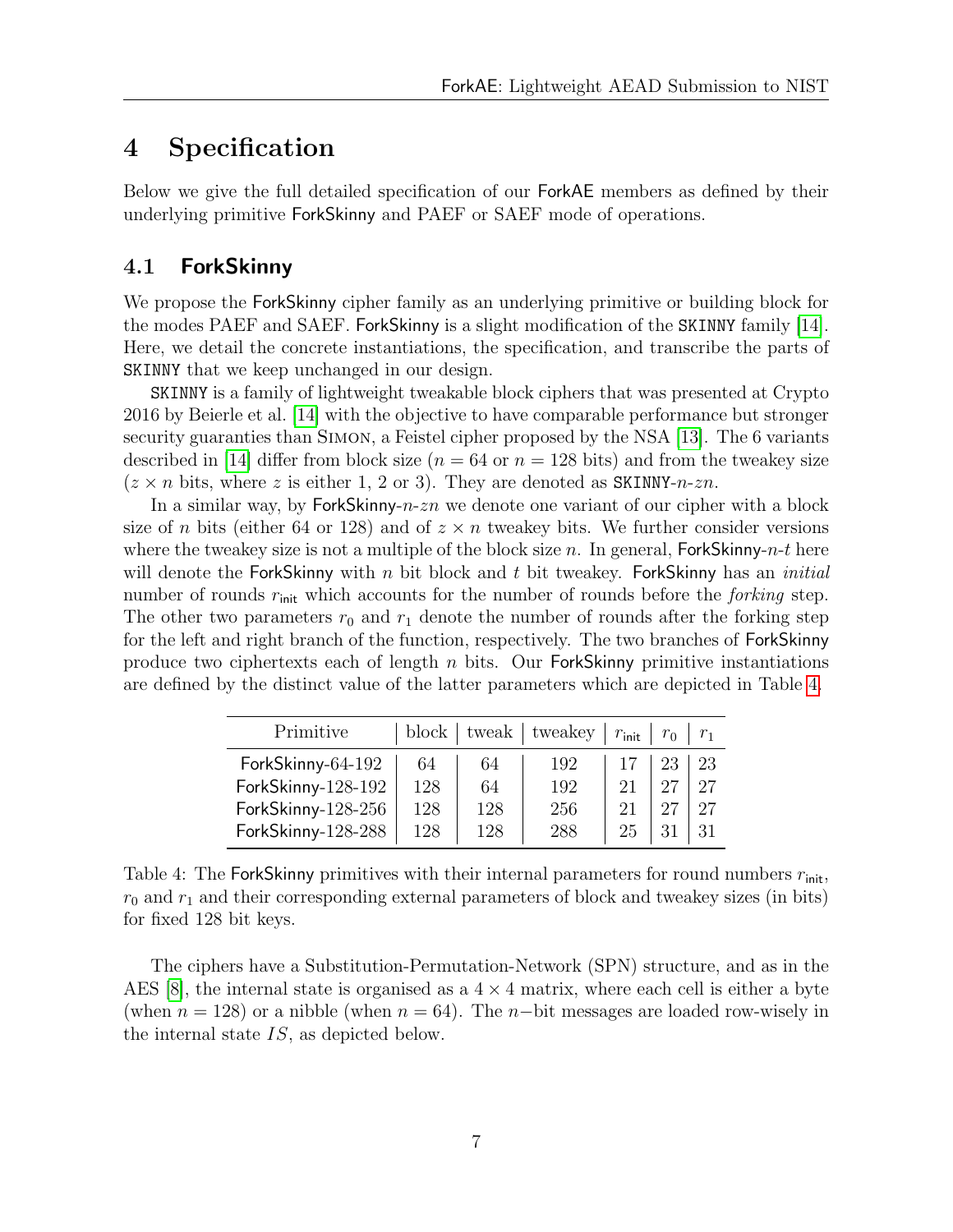$$
IS = \begin{bmatrix} m_0 & m_1 & m_2 & m_3 \\ m_4 & m_5 & m_6 & m_7 \\ m_8 & m_9 & m_{10} & m_{11} \\ m_{12} & m_{13} & m_{14} & m_{15} \end{bmatrix}
$$

In the following, we review the most important aspects of the design of SKINNY, and refer to the original SKINNY specification [\[14\]](#page-29-0) for more details.

In Figure [2,](#page-11-0) we use  $\mathsf{Enc\text{-}Skinny}_r(\cdot,\cdot,j)$ , to denote the *r*-round of SKINNY encryption starting with round  $i$  and  $\mathsf{Dec-Skinny}_r(\cdot,\cdot,j),$  to denote  $r$  rounds of SKINNY decryption which starts with round  $i + r - 1$ , i.e.

$$
\text{Enc-Skinny}_r = \mathcal{R}_{j+r-1} \circ \dots \circ \mathcal{R}_j \tag{1}
$$

$$
\text{Dec-Skinny}_r = \mathcal{R}_j^{-1} \circ \dots \mathcal{R}_{j+r-1}^{-1}, \quad j \ge 0 \tag{2}
$$

where  $\mathcal{R}_i$  is defined in Equation [\(3\)](#page-12-0).

The TKS and TKS<sub>r</sub> denote the tweakey scheduling function per round and r rounds respectively and is described in Figure [3.](#page-49-0)

Round Function ForkSkinny round function (see Figure [4\)](#page-49-1) only differs slightly from the SKINNY one: it reuses the 5 operations described in SKINNY, but considers different round constant in the AddConstants step to take into account the fact that more rounds are iterated.

The round function operations are the following (see Figure [4\)](#page-49-1):

- SubCells (SC): each of the 16 words of the internal state is modified by a  $4 \times 4$ (if  $n = 64$ ) or  $8 \times 8$  Sbox (if  $n = 128$ ). The definition of the Sboxes is recalled in Appendix [E.](#page-48-1) ForkSkinny reuses the Sboxes of SKINNY without any change.
- AddConstants (AC): A LFSR is used to produce constants that are added in the first 3 cells of the first column. Since in total ForkSkinny iterates more rounds than SKINNY, we changed the definition of the LFSR to avoid repetitions.
- AddRoundTweakey (ART): Exactly as in SKINNY, the addition of the tweakey material is done in the first two lines of the state.
- ShiftRows (SR): The second line of the internal state is right rotated by 1 cell, the third line is right rotated by 2 cells, and the last line is right rotated by 3 cells.
- MixColumns (MC): This operation modifies each column by multiplying it with a binary matrix  $M$ , given by:

$$
M = \begin{pmatrix} 1 & 0 & 1 & 1 \\ 1 & 0 & 0 & 0 \\ 0 & 1 & 1 & 0 \\ 1 & 0 & 1 & 0 \end{pmatrix}
$$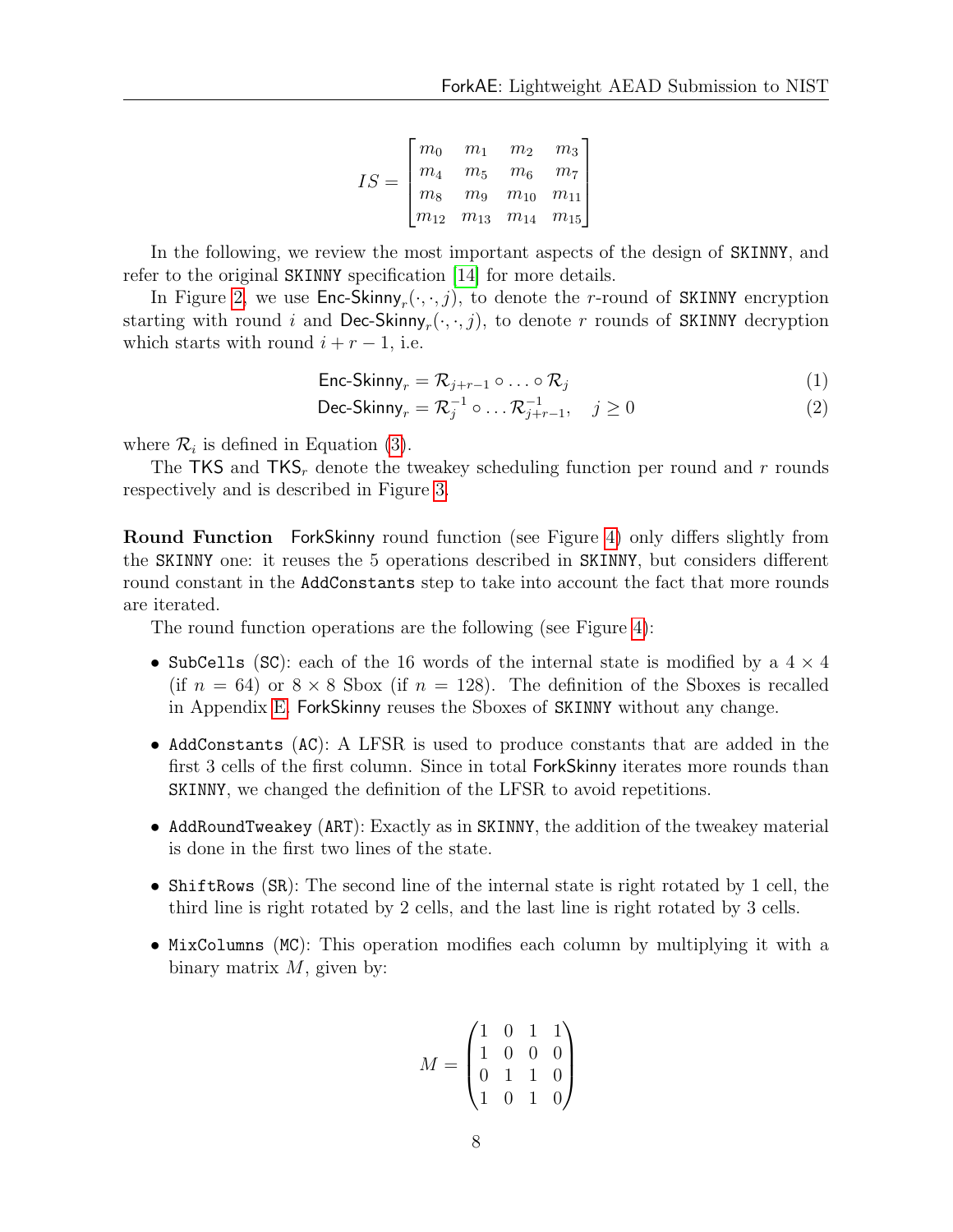```
algo FORKSKINNY-ENC(M, K, T, s)tk \leftarrow K||TL \leftarrow Enc-Skinny<sub>rinit</sub> (M, tk, 0)if s = 1 or s = b then
          C_1 \leftarrow \mathsf{Enc\text{-}Skinny}_{r_1}(L,\mathsf{TKS}_{r_{\mathsf{init}}}(tk),r_{\mathsf{init}})end if
     if s = 0 or s = b then
          tk' \leftarrow \text{TKS}_{r_{\text{init}}+r_1}(tk)C_0 \leftarrow Enc-Skinny_{r_0}(L \oplus BC, tk', r_{\mathsf{init}})end if
     if s = 0 return C_0if s = 1 return C_1if s = b return C_0, C_1end algo
algo Enc-SKINNY_r(S, tk, i)for j \leftarrow 0 to r - 1 do
          S \leftarrow \mathcal{R}_{i+j}(S, tk)tk \leftarrow \mathsf{TKS}_{i+j}(tk)end for
     return S
end algo
algo DEC-SKINNY<sub>r</sub>(S, tk, i)for j \leftarrow 0 to r - 1 do
          tk \leftarrow \text{TKS}_{i+j}(tk)end for
     for j \leftarrow r - 1 to 0 do
          S \leftarrow \mathcal{R}_{i+j}^{-1}(S, tk)tk \leftarrow \textsf{TKS}_{i+j}^{-1}(tk)end for
     return S
end algo
                                                                     \beta
```

```
algo FORKSKINNY-DEC(C, K, T, b, s)
     tk \leftarrow K||Ttk' \leftarrow \text{TKS}_{r_{\text{init}}}(tk)if b = 1 then
           L \leftarrow \mathsf{Dec-Skinny}_{r_1}(C, tk', r_\mathsf{init})else if b = 0 then
           tk'' \leftarrow \text{TKS}_{r_1}(tk')L \leftarrow Dec-Skinny_{r_0}(C_b, tk'', r_\mathsf{init}) \oplus BCend if
     if s = i or s = b then
           M \leftarrow Dec-Skinny<sub>r<sub>init</sub></sub>(L, tk, 0)end if
     if s = o or s = b then
           tk' \leftarrow \textsf{TKS}_{r_1}(tk')\beta \leftarrow (b \oplus 1) \cdot r_1L \leftarrow b \cdot BC \oplus LC' \leftarrow \mathsf{Enc\text{-}Skinny}_{r_{b\oplus 1}}(L, tk', r_{\mathsf{init}} + \right)end if
     if s = i return M
     if s = o return C'if s = b return M, C'end algo
```
Figure 2: ForkSkinny encryption and decryption algorithms. BC is a so-called branch constant that is explicited and justified in the following sections. The tweakey scheduling algorithms (TKS,  $TKS_r$ ) is described in fig. [3](#page-49-0)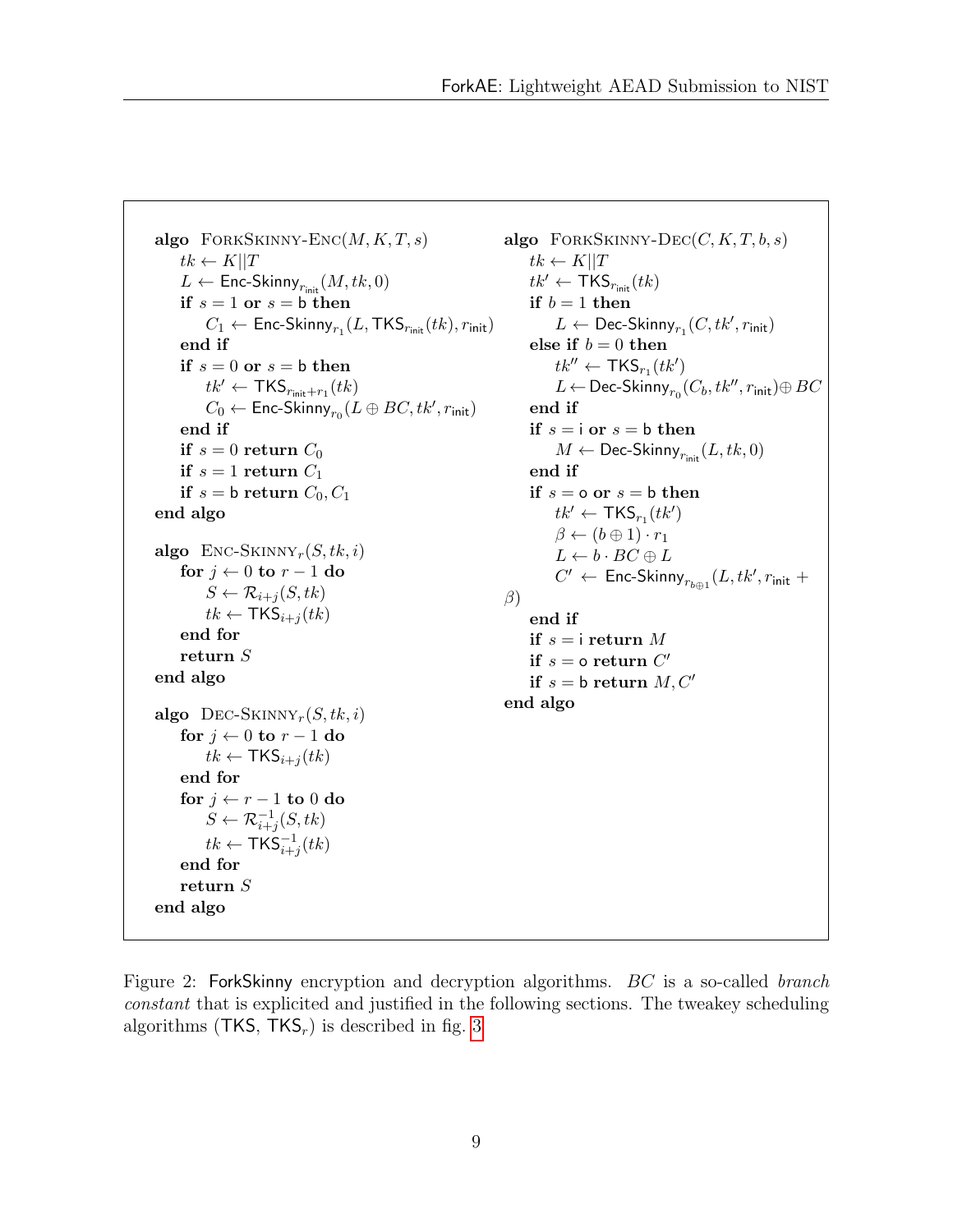Note that all the rounds are identical, and in particular that no whitening keys are used. The ith round function can be described as

<span id="page-12-0"></span>
$$
\mathcal{R}_i = \texttt{MixColumns} \circ \texttt{ShiftRows} \circ \texttt{ART}_i \circ \texttt{AddConstraints}_i \circ \texttt{SubCells} \qquad \qquad (3)
$$

where the subscript i denotes the corresponding functions at iteration i. The  $Enc-Skinny$ and Dec-Skinny can be described as

$$
\text{Enc-Skinny} = \mathcal{R}_{r-1} \circ \ldots \circ \mathcal{R}_0 \tag{4}
$$

$$
\text{Dec-Skinny} = \mathcal{R}_0^{-1} \circ \ldots \circ \mathcal{R}_{r-1}^{-1} \tag{5}
$$

Round Constants Since the full forking structure requires more iterations of the round function than in SKINNY, we have changed the AddConstants step. Instead of using 6-bit round constants, we use 7-bit ones. Similarly to what is done for SKINNY, our implementation uses an affine LFSR to generate these round constants. The update function is defined as:

$$
(rc_6||rc_5||...||rc_0) \rightarrow (rc_5||rc_4||...||rc_0||rc_6 \oplus rc_5 \oplus 1)
$$

The 7 rc<sub>i</sub> bits are initialized to 0 and updated before use in the round function. The bits from the LFSR are used exactly in the same way as in SKINNY. The  $4 \times 4$  array

$$
\begin{pmatrix}c_0&0&0&0\\c_1&0&0&0\\c_2&0&0&0\\0&0&0&0\end{pmatrix}
$$

is constructed depending on the size of the internal state, where  $c_2 = 0 \times 2$  and

 $(c_0, c_1) = (rc_3||rc_2||rc_1||rc_0, 0||rc_6||rc_5||rc_4)$  when each cell is 4 bits  $(c_0, c_1) = (0||0||0||0||rc_3||rc_2||rc_1||rc_0, 0||0||0||0||rc_6||rc_5||rc_4)$  when each cell is 8 bits.

Branch Constant As we are going to detail in the design rationale section (Section [8\)](#page-22-0), we introduce additional constants to be added right after the forking point. Namely, when each cell is made of 4 bits we add the following state:

$$
BC_4 = \begin{pmatrix} 1 & 2 & 4 & 9 \\ 3 & 6 & d & a \\ 5 & b & 7 & f \\ e & c & 8 & 1 \end{pmatrix}
$$

right after forking, to the left branch leading to  $C_0$ . These constants are generated by clocking a 4-bit LFSR, given by:  $(x_3||x_2||x_1||x_0) \rightarrow (x_2||x_1||x_0||x_3 \oplus x_2)$ , and initialised with  $x_0 = 1, x_1 = x_2 = x_3 = 0.$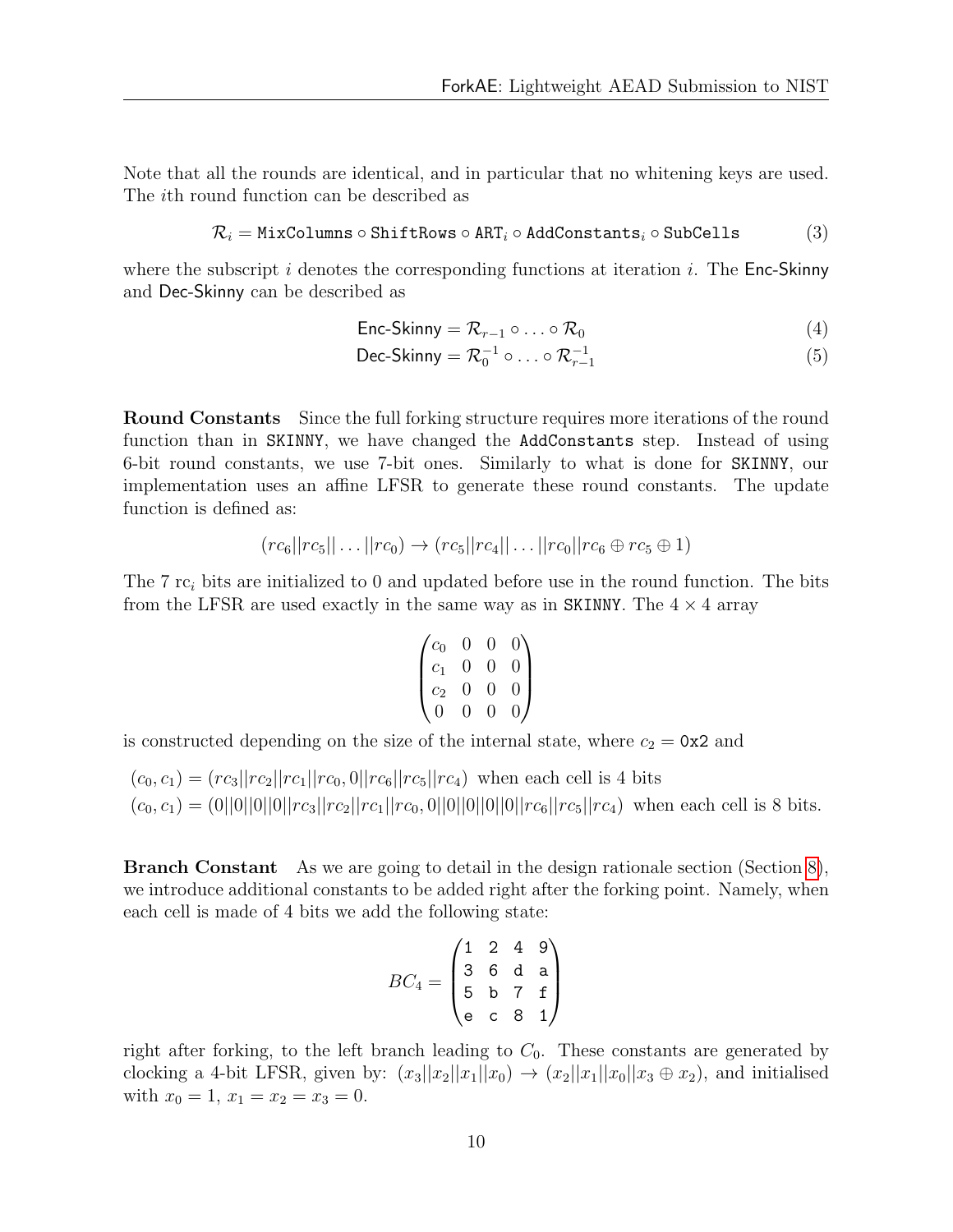| Rounds    | Constants                                                      |
|-----------|----------------------------------------------------------------|
| $1 - 16$  | 01,03,07,0F,1F,3F,7E,7D,7B,77,6F,5F,3E,7C,79,73                |
| 17 - 32   | 67, 4F, 1E, 3D, 7A, 75, 6B, 57, 2E, 5C, 38, 70, 61, 43, 06, 0D |
| $33 - 48$ | 1B, 37, 6E, 5D, 3A, 74, 69, 53, 26, 4C, 18, 31, 62, 45, 0A, 15 |
| $49 - 64$ | 2B, 56, 2C, 58, 30, 60, 41, 02, 05, 0B, 17, 2F, 5E, 3C, 78, 71 |
| $65 - 80$ | 63, 47, 0E, 1D, 3B, 76, 6D, 5B, 36, 6C, 59, 32, 64, 49, 12, 25 |
| 81 - 87   | 4A, 14, 29, 52, 24, 48, 10                                     |

Table 5: Constants used in ForkSkinny.

When each cell is a byte we add the following state:

$$
BC_8=\begin{pmatrix}01&02&04&08\\10&20&41&82\\05&0a&14&28\\51&a2&44&88\end{pmatrix},
$$

generated by the 8-bit LFSR:  $(x_7||x_6||x_5||x_4||x_3||x_2||x_1||x_0 \rightarrow (x_6||x_5||x_4||x_3||x_2||x_1||x_0||x_7 \oplus$  $x_5$ , again initialised with  $x_0 = 1$  and all the other bits equal to 0.

Tweakey Again, the tweakey schedule works similarly to what is done in SKINNY, that is based on the TWEAKEY framework [\[25\]](#page-30-0). The first operation consists in filling the tweakey state, which is view as a collection of  $4 \times 4$  matrices of the same cell-size as the considered internal state. If the cipher uses material that is not the key (that is, strictly a tweak), this one is positioned first in  $TK1$ , row wisely, and then is set the key (if that leaves an incomplete matrix we fill it with zeros). We denote these matrices by  $TK1, TK2$ and  $TK3$  (if any). As suggested in the SKINNY specification, when there is some tweak material, we add an extra 1 in the constant matrix from AddConstants, every round at line 0, column 2, to the second bit).

If the tweakey size is not a multiple of the state size but leaves 2 empty rows in the last tweakey matrix (as it is the case for ForkSkinny-128-192), instead of filling the remaining cells with zeros we simply don't use these cells, which allows to save some memory, some LFSR applications and also some XORs.

As can be seen on Figure [5,](#page-49-2) during the AddRoundTweakey step the first two rows of each tweakey are exclusive-ored together and then to the internal state. To update the tweakey arrays for the next round, each tweakey word is first modified by a cell-permutation  $P_T$ , given by:

 $P_T = [9, 15, 8, 13, 10, 14, 12, 11, 0, 1, 2, 3, 4, 5, 6, 7]$ 

and which effect on the cell positioning is as follows: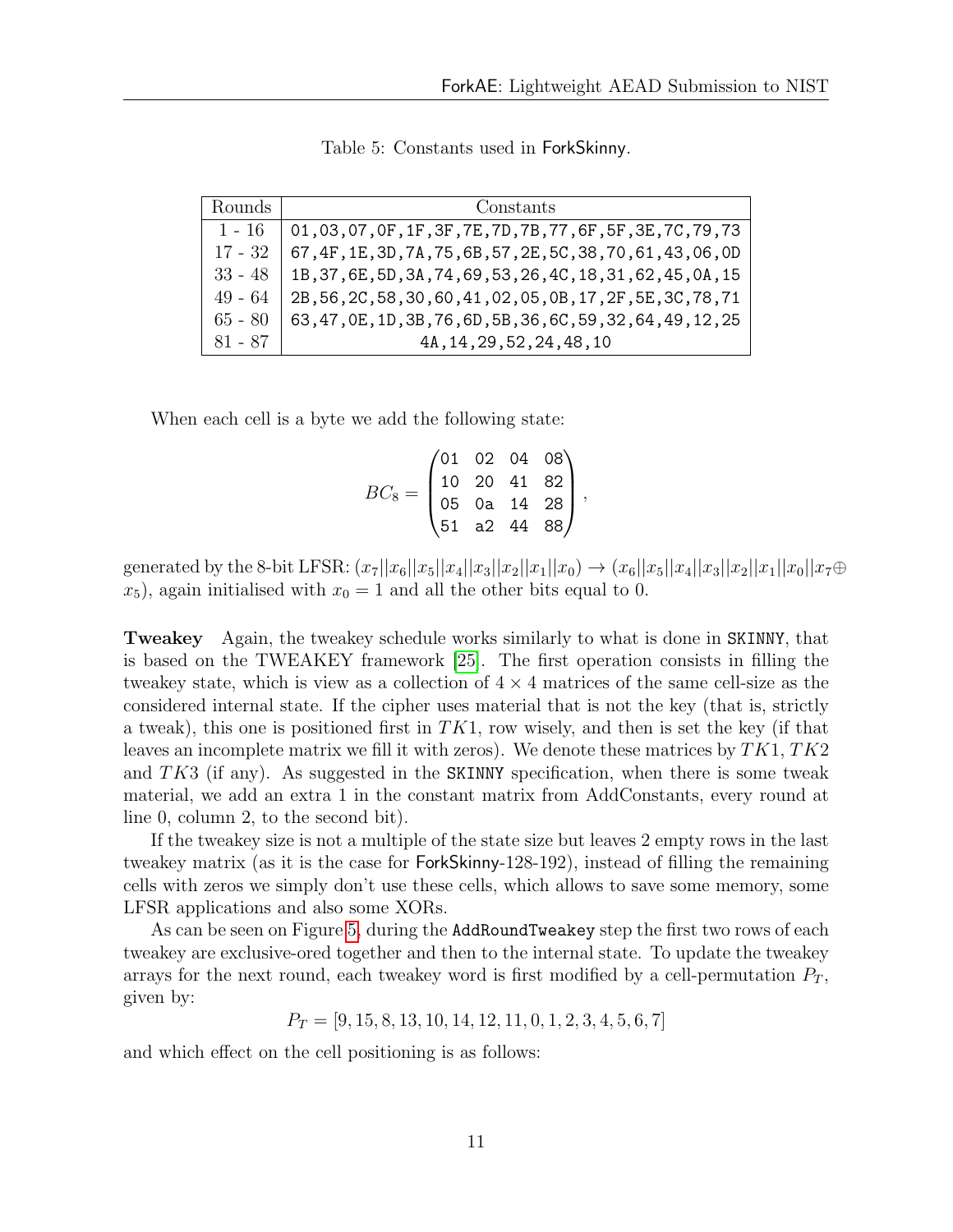|                                                   |                      | 2 3            |                   |                 |   | $\begin{bmatrix} 9 & 15 & 8 & 13 \end{bmatrix}$ |
|---------------------------------------------------|----------------------|----------------|-------------------|-----------------|---|-------------------------------------------------|
|                                                   | $5\phantom{.0}$      | 6 <sup>1</sup> | $P_T$ 10 14 12 11 |                 |   |                                                 |
|                                                   | $8 \t 9 \t 10 \t 11$ |                |                   |                 | 2 | 3 <sup>1</sup>                                  |
| $\begin{vmatrix} 12 & 13 & 14 & 15 \end{vmatrix}$ |                      |                |                   | $5\overline{)}$ |   |                                                 |

<span id="page-14-0"></span>Each cell (except the ones in TK1) is then linearly modified by a LFSR, following the definitions given in Table [6.](#page-14-0)

| Table 6: LFSR used to update $TK2$ and $TK3$ . |  |  |  |  |
|------------------------------------------------|--|--|--|--|
|                                                |  |  |  |  |

| ТK   | cell size | LFSR.                                                                                                      |
|------|-----------|------------------------------------------------------------------------------------------------------------|
| TK2. |           | $(x_3  x_2  x_1  x_0) \rightarrow (x_2  x_1  x_0  x_3 \oplus x_2)$                                         |
|      | 8         | $(x_7  x_6  x_5  x_4  x_3  x_2  x_1  x_0) \rightarrow (x_6  x_5  x_4  x_3  x_2  x_1  x_0  x_7 \oplus x_5)$ |
| TK3  | 4         | $(x_3  x_2  x_1  x_0) \rightarrow (x_0 \oplus x_3  x_3  x_2  x_1)$                                         |
|      | 8         | $(x_7  x_6  x_5  x_4  x_3  x_2  x_1  x_0) \rightarrow (x_0 \oplus x_6  x_7  x_6  x_5  x_4  x_3  x_2  x_1)$ |

**ForkSkinny-64-192** This member of ForkSkinny has block size  $n = 64$  and tweakey size  $t = 3n$  bits. The 192 bit tweakey contains 64 bit tweak and the rest are key bits.

**ForkSkinny-128-192** This has block size  $n = 128$  and tweakey size  $t = 3n/2$  bits. The 192 bit tweakey contains 64 bit tweak and the rest are key bits. Note that the design of SKINNY allows to use tweakey such that  $n < t < 2n$ . In such cases, the  $2n - t$  bits of the tweakey are set to 0.

**ForkSkinny-128-256** For this version of ForkSkinny we use  $n = 128$  with tweakey size  $t = 2n$ . The 256 bit tweakey contains 128 bit tweak and the rest are key bits.

**ForkSkinny-128-288** For this version of ForkSkinny we use  $n = 128$ , with tweakey size  $t = 9n/4$ . The 288 bit tweakey contains 160 bit tweak and the rest are key bits. Note that the design of SKINNY allows to use tweakey such that  $2n < t < 3n$ . In such cases, SKINNY proposal recommends to set the  $3n - t$  bits of the tweakey to 0.

Remark. SKINNY has a security margin of 30% for 64-bit block size and 50% for 128-bit block size. The existing security analyses of SKINNY, such as algebraic, differential/linear, and integral attacks, can be applied directly to ForkSkinny. Combining these results together with our security analysis of ForkSkinny, we believe that a more optimized version of ForkSkinny-128-192, ForkSkinny-128-256 and ForkSkinny-128-288 can be obtained by reducing their  $r_{\text{init}}$  parameter by 6 rounds while still maintaining the same security levels.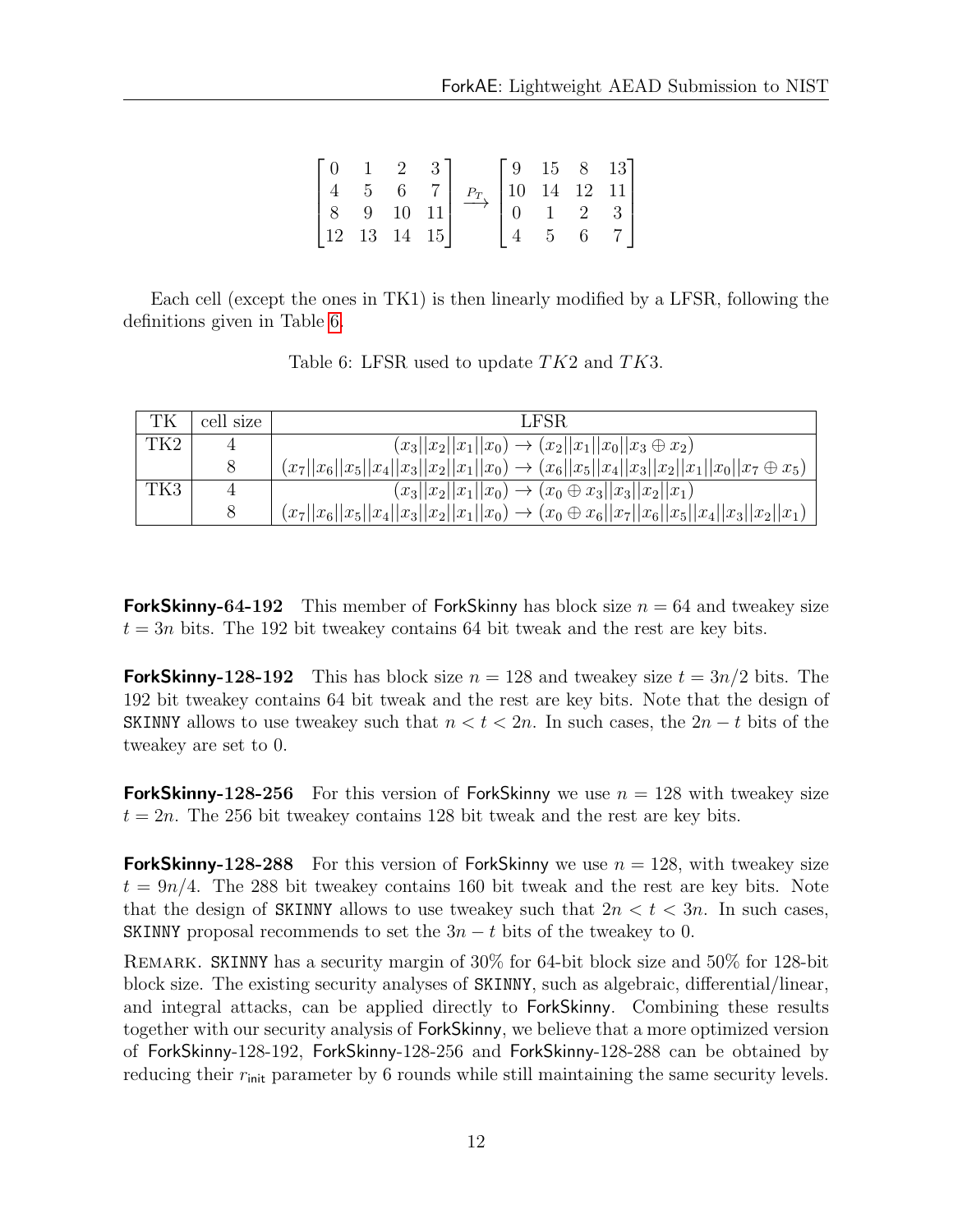#### <span id="page-15-0"></span>4.2 Parallel AEAD from a Forkcipher

PAEF is a forkcipher-mode of operation for nonce-based AEAD. It is parameterized by

- a forkcipher F (with key length k, tweak length  $\tau$  and block length n),
- a nonce length  $\nu$  such that  $0 < \nu \leq \tau 4$ .

The following characteristics of  $PAEF[F, \nu]$  are determined by the parameters:

| Key length                        | $k$ bits                                 |
|-----------------------------------|------------------------------------------|
| Maximal $#$ of encryption queries | $\gamma\nu$                              |
| Maximal length of a message       | $\sqrt{2^{(\tau-\nu-3)}\cdot n/3}$ bytes |
| Maximal length of AD              | $\sqrt{2^{(\tau-\nu-3)}\cdot n/3}$ bytes |
| Ciphertext expansion              | $n$ bits                                 |

The nonce-length  $\nu$  is a parameter that allows to make a trade-off between the maximal message length and maximal number of queries with the same key. The encryption algorithm of PAEF is illustrated in Figure [7](#page-51-0) and both the encryption and decryption algorithms are specified in Figure [6.](#page-50-0)

Encryption of PAEF. In an encryption query, AD and message are partitioned into blocks of n bits. Each block is processed with a single call to  $F$  using a tweak that is composed of: (1) the nonce N; (2) a three-bit flag  $f_0||f_1||f_2$ ; (3) a ( $\tau-\nu-3$ )-bit encoding of the block index  $i$  (unique for both AD and message). The flag bits are set as follows:

- $f_0$  distinguishes input: 0 for AD and 1 for message,
- $f_1$  captures block completeness: 0 for *n*-bit blocks and 1 for shorter blocks,
- $f_2$  marks end of input: 0 for non-final block of an input and 1 for the final block.

The ciphertext blocks are the "left" output blocks of F computed from message blocks, and a xor-sum of all-but-last "right" output blocks of F is xored to the "left" output block of the call to F that processes the final message block. The final "right" block is truncated according to the length of the final message block.

Decryption of PAEF. The decryption proceeds similarly as the encryption, except that the plaintext blocks and "right" output blocks are computed from ciphertext blocks (using the inverse algorithm  $F^{-1}$ ), the xor sum is recomputed and xored to the same ciphertext block as in the encryption query. Then, the decryption of the final block and the integrity check are performed. When the final message block is complete, the check is done solely by comparing the tag. If the final message block is  $m < n$  bits long, then the integrity check is done with  $m$  bits of the tag, and verifying that the inverse of the (unmasked) final ciphertext block has correct padding in final  $n - m$  bits.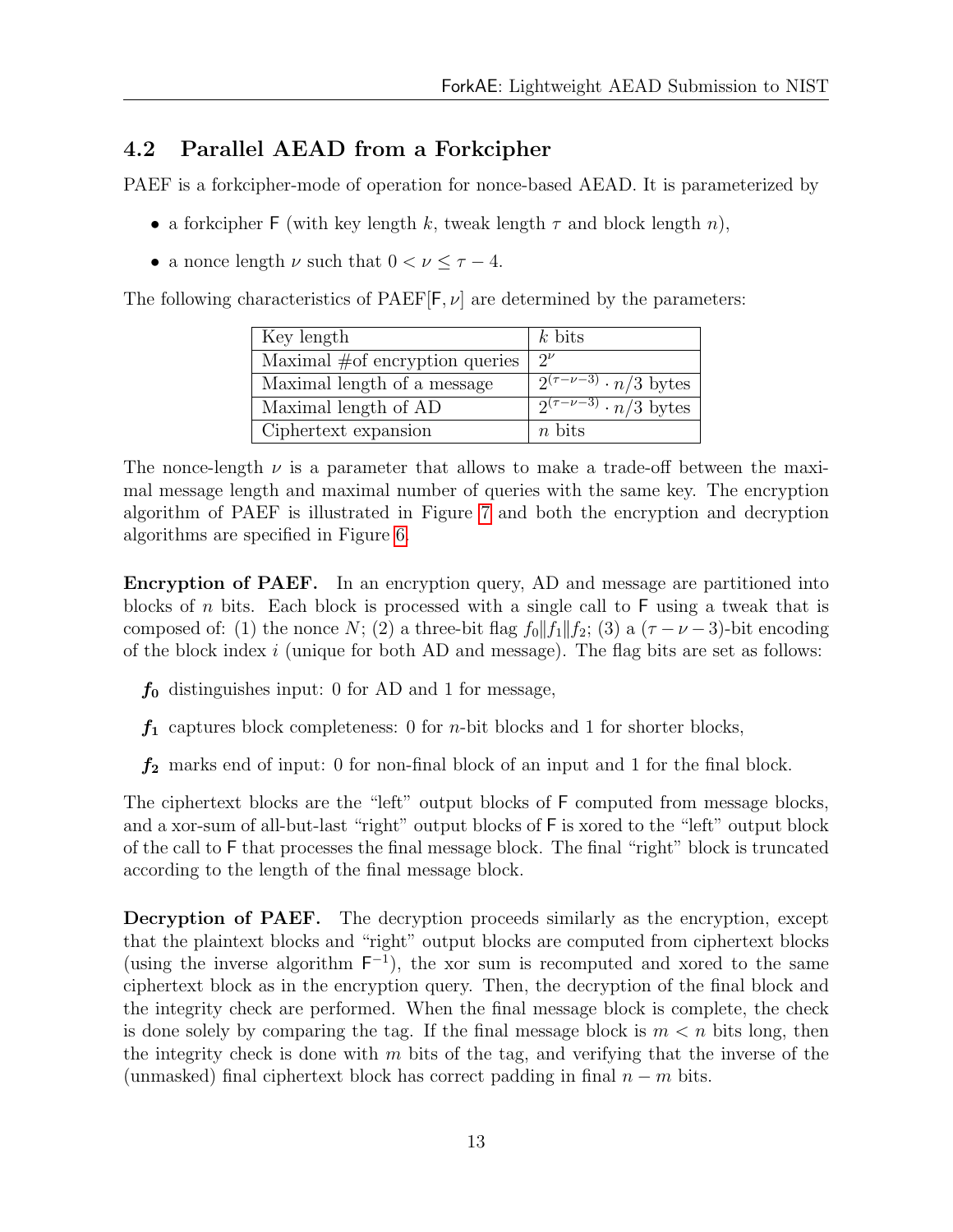### <span id="page-16-0"></span>4.3 Sequential AEAD from a Forkcipher

SAEF is a mode of operation of a forkcipher for nonce-based AEAD. It is parameterized by

- a forkcipher F (with key length k, tweak length  $\tau$  and block length n),
- a nonce length  $\nu$  such that  $0 < \nu \leq \tau 4$ .

The following characteristics of  $SAEF[F, \nu]$  are determined by the parameters:

| Key length                        | $k$ bits                     |
|-----------------------------------|------------------------------|
| Maximal $#$ of encryption queries | $\mathcal{D}^{\nu}$          |
| Maximal length of a message       | not limited by the algorithm |
| Maximal length of AD              | not limited by the algorithm |
| Ciphertext expansion              | $n$ bits                     |

The encryption algorithm of SAEF is illustrated in Figure [9](#page-53-0) and both the encryption and decryption algorithms are specified in Figure [8.](#page-52-0)

Encryption of SAEF. In an encryption query, first AD and then message are processed in blocks of n bits. Each block is processed with a single call to  $F$ , using a tweak that is composed of: (1) the nonce followed by a 1-bit in the initial F call, and the string  $0^{\tau-3}$ otherwise, (2) three-bit flag f. The binary flag f takes different values for processing of different types of blocks in the encryption algorithm:

| value of $f$ | type of block processed by the encryption algorithm |
|--------------|-----------------------------------------------------|
| 000          | processing non-final AD block                       |
| 010          | processing final complete AD block                  |
| 011          | processing final incomplete AD block                |
| 110          | processing final complete AD block to produce tag   |
| 111          | processing final incomplete AD block to produce tag |
| 001          | processing non-final message block                  |
| 100          | processing final complete message block             |
| 101          | processing final incomplete message block           |

The right-hand output of every F call is used as a whitening mask for the following F

call, masking either the input (in AD processing) or both the input and the output (in message processing) of this subsequent call. The initial F call in the query is unmasked. The "right" output block of the final call is concatenated to the ciphertext and truncated according to the length of the final message block.

Decryption of SAEF. The decryption proceeds similarly to the encryption, except that the plaintext blocks and the right-hand output blocks in the message processing part are computed with the inverse  $F^{-1}$  algorithm. Along with the decryption of the final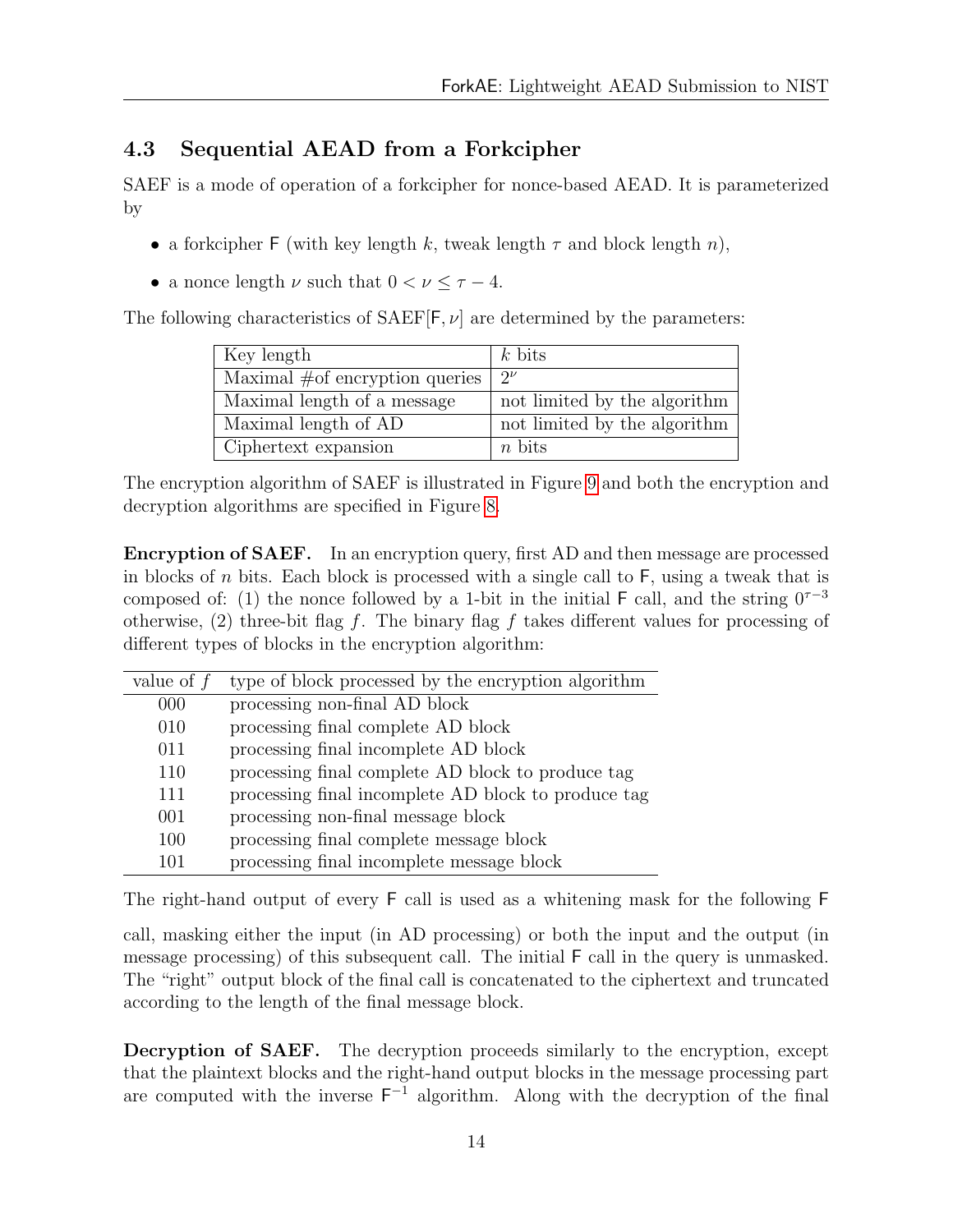block, the integrity check is performed. When the final message block is complete, the check is done solely by comparing the tag. If the final message block is  $m < n$  bits long, then the integrity check is done with  $m$  bits of the tag, and verifying that the inverse of the (unmasked) final ciphertext block has correct padding in final  $n - m$  bits.

# <span id="page-17-0"></span>5 Security Claims

In this section we specify the security levels of all ForkAE members in the single key model (SK). In Table [7](#page-17-2) we derive the bit level authenticated encryption (AE) security comprising of confidentiality of plaintexts andintegrity of ciphertexts, associated data, and nonce and express it in  $log<sub>2</sub>$  of number of ForkSkinny evaluations. Throughout this section we denote the AE security by  $\texttt{Sec}^\text{ae}_\text{Mode}$  (for  $\text{Mode} \in \{\text{PAEF}, \text{SAEF}\}$ ) and the bit level security against key recovery of F (ForkSkinny) by Sec<sub>F</sub>. Our AE security claims are supported by security proofs [\[9\]](#page-28-0) and show full *n*-bit security for **ForkSkinny** in PAEF and birthday bound  $n/2$ bit security on the block size  $n$  for SAEF. These security results are applicable under the provision that the nonce  $N$  is a unique value for every distinct message processed with the fixed key K. We conjecture that the bit level security against key recovery  $\text{Sec}_{F}$  is at least 112 bits for our choice of key size  $k = 128$  (for all instances). Our conjectured security is supported by extensive cryptanalysis in Section [6.](#page-19-0)

| Mode-ForkSkinny   Sec <sup>ae</sup>   Sec <sub>F</sub> |                  |     |
|--------------------------------------------------------|------------------|-----|
| PAEF-ForkSkinny                                        | $\boldsymbol{n}$ | 112 |
| SAEF-ForkSkinny                                        | n/2              | 112 |

Table 7: ForkAE general security claims.

#### <span id="page-17-2"></span><span id="page-17-1"></span>5.1 NIST security requirement

Our primary recommendation is PAEF-ForkSkinny-128-288. According to the main security requirement of NIST, for all family members "cryptanalytic attacks on the AEAD algorithm shall require at least  $2^{112}$  computations on a classical computer in a single-key setting". NIST also mandates that the primary recommendation additionally comes with "a nonce of at least 96 bits" and "limits on the input sizes (plaintext, associated data, and the amount of data that can be processed under one key) for this member shall not be smaller than  $2^{50} - 1$  bytes.". Both PAEF-ForkSkinny-128-288 and SAEF-ForkSkinny-128-256 comply with all of the above NIST requirements. Our two instances also support secure processing of  $2^{50} - 1$  bytes in a *single query*.

In Table [8](#page-18-1) we define the AE security  $\texttt{Sec}^\text{ae}_\text{Mode}$  for the PAEF-ForkSkinny-128-288 and SAEF-ForkSkinny-128-256 instances, respectively.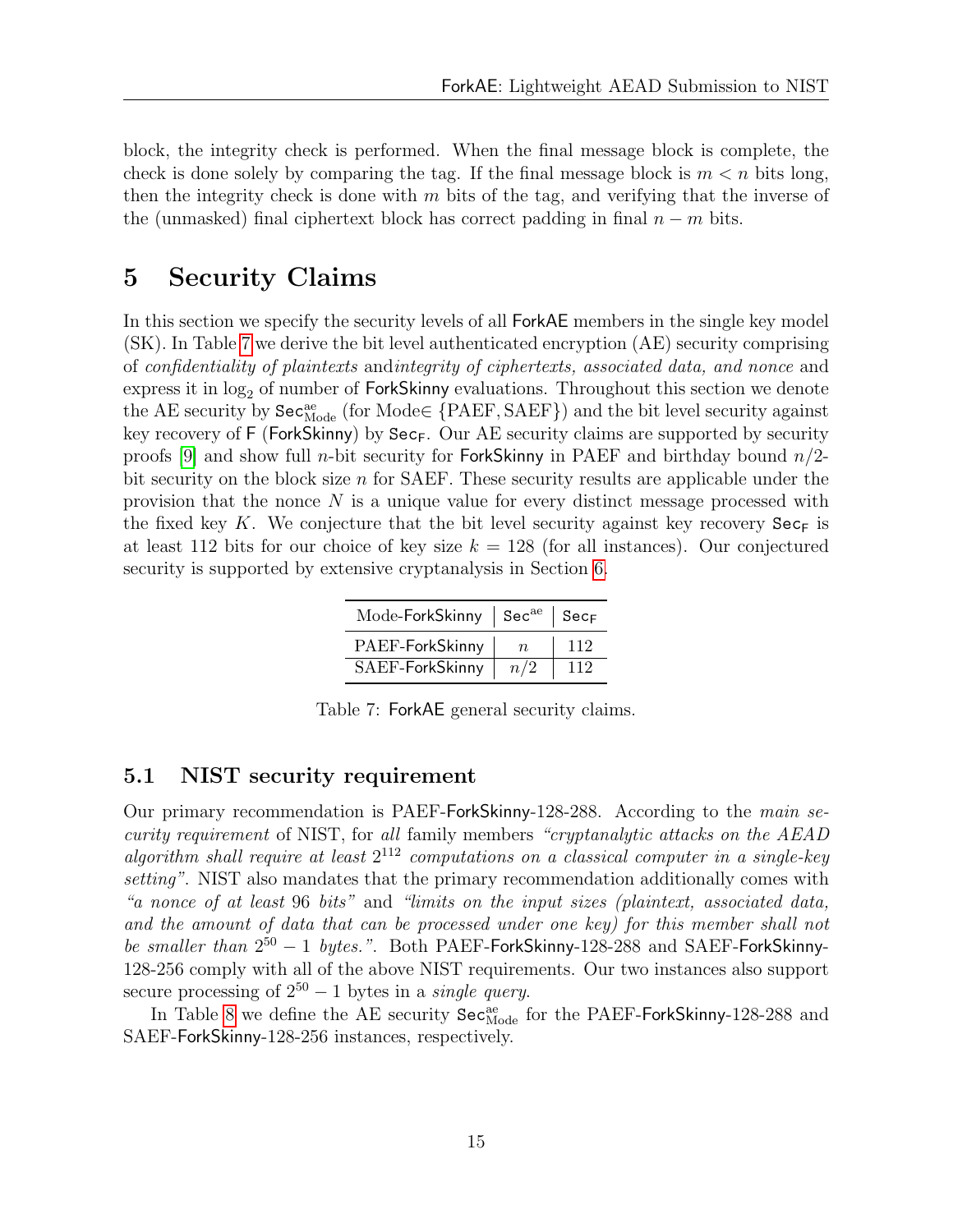<span id="page-18-1"></span>

| Mode        | Primitive          |     |     | $\mathsf{Sec}_{\mathsf{Mode}}^{\mathsf{ae}} \mid \mathsf{Sec}_{\mathsf{F}} \mid \mathsf{Max\ Data} \mid \mathsf{None}$ |     |
|-------------|--------------------|-----|-----|------------------------------------------------------------------------------------------------------------------------|-----|
| <b>PAEF</b> | ForkSkinny-128-288 | 128 | 112 | $2^{112+4}$                                                                                                            | 104 |
| <b>SAEF</b> | ForkSkinny-128-256 | 64  | 112 | $264 + 4$                                                                                                              | 120 |

Table 8: PAEF-ForkSkinny-128-288 and SAEF-ForkSkinny-128-256 NIST compliant security claims for nonce N of at least 96 bits.

The max data (Column 5) is a measure of the total data complexity determined as the number of bytes of AD, messages, and ciphertexts that can be securely evaluated (before rekeying), and is determined as

$$
\min\{2^4\cdot 2^{\texttt{Sec}_{\mathsf{F}}}, 2^4\cdot 2^{\texttt{Sec}^{\texttt{ac}}_{\text{Mode}}}, 2^{\nu}\cdot \text{bytes/message}\},
$$

where the first two terms are upper bounds on data complexity in *bytes* (hence multiplying by the number of bytes per block  $2^{(\log_2(n)-3)}$  w.r.t. the security analysis or the modes and ForkSkinny, respectively, and the third term is an operational limit (the total number of bytes processed in AEAD evaluations/calls with *all* possible nonce (of size  $\nu$ ) values, each with maximal number of bytes in a single message determined by Column 5 in Table [3\)](#page-6-4).

#### <span id="page-18-0"></span>5.2 Security for our primary and targeted use cases.

Our ForkAE family targets applications dealing primarily with short messages. All our members comply with the main security requirements of NIST as indicated in Table [7.](#page-17-2) Below in Table [9,](#page-18-2) we outline and emphasize that ForkAE instances achieve high security levels and max data processing abilities for our main target use case when predominantly data of up to 4 blocks is processed.

<span id="page-18-2"></span>

| Mode        | ForkSkinny- $n-t$ | $\texttt{Sec}_{\text{Mode}}^{\textup{ae}}$ | SecF | Max data          | Nonce |
|-------------|-------------------|--------------------------------------------|------|-------------------|-------|
| PAEF        | 64-192            | 64                                         | 112  | $2^{48+5}$ bytes  | 48    |
|             | 128-192           | 128                                        | 112  | $2^{48+6}$ bytes  | 48    |
|             | 128-256           | 128                                        | 112  | $2^{112+4}$ bytes | 112   |
|             | 128-288           | 128                                        | 112  | $2^{104+6}$ bytes | 104   |
| <b>SAEF</b> | 128-192           | 64                                         | 112  | $2^{56+6}$ bytes  | 56    |
|             | 128-256           | 64                                         | 112  | $2^{64+4}$ bytes  | 120   |

Table 9: ForkAE security claims for short messages of up to 4 blocks.

The max data (Column 5) here is the maximal data complexity as the total number of bytes of AD, messages and ciphertexts that can be securely (before rekeying) evaluated by the AEAD algorithm if all messages have at most 4 blocks, determined as

$$
\min\{2^{(\log_2(n)-3)}\cdot 2^{\mathbf{Sec}_{\mathbf{F}}}, 2^{(\log_2(n)-3)}\cdot 2^{\mathbf{Sec}^{\mathrm{ae}}_{\mathrm{Mode}}}, 2^{\nu}\cdot 2^{2+(\log_2(n)-3)}\},
$$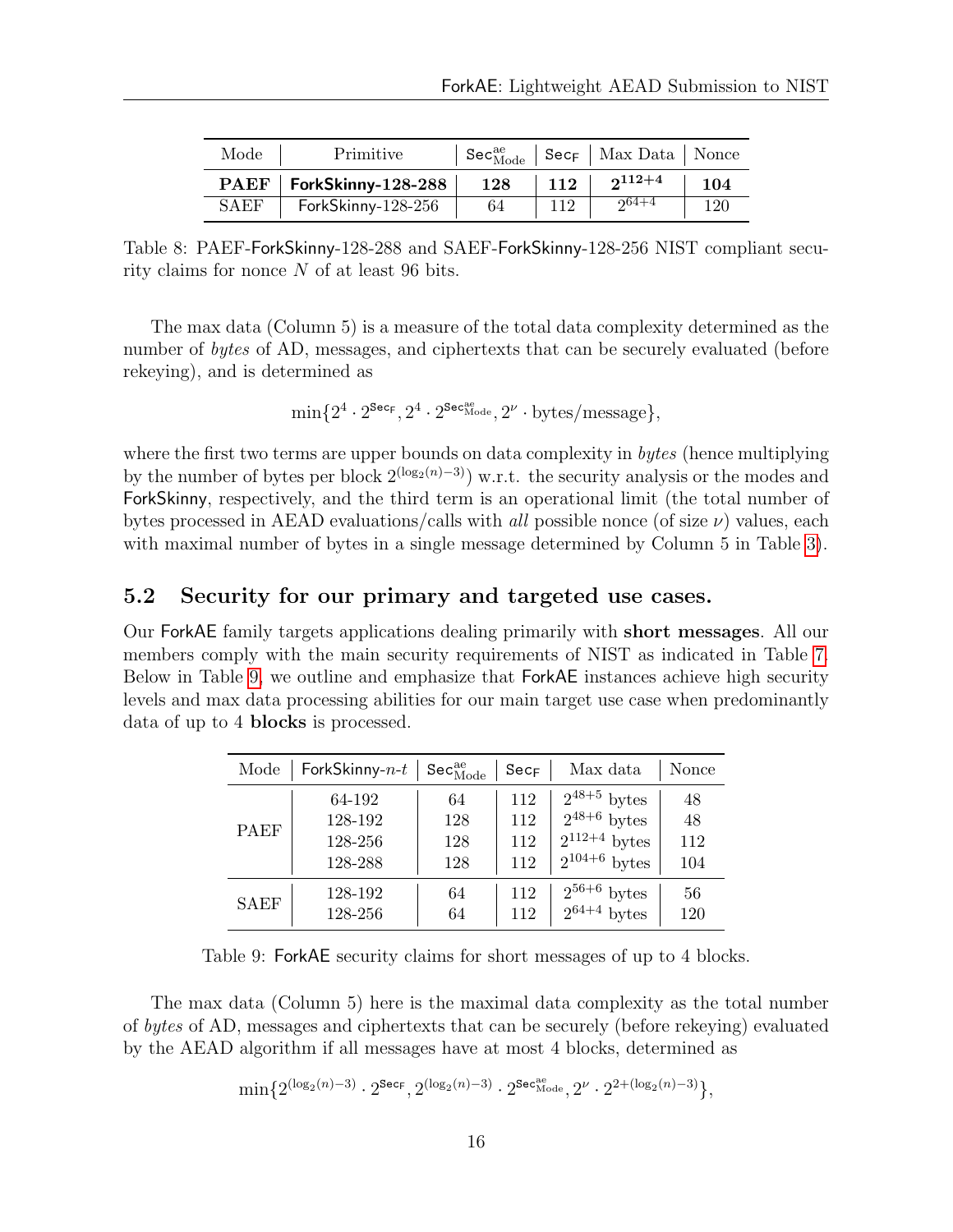where the first two terms are upper bounds on data complexity in *bytes* (hence multiplying by the number of bytes per block  $2^{(\log_2(n)-3)}$  w.r.t. the security analysis or the modes and ForkSkinny, respectively, and the third term is an operational limit of the setting (the total number of bytes processed in messages with all possible nonce values, each of 4 blocks of  $2^{(\log_2(n)-3)}$  bits).

### <span id="page-19-0"></span>6 Security Analysis

The design of the AEAS schemes proposed in this document allows for a modular security analysis: the modes of operation can be analyzed separately from the primitive (ForkSkinny), and then be easily combined. More precisely, we:

- Analyze the security of ForkSkinny to the state-of-the-art cryptanalysis techniques for tweakable block ciphers. We additionally analyze the resistance of ForkSkinny against adaptations of these attacks that exploit the structure of a forkcipher.
- Prove in the most widely used security model for AEAD that when instantiated with any secure forkcipher, PAEF and SAEF are respectively optimally and birthday secure. Informally, our provable analysis implies that when the modes are used correctly, attacking the resulting AEAD scheme will have little-or-no more success than an attack on ForkSkinny.

#### <span id="page-19-1"></span>6.1 Cryptanalysis of ForkSkinny

The security arguments provided in the SKINNY specification  $[14]$  – as for instance the bounds on the number of active Sboxes – directly transfer to ForkSkinny in the setting where an attacker has access to only the plaintext  $M$  and to  $C_1$  (such access translates to breaking  $r_{init} + r_1$ -round SKINNY or full SKINNY for our choice of the parameters). In that case, the security arguments devised in [\[14\]](#page-29-0) and in the numerous third-party analyses that followed (see for instance [\[10,](#page-28-7) [30,](#page-30-1) [37,](#page-31-1) [40,](#page-31-4) [42\]](#page-31-2)) support the choice of our parameters. In a similar vein, finding an attack when only M and  $C_0$  are known to the attacker is equivalent to breaking  $r_{\text{init}} + r_0$ -round SKINNY with a slightly modified tweakey schedule.

A different type of analysis is required for what we call reconstruction type of attacks due to the specific forking structure of ForkSkinny. Such attacks correspond to a setting where the attacker has access to both  $C_0$  and  $C_1$ , and has the freedom to obtain the value of  $C_1$  corresponding to a chosen  $C_0$  (or vice versa). In comparison to the previous scenarios (where M and either of  $C_1$  or  $C_0$  are provided), the most notable change comes from the fact that  $C_0$  is related to  $C_1$  by a series of decryption rounds followed by an equally long sequence of encryption rounds. In the reconstruction attacks analysis, we focus on the central rounds, when the operations switch from decryption to encryption. As shown in the study [\[12\]](#page-29-2) of ForkAES with  $r_{\text{init}} = r_0 = r_1 = 5$ , distinguishers may be possible when there is insufficient diffusion in the middle rounds.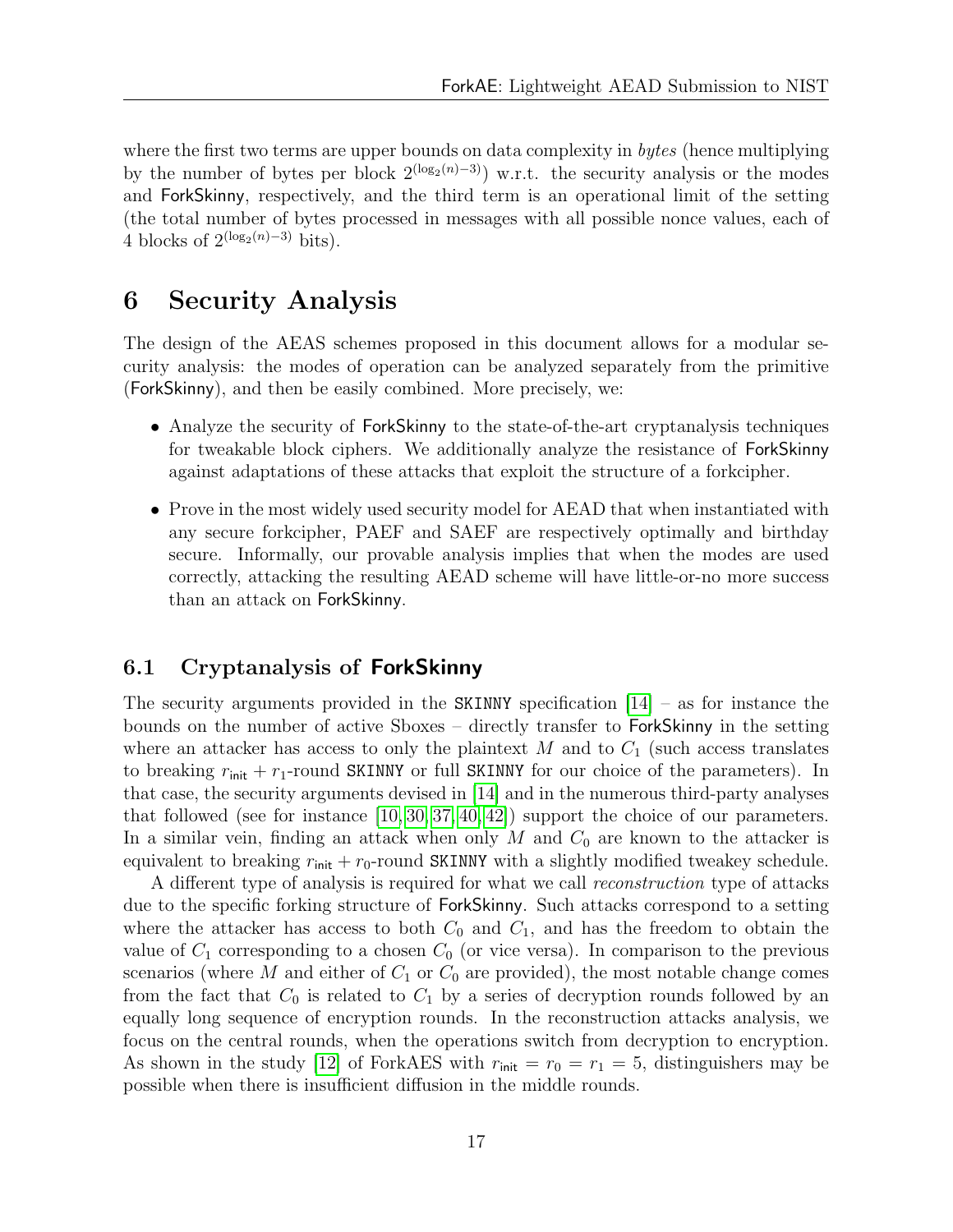Our analysis, detailed in Appendix [D,](#page-42-0) showed that the cryptanalytic properties around the forking point could help build a distinguisher for more rounds than in only encryption or decryption. However, this effect is rather limited (to less than 5 rounds).

It is customary to evaluate any new symmetric-key function against known cryptanalysis techniques to demonstrate the resilience of the function. In addition to the cryptanalysis techniques which can exploit the special structure of ForkSkinny, in Appendix [D](#page-42-0) we have evaluated ForkSkinny using state-of-the-art cryptanalysis techniques such as *integral* attack, meet-in-the-middle attack, impossible differential attack, and algebraic attack. We have considered both single key and related-tweakey cryptanalysis to evaluate the security of ForkSkinny. The detailed analysis in Appendix [D](#page-42-0) and the conservative security margins of SKINNY give us confidence that the chosen ForkSkinny parameters provide the claimed security for ForkSkinny. Note that for ForkAE it is not essential to have related-key security of ForkSkinny and we do not claim any RK security of ForkSkinny in this article.

#### <span id="page-20-0"></span>6.2 Modes

Based on the results of cryptanalysis, we assume ForkSkinny to be a pseudo-random tweakable forked permutation or indistinguishable from a pair of tweaked permutations drawn uniformly at random. We show that under this assumption (ForkSkinny is an *n*-bit pseudorandom tweakable forked permutation PRTFP), PAEF instantiated with ForkSkinny cannot be distinguished from an ideal authenticated encryption scheme in up to about  $2<sup>n</sup>$ ForkSkinny calls, and SAEF cannot be distinguished from an ideal authenticated encryption scheme in up to about  $2^{n/2}$  ForkSkinny calls [\[9\]](#page-28-0). That is, we achieve confidentiality against chosen-plaintext (CPA) attacks and integrity against forgery up to approximately  $2^n$  ForkSkinny calls for PAEF and  $2^{n/2}$  ForkSkinny calls for SAEF. This result means that under the same key the total amount of associated data and plaintext/ciphertext should not exceed  $2^n$  and  $2^{n/2}$  blocks for PAEF and SAEF, respectively.

In more detail, we prove the security of PAEF in the standard model under the PRTFP assumption on ForkSkinny against an AE distinguisher up to the bound  $\frac{q_v 2^n}{(2^n-1)}$  $\frac{q_v \cdot 2^n}{(2^n-1)^2}$ , where  $q_v$ is the number of allowed decryption queries with authentication error for PAEF [\[9\]](#page-28-0). For SAEF we similarly prove AE security up to the bound  $2 \cdot \frac{(\sigma - q + 1)^2}{2^n} + \frac{\sigma(\sigma - q)}{2^n} + \frac{q_v(q+2)}{2^n}$ , where q is the number of encryption queries,  $q_v$  is the number of allowed decryption queries with authentication error, and  $\sigma$  denotes the maximal total data complexity measured in the total number of blocks of AD, messages, and ciphertexts in all adversarial queries.

We clarify that our security model does not encompass timing and power consumption attacks.

# <span id="page-20-1"></span>7 Efficiency/Implementation

SKINNY: efficient and flexible building block. Our designs are based on the SKINNY tweakable block cipher, whose efficiency and versatility is well documented in the existing literature where it was compared to other (lightweight) block ciphers [\[14\]](#page-29-0), such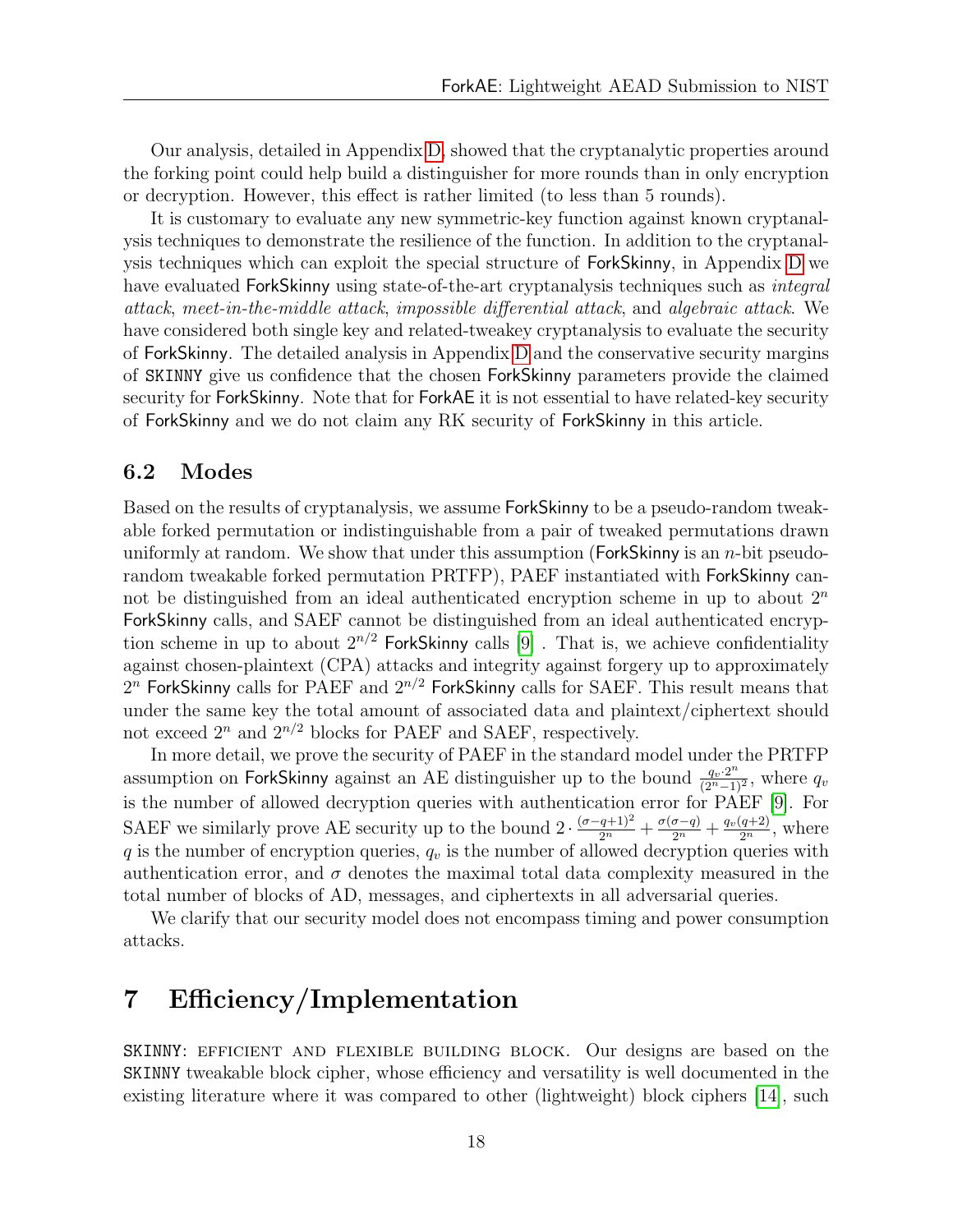as PRESENT, SIMON, and the block cipher AES. Suitable SKINNY implementation strategies range from 1-bit serial and word-based implementations, which yield a very small hardware footprint, to round-based and fully unrolled implementations. More specifically, the following highly attractive features should be highlighted:

- SKINNY excels in *round-based* implementations, which constitute a common implementation strategy due to their attractive latency-area characteristics. When implemented in this fashion, SKINNY outperforms the Simon contribution [\[14\]](#page-29-0), which has impressive performance figures.
- When implementation size or power consumption are of concern, serialized SKINNY implementations are among the smallest in the literature, while still offering good throughput.
- The SKINNY rounds can be efficiently fully or partially unrolled in hardware, resulting in low-latency/high-throughput characteristics with a comparatively small area footprint.
- When deployed in a potentially hostile environment, cryptographic devices are susceptible to side-channel analysis attacks. Fortunately, introducing standard sidechannel countermeasures is very cheap for SKINNY compared to other primitives.
- Software implementations in microcontrollers perform very well too; SKINNY has excellent performance on embedded microcontrollers, which represent the low-end of computing devices and are widely deployed in the wild [\[14\]](#page-29-0).

A primitive that is as well-rounded as SKINNY is very advantageous for our purposes: it satisfies a wide range of implementation constraints, and covers the needs of a high number of lightweight cryptography use cases. In addition, adaptability to different sets of constraints can also be beneficial within a single application of the IoT domain, where heterogeneous devices with varying optimization goals will routinely have to be interpretable.

TAILORED FOR SHORT AE QUERIES. The ForkSkinny primitive is purposely designed as a simple forked execution of the SKINNY tweakable block cipher. As a result, ForkSkinny directly inherits all the attractive implementation properties and trade-offs of SKINNY. ForkSkinny additionally adapts to short AE queries, achieving lower latency with less area because the whole ciphertext is produced immediately, within a single primitive call. Other AE modes fail to achieve this because either they contain a sequential component (e.g. CCM), or face a significant area cost (e.g. OCB). ForkSkinny hardware implementations can achieve authenticated encryption of very short messages in a single clock cycle.

ForkSkinny is versatile. In performance-oriented implementations, the postfork execution benefits from parallelism, essentially allowing to execute a forkcipher call with zero latency overhead compared to a block cipher call. In resource-optimized **implementations**, the forkcipher can be implemented *without area overhead* compared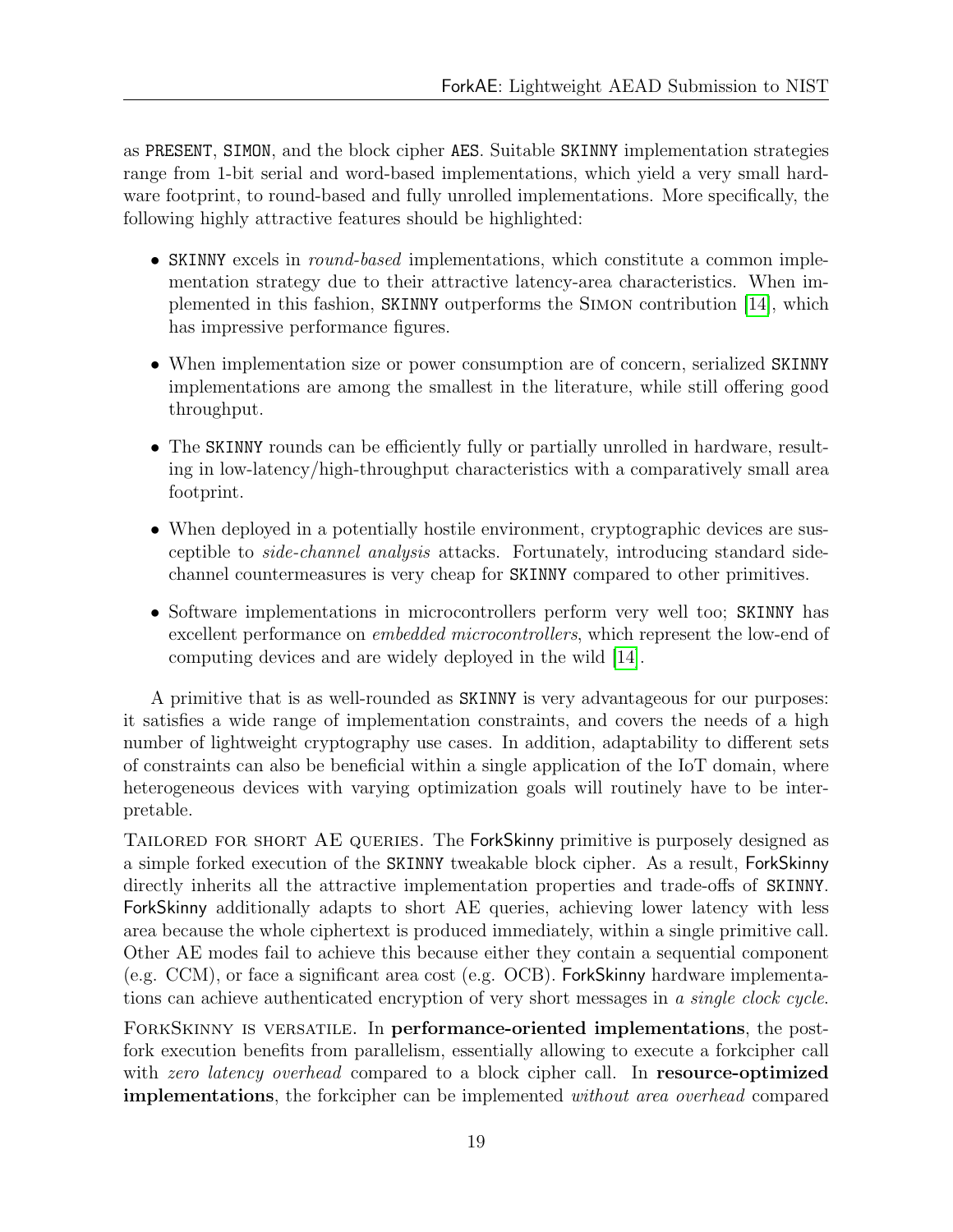to a block cipher call; the forking state can be recomputed instead of stored, significantly reducing the state size and allowing very compact implementations.

Application potential. In light of the previous discussion, ForkSkinny will be an excellent fit for a wide range of lightweight and IoT applications where short messages prevail, e.g. automotive and industrial controllers (low latency budget); medical implants and wireless sensor nodes (low power and low energy requirements, achieved by compact yet fast implementations); single use IoT objects (such as smart medication dispensers) and RFID tags (cheap and disposable, hence extremely **area-constrained**).

# <span id="page-22-0"></span>8 Design Rationale

Highly efficient encryption and authentication of short messages has been identified as an essential requirement for enabling security in constrained computation and communication scenarios such as the CAN FD in automotive systems (with maximum message length of 64 bytes or 4 blocks of 128 bits), massive IoT and critical communication domains of 5G, and Narrowband IoT (NB-IoT), or low energy protocols, such as Bluetooth with a maximum packet size length of 47 bytes. We believe this type of usage will continue to grow and modern lightweight AEAD schemes should optimally support it. This is the design philosophy that underlies the ForkAE family.

The designs of both the ForkSkinny primitive family and of the PAEF and SAEF modes of operation are primarily driven by this main optimization goal: optimal efficiency when predominantly processing very short inputs (up to 4 blocks). In the following we explain the design decisions made in the primitive level, modes of operations and different parameters used for instantiation of proposed schemes.

#### <span id="page-22-1"></span>8.1 Design Decisions in the Primitive Level

Our underlying building block is a tweakable primitive built upon a tweakable block cipher. Tweakable block ciphers significantly improve and aid simpler security and design of cryptographic schemes (built upon them) but require careful analysis on the level of the tweakable block cipher primitive as they open to a class of so-called related-tweakey attacks. The TWEAKEY framework [\[25\]](#page-30-0) analyzes secure ways to instantiate tweakable block ciphers and is our choice for constructing a secure tweakable forkcipher<sup>[1](#page-22-2)</sup> together with the iterate-fork-iterate forkcipher design framework of [\[9\]](#page-28-0). We use SKINNY [\[14\]](#page-29-0), a recently proposed family of tweakable block ciphers, as our starting primitive and transform it to the ForkSkinny family of forkciphers.

The SKINNY choice. Our choice is based on the following observations:

• SKINNY has comfortable security margins in view of the current best attacks: despite the fact that many cryptanalysts tried to break it, none of the published results pose

<span id="page-22-2"></span><sup>&</sup>lt;sup>1</sup>The tweakey framework is used in many ciphers such as Deoxys-BC [\[22,](#page-30-2) [26\]](#page-30-3), Joltic-BC [\[23\]](#page-30-4), Kiasu-BC [\[24\]](#page-30-5), Skinny and Mantis [\[14\]](#page-29-0).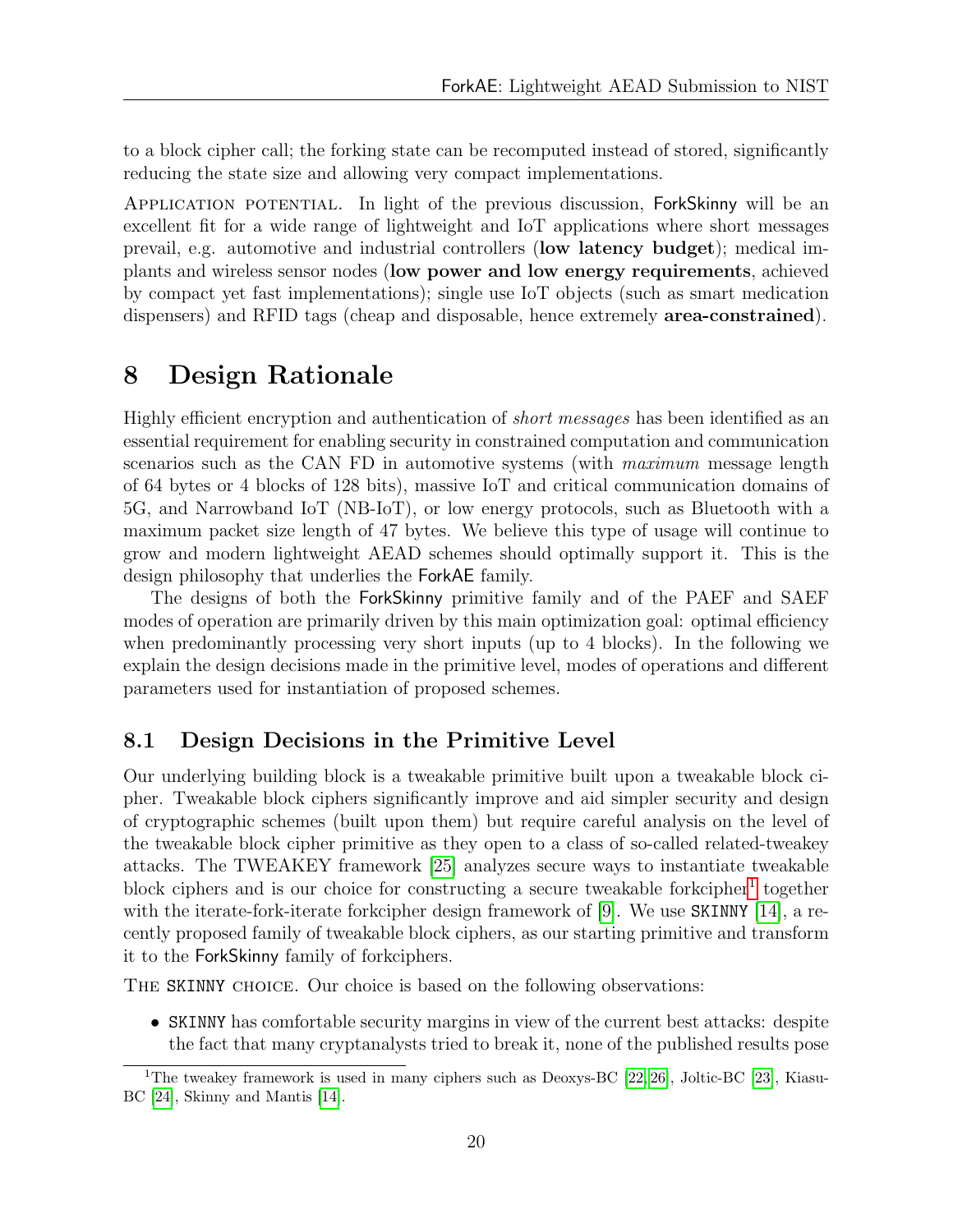a serious threat to its security. The fraction of rounds of SKINNY-64 that can be broken is below 70%, while for SKINNY-128 this fraction drops below 50% (this can be observed from the review of the existing attacks done in Appendix [D\)](#page-42-0). As we detail in this document, many parts of the security analysis of SKINNY directly transfer to ForkSkinny.

- SKINNY excels at throughput per area in hardware with a round-based implementation.
- Offers possibilities for many trade-offs in the speed-resources design space, both in hardware and software.
- SKINNY is proven to be faster than other algorithms such as Simon on various embedded systems [\[14\]](#page-29-0).
- Protection against side-channel analysis which can be added efficiently to ForkSkinny owing to the decomposability of the SBox. Our forkcipher construction introduces no additional problems; standard side-channel countermeasures like threshold implementations [\[34\]](#page-31-5) apply equally well to it.

All of these SKINNY advantages carry over to ForkSkinny.

Design decisions in ForkSkinny. In the following we detail the design decisions made in the construction of the ForkSkinny family of forkciphers.

Number of rounds. The number of rounds used before and after the forking step depends on the desired security of the forkcipher. Let us denote by  $r_{\text{init}}$  the number of rounds before forking, and by  $r_0$  and  $r_1$  the number of rounds leading to  $C_0$  and  $C_1$  after forking, respectively. Since we can imagine that an attacker has access to both outputs of the construction  $(C_0$  and  $C_1$ ) we must consider 3 cases: attacks that target the input message and one of the ciphertext, reconstruction attacks that target the relation between  $C_0$  and  $C_1$  and finally, attacks that try to benefit from the knowledge of all the input and of the two outputs together. Naturally, we aim for the same security levels for attacks targeting either M and  $C_0$  or M and  $C_1$ , which is why we fix  $r_0 = r_1$ . To facilitate security analysis the parameters are also chosen so that  $r_{\text{init}} + r_0$  is at least equal to the number of rounds of the corresponding SKINNY cipher. Since the security margins of SKINNY are proved sufficient after numerous cryptanalysis results [\[10,](#page-28-7)[14,](#page-29-0)[30,](#page-30-1)[37,](#page-31-1)[40,](#page-31-4)[42\]](#page-31-2), we are confident that the desired security is met.

Intuitively, one expects that in the reconstruction scenario security is ensured by choosing  $r_0+r_1$  equal to the number of rounds of the corresponding version of SKINNY. However, as shown in the cryptanalysis section, certain cryptanalytic properties of the cipher (for instance the diffusion) are weaker at the forking point than for other choices for sequences of rounds. Because of this effect, we decided not to fix  $r_{\text{init}} = r_0 = r_1$  but to set  $r_0$  and  $r_1$ larger than  $r_{\text{init}}$ . For all these reasons we fix the number of rounds as detailed in Section [4.](#page-9-0)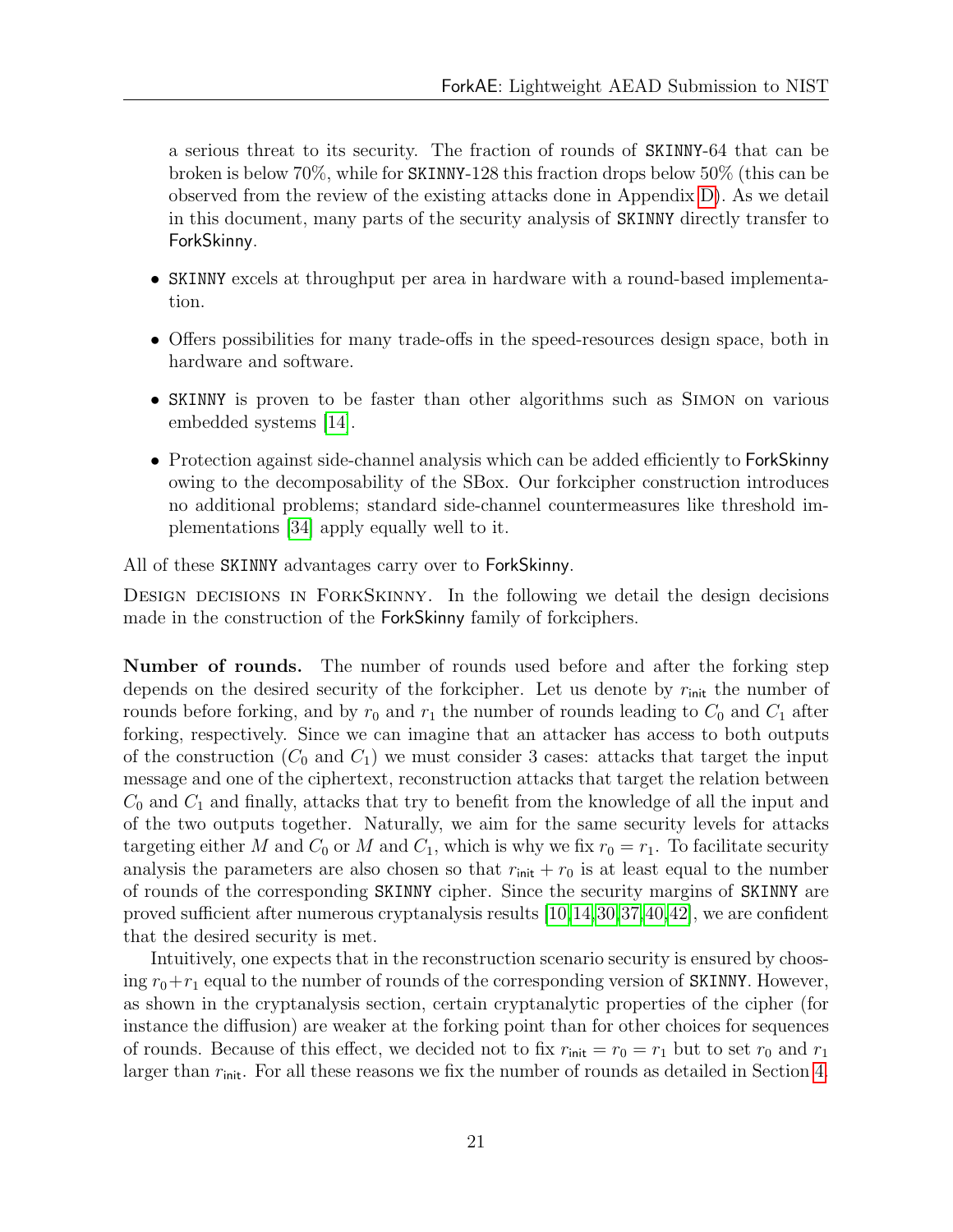Forking step. An important parameter to consider in the forkcipher construction is the position of the forking step, which is determined by the parameter  $r_{\text{init}}$ . It must be chosen such that the reconstruction is secure, so we fix its value based on the cryptanalysis we perform in the reconstruction scenario. The position of the forking step also has an effect on the efficiency of ForkSkinny. If  $r_{\text{init}} + r_0$  is fixed, choosing a value of  $r_{\text{init}}$  such that  $r_{\text{init}} > r_0 = r_1$  makes the forkcipher more efficient. On the other hand, choosing  $r_{\text{init}} > r_0 = r_1$  can make the forkcipher insecure if  $r_0 = r_1$  is too small. Indeed, an attack such as a related tweakey boomerang could possibly be found by exploiting the existence of high probability differential on the reduced  $r_0$  rounds of SKINNY.

Round constants. As ForkSkinny iterates more rounds than SKINNY and in order to avoid the repetition of round constants, we made a simple tweak of the round constant generation of SKINNY. Taking the required number of iterations into account we decided to use 7-bit round constants generated by an LFSR (original SKINNY uses a 6-bit LFSR).

Branch constants. If we make a straightforward implementation of the forkcipher structure with the cipher SKINNY, we run into a problem that comes from the order in which the round operations are processed. More precisely, the fact that the round tweakey is added after SubCells (and not before as it is done in the AES for instance) implies that in the reconstruction scenario two SubCells operations cancel each others.

Indeed, the series of operations linking  $C_1$  to  $C_0$  (we have something similar for the link between  $C_0$  and  $C_1$ ) around the forking point would be:

$$
MC \circ SR \circ ART_{r_{\text{init}}+r_1+1} \circ AC_{r_{\text{init}}+r_1+1} \circ SC \circ SC^{-1} \circ AC_{r_{\text{init}}+1}^{-1} \circ ART_{r_{\text{init}}+1}^{-1} \circ SR^{-1} \circ MC^{-1}.
$$

Since the two non-linear operations SC cancel out in the middle, this would imply that these two rounds would boil down to only linear operations. Furthermore, since the constant and tweakey additions can switch position with the other linear operations up to a linear modification of their value, the two rounds can be simplified further and seen as simply the addition of a value that depends on the constants and tweakeys of these two rounds.

To avoid this cancellation, we decided to add a so-called branch constant (denoted  $BC$ ) right after forking, on the branch leading to  $C_0$ . Each of the 16 cells of the internal state is modified. Note that the constants can either be stored or generated on the fly by running the LFSRs, allowing for more implementation trade-offs.

Additional round tweakey. The two branches in the ForkSkinny together require more round tweakeys than SKINNY. In order to produce these values we simply iterate further the SKINNY tweakey schedule. We make this design decision to benefit from the hardwarefriendly SKINNY lightweight tweakey schedule.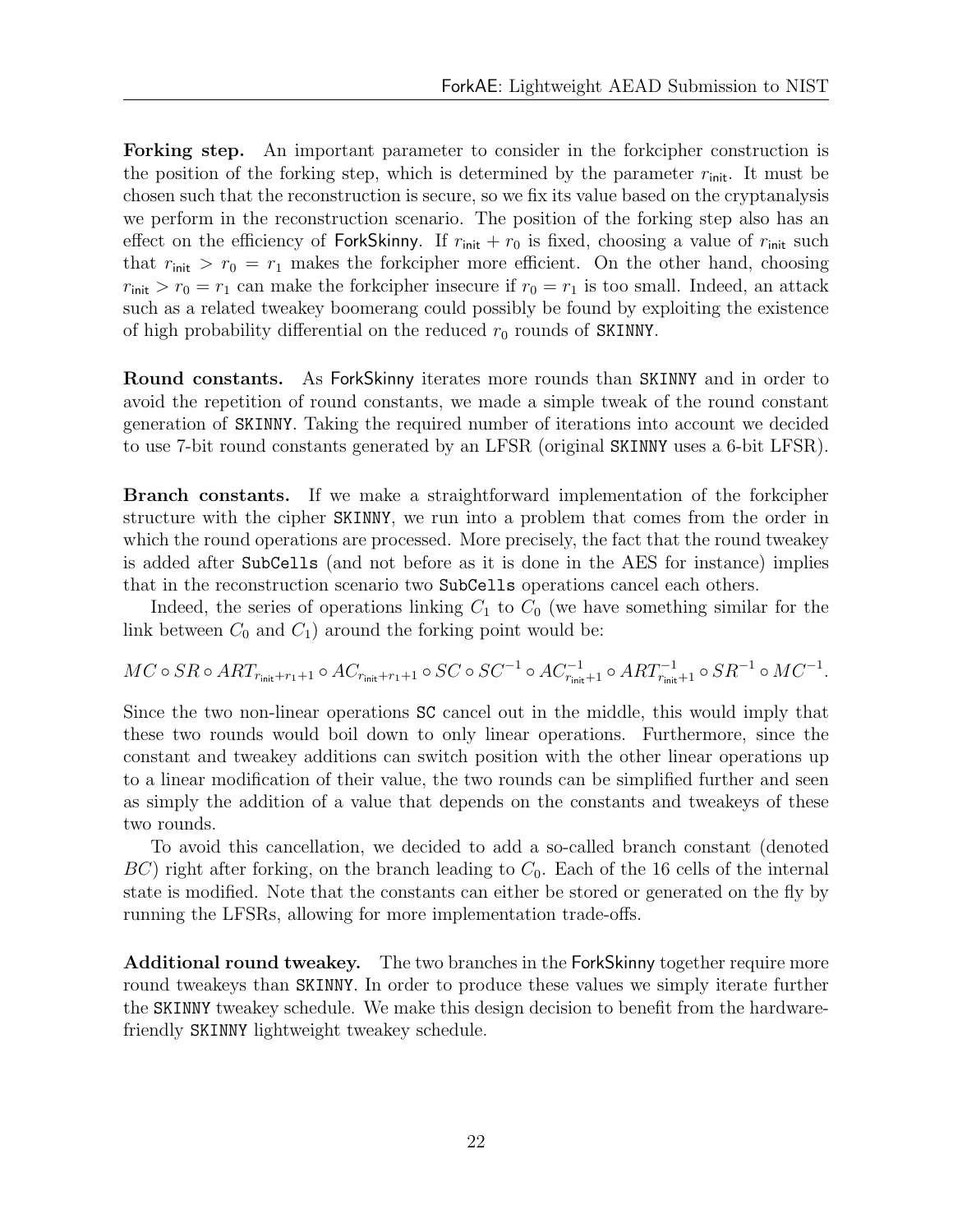### <span id="page-25-0"></span>8.2 Design Decisions in the Modes of Operation

The designs of both PAEF and SAEF are optimized the processing of short messages based on the following principles.

Lowest possible cost for shortest messages. Both PAEF and SAEF are designed so that complete data processing in AEAD encryption/decryption requires only a single call to the forkcipher per single block of data. To achieve a rate of 1 (1 forkcipher call per 1 data block) processing the nonce needs be integrated exclusively in the tweak inputs of the forkcipher.

The average performance of our instances is about 1 SKINNY equivalent evaluation per block of AD, and approximately 1.6 SKINNY evaluations per block of message. Naturally, the factor of 1.6 becomes restrictive for processing predominantly long plaintexts, but for our main target category of use cases where inputs are short, e.g. data (AD and messages) up to 4 blocks, our instances beat in performance the schemes obtained by applying the standard GCM [\[20,](#page-30-6)[32\]](#page-30-7), CCM [\[44\]](#page-31-6) and OCB [\[29\]](#page-30-8) modes instantiated with the block cipher SKINNY (matched to our ForkSkinny block and tweakey sizes).

Simplicity. Both PAEF and SAEF use just a single primitive, the forkcipher, as their main building block. All remaining operations are simple, and do not add substantial overhead.

Domain separation flags. Both PAEF and SAEF require constant binary flags to be included in each tweak. The security of the modes requires that these flags take distinct values in certain stages of processing. For the purposes of the specification we fix the particular assignment of values used in the two modes, but a change of that assignment will not have any particular impact on the security.

Parallelizability and optimal security. PAEF is designed to be fully parallel, allowing for even more efficient HW and SW implementations in when there are available resources (area resp. multiple computation cores). The parallel nature of PAEF requires the nonce and a counter to be included in every tweak, which while increasing the footprint of the implementation, allows to achieve optimal full  $n$ -bit security.

On-the-fly processing. PAEF and SAEF process data blocks "on-the-fly" as they arrive (with no delay) in encryption. PAEF processes data "on-the-fly" also in decryption.

Low overhead implementations. SAEF was designed to reduce the memory footprint of the implementation: the nonce is only processed in the first forkcipher call, and the chaining structure allows to dispose of the block counters as well. The same SAEF structure achieves birthday bound  $n/2$ -bit security which is typical for the majority of the existing standard AEAD modes, such as GCM, CCM and OCB.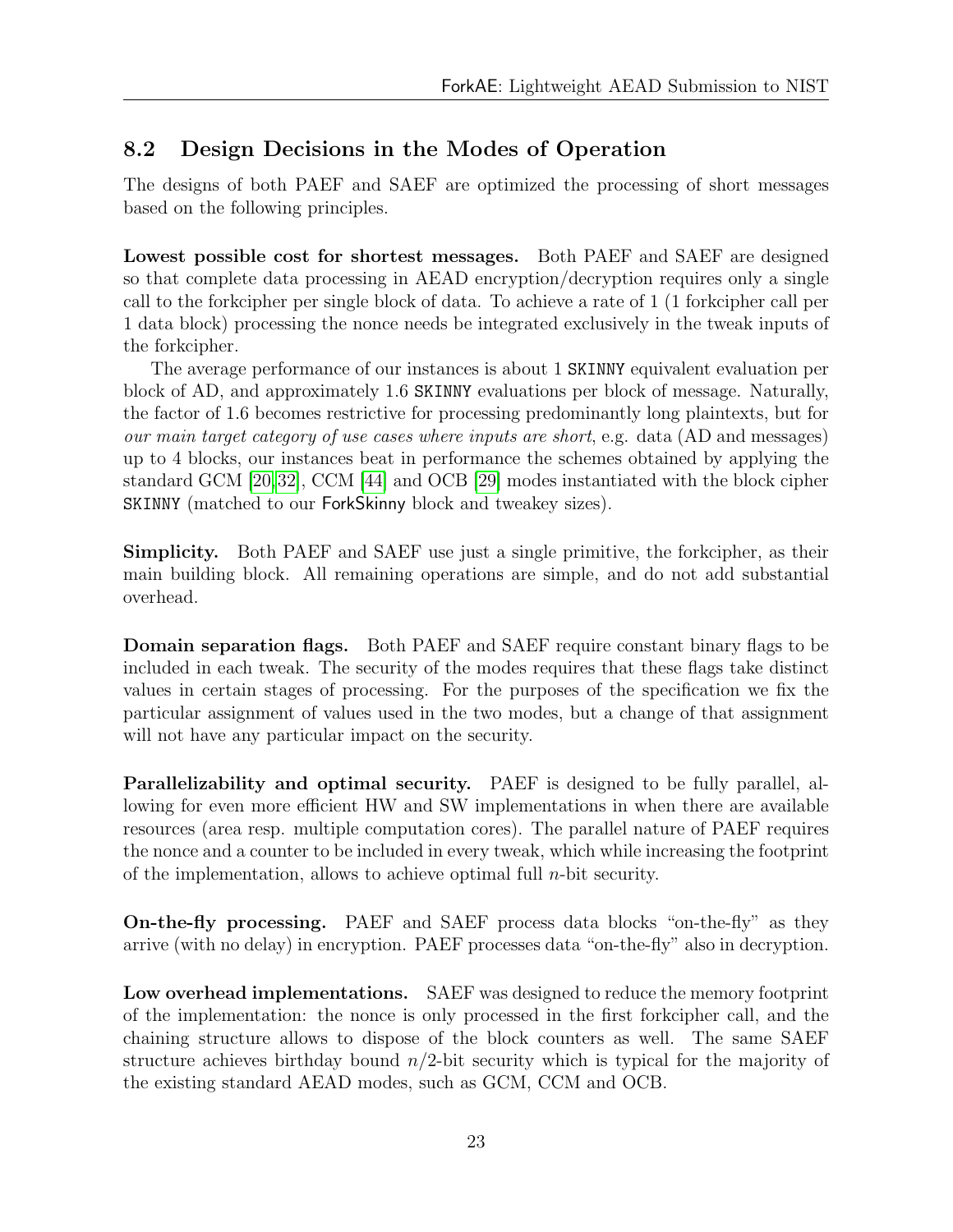Alignment of tweak components. In a hardware implementation, the organisation of the tweak components does not impact the performance, but in software it does. The tweak is organized in a software-friendly way. In particular, the byte-string nonce is leftaligned and the block counter (if any) is right-aligned. As such, for the majority of the counter updates in PAEF, there is no interference with the binary flags.

#### <span id="page-26-0"></span>8.3 Distinct Instances, Advantages and Limitations

Our 6 ForkAE members come each with specific advantages and a range of security and performance tradeoffs, as schematically represented in Table [10.](#page-26-1)

<span id="page-26-1"></span>

| Mode        | ForkSkinny- $n-t$ | parallel | data  | short $N \mid$ | short $T$ | latency | resources |
|-------------|-------------------|----------|-------|----------------|-----------|---------|-----------|
|             | 64-192            |          | tiny  | √              |           | lowest  |           |
| PAEF        | 128-192           |          | short |                |           | low     | $^{++}$   |
|             | 128-256           |          | short | X              |           | low     | $++$      |
|             | 128-288           |          | short | Х              |           | highest |           |
| <b>SAEF</b> | 128-192           | Х        | short |                |           | low     |           |
|             | 128-256           | Х        | short |                |           | low     |           |

Table 10: Lightweight advantages of our ForkAE members. The entries are indicative of the relative (to each other) characteristics of each member. Here tiny data refers  $\leq 64$ bits sizes of message and associated data and short to  $\leq x \times 128$  for  $x = 1$  to 4.

As an important efficiency metric for lightweight applications, the *resources* column denotes resource utilization for both software and hardware implementations. In software this is reflected by ROM and RAM size, whereas in hardware it captures implementation area (which has a large influence on the power consumption). On the one hand, the resource utilization is influenced by the block size and tweak size of each family member. On the other hand, it is influenced by the mode. Comparing with PAEF, SAEF comes with the advantage that the resource utilization is lower. Indeed, the nonce can be discarded after the first use, and there is no block counter that needs to be stored.

We define *latency* as the time between taking an input block and producing the corresponding output block. A small block size and tweakey size contribute positively to the latency. Given that the design target is efficiency for short messages, latency is a very important performance metric in the context of this proposal. Indeed, as the message size shrinks, the set-up time of a deep pipeline or a bitsliced implementation can no longer be amortized.

While the latency as we define it is independent of the mode, the overall *throughput* depends on whether the mode is parallel (as indicated in the *parallel* Column). Note that a fast implementation is not only desirable by itself, but also contributes to a low energy footprint of the device it will be embedded in. While SAEF only exhibits parallelism at the level of the forkcipher primitive, PAEF can additionally be parallellised and pipelined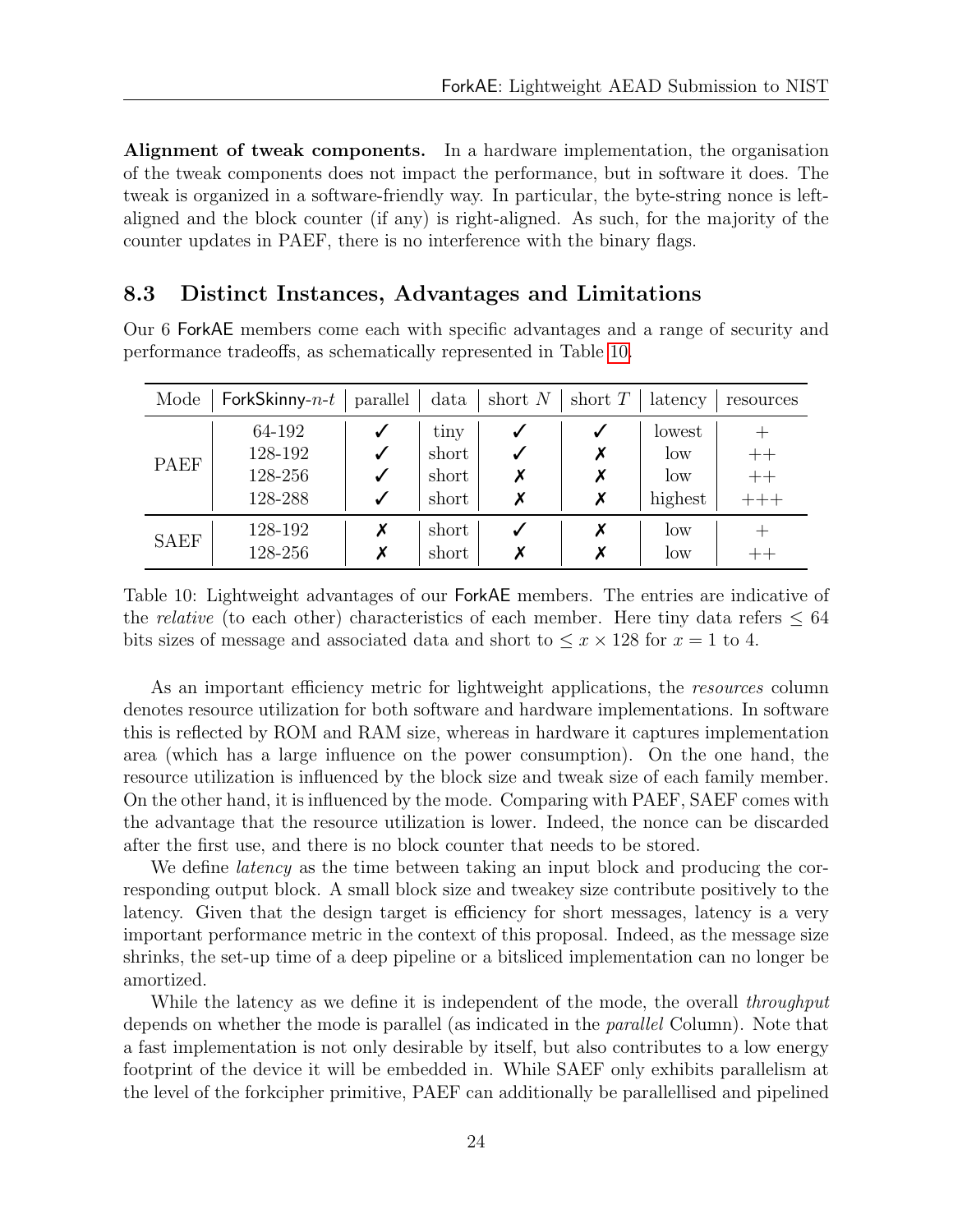at the level of the mode. As a result, PAEF is always potentially faster than SAEF, except for single-block messages, where both are equal (cf. the earlier latency argument).

Members of SAEF can be recommended for constrained applications where minimizing the footprint is critical (as there is no nonce or counters in the state) and settings where predominantly short messages (up to a few blocks) occur with an overwhelming probability. Regarding AE security, SAEF offers birthday type of security, whereas PAEF achieves full security of n bits (cf. Table [7\)](#page-17-2).

Nonce Lengths. For PAEF, the choice of the nonce length sets an upper limit on both the number of AEAD evaluations that can be securely made with a single key, and the amount of data in a individual evaluation/call. The choices for the instances were made such that:

- the nonce is a byte string
- the maximal byte length of a message (or AD) that can be processed in a single encryption call shall be lest 1 kB (to allow for occasional large messages) for each instance except the primary recommendation,
- the maximal byte length of a message (or AD) that can be processed in a single encryption call shall be lest  $2^{50}$  bytes for the primary recommendation.

For SAEF the choice of the nonce length was simple: the longest byte string that leaves the final 4 bits of tweak for the binary flags.

As can be seen in Table [3,](#page-6-4) this leaves long-enough nonces for sufficiently many encryption queries with a single key if the nonce is used in a stateful manner (e.g. counter per message), and for three instances also supports the use of random nonces.

Limitations. Below we discuss some of the limitations of our design.

- As ForkAE is particularly optimized for short message sizes, our ForkAE members come at a performance disadvantage when the majority of messages are long.
- Our algorithms give provable security guarantees when the nonces are unique values. We clarify that we purposefully forgot the strong nonce misuse resistance, due to the unavoidable doubling of computational cost it incurs for the shortest queries (due to two-pass processing).
- At present our ForkAE members do not support parametrizable tag sizes. This is a technical artifact of keeping the ciphertext expansion constant while at the same time processing single block queries with a single primitive call.
- As the SKINNY encryption and decryption process are not exactly the same, the forkcipher primitive has a non-negligible overhead with respect to a block cipher encryption-only module.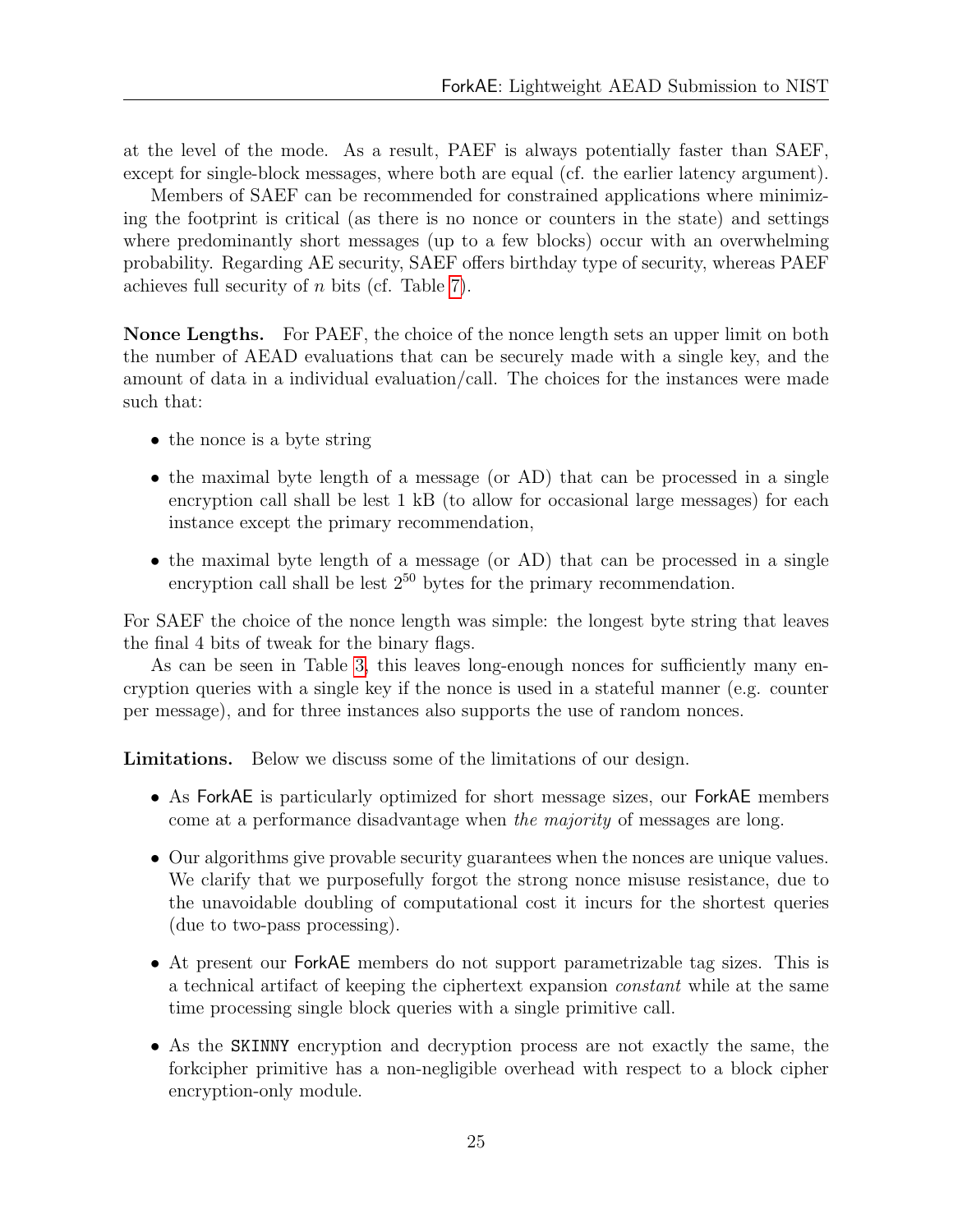• The forkcipher primitive requires the internal cipher state at the fork to be available for both branches. Storing this state does introduce some overhead with respect to the traditional block cipher primitive. However, for many implementation strategies and use cases, this overhead is small enough and is clearly outweighed by the increased performance. Furthermore, for use cases where low resource utilization is essential, the forking state can be recomputed from the output of the  $C_1$  branch instead of being stored, eliminating the storage overhead altogether.

# References

- <span id="page-28-2"></span>[1] 3GPP TS 22.261: Service requirements for next generation new services and markets. [https://portal.3gpp.org/desktopmodules/Specifications/](https://portal.3gpp.org/desktopmodules/Specifications/SpecificationDetails.aspx?specificationId=3107) [SpecificationDetails.aspx?specificationId=3107](https://portal.3gpp.org/desktopmodules/Specifications/SpecificationDetails.aspx?specificationId=3107).
- <span id="page-28-3"></span>[2] 3GPP TS 36.213: Evolved Universal Terrestrial Radio Access (E-UTRA); Physical layer procedures. [https://portal.3gpp.org/desktopmodules/Specifications/](https://portal.3gpp.org/desktopmodules/Specifications/SpecificationDetails.aspx?specificationId=2427) [SpecificationDetails.aspx?specificationId=2427](https://portal.3gpp.org/desktopmodules/Specifications/SpecificationDetails.aspx?specificationId=2427).
- <span id="page-28-5"></span>[3] CAN FD Standards and Recommendations. [https://www.can-cia.org/news/](https://www.can-cia.org/news/cia-in-action/view/can-fd-standards-and-recommendations/2016/9/30/) [cia-in-action/view/can-fd-standards-and-recommendations/2016/9/30/](https://www.can-cia.org/news/cia-in-action/view/can-fd-standards-and-recommendations/2016/9/30/).
- <span id="page-28-6"></span>[4] ISO 11898-1:2015: Road vehicles – Controller area network (CAN) – Part 1: Data link layer and physical signalling. <https://www.iso.org/standard/63648.html>.
- <span id="page-28-4"></span>[5] NB-IoT: Enabling New Business Opportunities. [http://www.huawei.com/](http://www.huawei.com/minisite/iot/img/nb_iot_whitepaper_en.pdf) [minisite/iot/img/nb\\_iot\\_whitepaper\\_en.pdf](http://www.huawei.com/minisite/iot/img/nb_iot_whitepaper_en.pdf).
- <span id="page-28-1"></span>[6] Specification of Secure Onboard Communication. [https://www.autosar.](https://www.autosar.org/fileadmin/user_upload/standards/classic/4-3/AUTOSAR_SWS_SecureOnboardCommunication.pdf) [org/fileadmin/user\\_upload/standards/classic/4-3/AUTOSAR\\_SWS\\_](https://www.autosar.org/fileadmin/user_upload/standards/classic/4-3/AUTOSAR_SWS_SecureOnboardCommunication.pdf) [SecureOnboardCommunication.pdf](https://www.autosar.org/fileadmin/user_upload/standards/classic/4-3/AUTOSAR_SWS_SecureOnboardCommunication.pdf).
- <span id="page-28-9"></span>[7] Ahmed Abdelkhalek, Yu Sasaki, Yosuke Todo, Mohamed Tolba, and Amr M. Youssef. MILP modeling for (large) s-boxes to optimize probability of differential characteristics. IACR Trans. Symm. Cryptol., 2017(4):99–129, 2017.
- <span id="page-28-8"></span>[8] Advanced Encryption Standard (AES). National Institute of Standards and Technology (NIST), FIPS PUB 197, U.S. Department of Commerce, November 2001.
- <span id="page-28-0"></span>[9] Elena Andreeva, Reza Reyhanitabar, Kerem Varici, and Damian Vizár. Forking a blockcipher for authenticated encryption of very short messages. Cryptology ePrint Archive, Report 2018/916, 2018. <https://eprint.iacr.org/2018/916>.
- <span id="page-28-7"></span>[10] Ralph Ankele, Subhadeep Banik, Avik Chakraborti, Eik List, Florian Mendel, Siang Meng Sim, and Gaoli Wang. Related-key impossible-differential attack on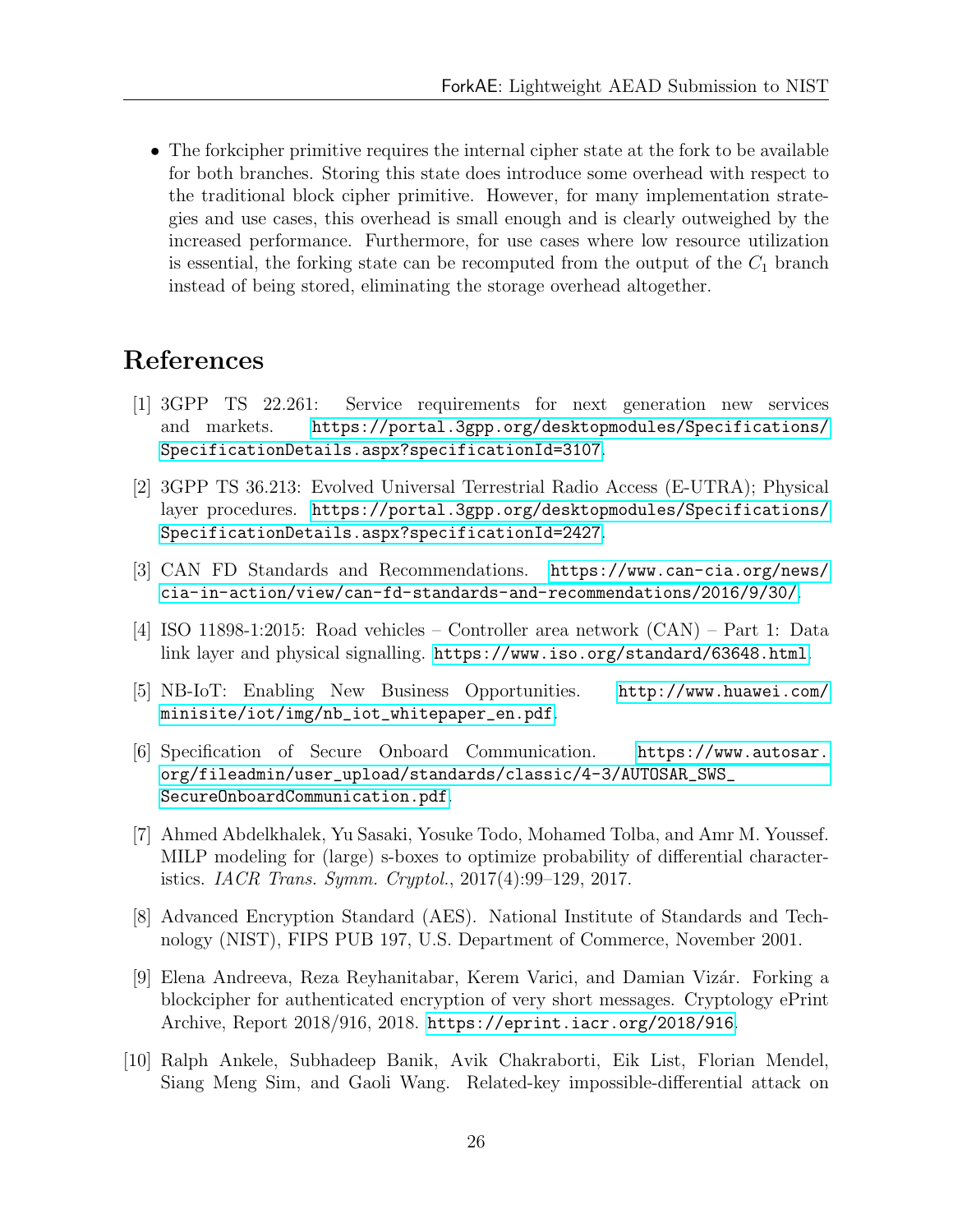reduced-round skinny. In Dieter Gollmann, Atsuko Miyaji, and Hiroaki Kikuchi, editors, ACNS 17, volume 10355 of LNCS, pages 208–228. Springer, Heidelberg, July 2017.

- <span id="page-29-1"></span>[11] Ralph Ankele and Stefan Kölbl. Mind the gap - A closer look at the security of block ciphers against differential cryptanalysis. In Carlos Cid and Michael J. Jacobson Jr:, editors, SAC 2018, volume 11349 of LNCS, pages 163–190. Springer, Heidelberg, August 2019.
- <span id="page-29-2"></span>[12] Subhadeep Banik, Jannis Bossert, Amit Jana, Eik List, Stefan Lucks, Willi Meier, Mostafizar Rahman, Dhiman Saha, and Yu Sasaki. Cryptanalysis of forkaes. Cryptology ePrint Archive, Report 2019/289, 2019. <https://eprint.iacr.org/2019/289>.
- <span id="page-29-3"></span>[13] Ray Beaulieu, Douglas Shors, Jason Smith, Stefan Treatman-Clark, Bryan Weeks, and Louis Wingers. SIMON and SPECK: Block ciphers for the internet of things. Cryptology ePrint Archive, Report 2015/585, 2015. [http://eprint.iacr.org/](http://eprint.iacr.org/2015/585) [2015/585](http://eprint.iacr.org/2015/585).
- <span id="page-29-0"></span>[14] Christof Beierle, Jérémy Jean, Stefan Kölbl, Gregor Leander, Amir Moradi, Thomas Peyrin, Yu Sasaki, Pascal Sasdrich, and Siang Meng Sim. The SKINNY family of block ciphers and its low-latency variant MANTIS. In Matthew Robshaw and Jonathan Katz, editors, CRYPTO 2016, Part II, volume 9815 of LNCS, pages 123– 153. Springer, Heidelberg, August 2016.
- <span id="page-29-4"></span>[15] Mihir Bellare, Oded Goldreich, and Anton Mityagin. The Power of Verification Queries in Message Authentication and Authenticated Encryption. IACR Cryptology ePrint Archive, 2004:309, 2004.
- <span id="page-29-5"></span>[16] Mihir Bellare and Phillip Rogaway. The security of triple encryption and a framework for code-based game-playing proofs. In Serge Vaudenay, editor, Advances in Cryptology - EUROCRYPT 2006, 25th Annual International Conference on the Theory and Applications of Cryptographic Techniques, St. Petersburg, Russia, May 28 - June 1, 2006, Proceedings, volume 4004 of Lecture Notes in Computer Science, pages 409–426. Springer, 2006.
- <span id="page-29-7"></span>[17] Eli Biham, Alex Biryukov, and Adi Shamir. Cryptanalysis of Skipjack reduced to 31 rounds using impossible differentials. In Jacques Stern, editor, EUROCRYPT'99, volume 1592 of LNCS, pages 12–23. Springer, Heidelberg, May 1999.
- <span id="page-29-6"></span>[18] Eli Biham and Adi Shamir. Differential cryptanalysis of DES-like cryptosystems. Journal of Cryptology, 4(1):3–72, January 1991.
- <span id="page-29-8"></span>[19] Jannis Bossert, Eik List, and Stefan Lucks. Boomerang and rectangle attacks on forkaes. personal correspondence, 2018.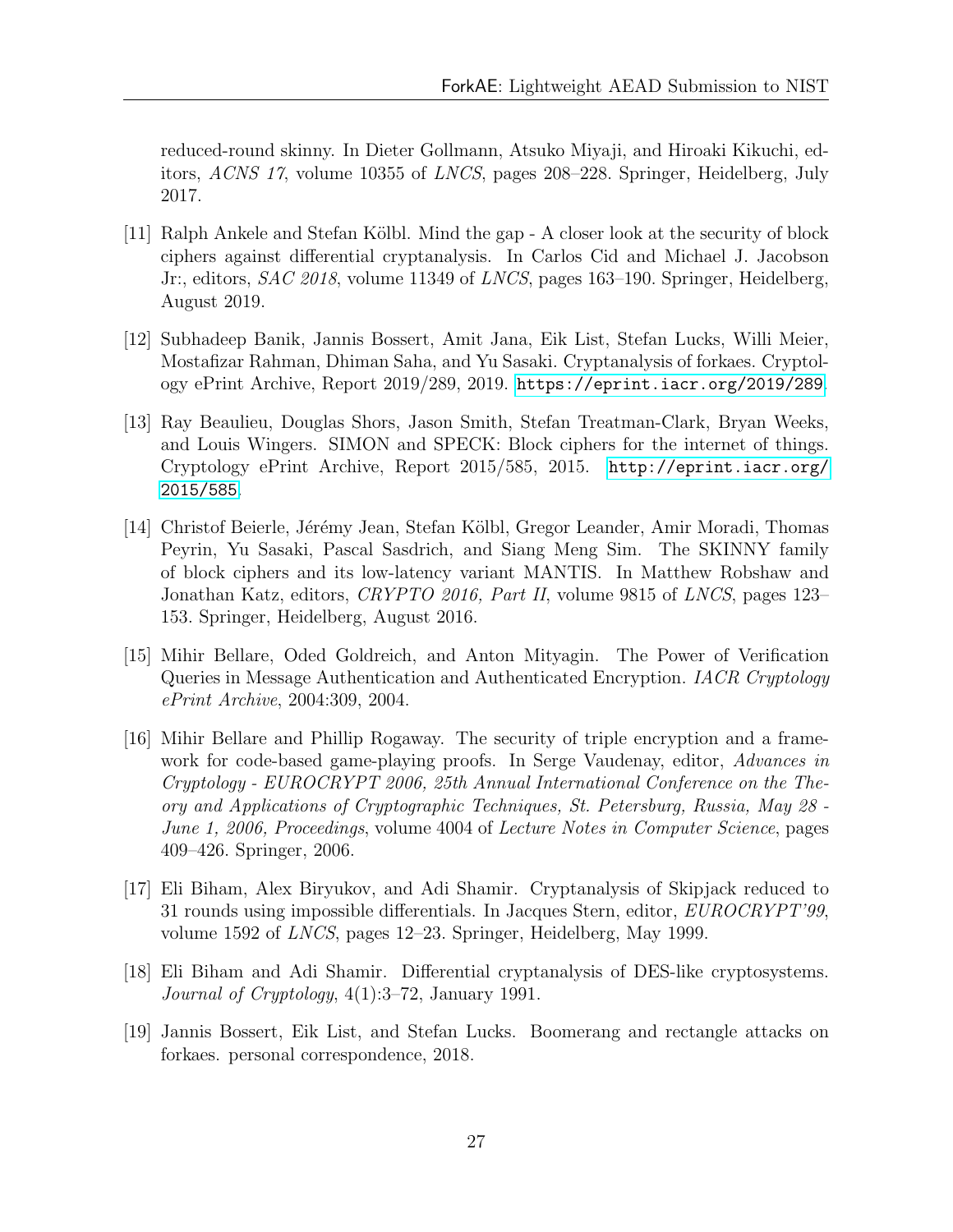- <span id="page-30-6"></span>[20] M. Dworkin. Recommendation for block cipher modes of operation: Galois/Counter Mode (GCM) and GMAC. NIST Special Publication 800-38D, November 2007.
- <span id="page-30-12"></span>[21] Jérémy Jean. TikZ for Cryptographers. <https://www.iacr.org/authors/tikz/>, 2016.
- <span id="page-30-2"></span>[22] Jérémy Jean, Ivica Nikolić, and Thomas Peyrin. Deoxys v1. Submitted to the CAE-SAR competition, 2014.
- <span id="page-30-4"></span>[23] Jérémy Jean, Ivica Nikolić, and Thomas Peyrin. Joltik v1. Submitted to the CAESAR competition, 2014.
- <span id="page-30-5"></span>[24] Jérémy Jean, Ivica Nikolić, and Thomas Peyrin. Kiasu v1. Submitted to the CAESAR competition, 2014.
- <span id="page-30-0"></span>[25] Jérémy Jean, Ivica Nikolic, and Thomas Peyrin. Tweaks and keys for block ciphers: The TWEAKEY framework. In Palash Sarkar and Tetsu Iwata, editors, ASI-ACRYPT 2014, Part II, volume 8874 of LNCS, pages 274–288. Springer, Heidelberg, December 2014.
- <span id="page-30-3"></span>[26] Jérémy Jean, Ivica Nikolić, Thomas Peyrin, and Yannick Seurin. Deoxys v1. 41 (2016).
- <span id="page-30-11"></span>[27] Lars Knudsen. Deal-a 128-bit block cipher. complexity, 258(2):216, 1998.
- <span id="page-30-10"></span>[28] Thorsten Kranz, Gregor Leander, and Friedrich Wiemer. Linear cryptanalysis: Key schedules and tweakable block ciphers. *IACR Trans. Symm. Cryptol.*,  $2017(1):474-$ 505, 2017.
- <span id="page-30-8"></span>[29] Ted Krovetz and Phillip Rogaway. The Software Performance of Authenticated-Encryption Modes. In Antoine Joux, editor, FSE 2011, volume 6733 of LNCS, pages 306–327. Springer, 2011.
- <span id="page-30-1"></span>[30] Guozhen Liu, Mohona Ghosh, and Ling Song. Security analysis of SKINNY under related-tweakey settings (long paper). IACR Trans. Symm. Cryptol., 2017(3):37–72, 2017.
- <span id="page-30-9"></span>[31] Mitsuru Matsui. Linear cryptanalysis method for DES cipher. In Tor Helleseth, editor, EUROCRYPT'93, volume 765 of LNCS, pages 386–397. Springer, Heidelberg, May 1994.
- <span id="page-30-7"></span>[32] David A. McGrew and John Viega. The security and performance of the galois/counter mode (GCM) of operation. In Anne Canteaut and Kapalee Viswanathan, editors, Progress in Cryptology - INDOCRYPT 2004, 5th International Conference on Cryptology in India, Chennai, India, December 20-22, 2004, Proceedings, volume 3348 of Lecture Notes in Computer Science, pages 343–355. Springer, 2004.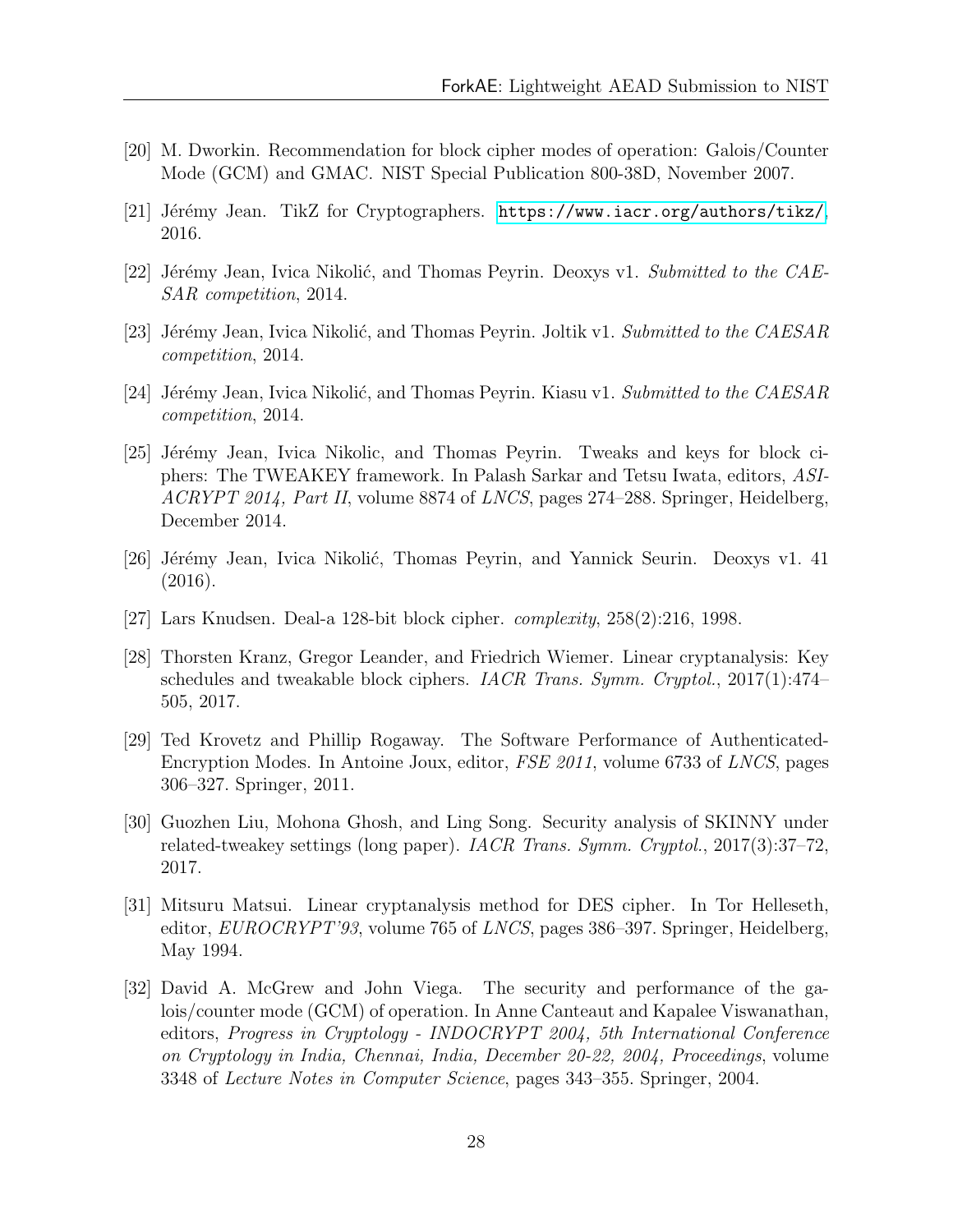- <span id="page-31-9"></span>[33] AmirHossein E. Moghaddam and Zahra Ahmadian. New automatic search method for truncated-differential characteristics: Application to midori and skinny. Cryptology ePrint Archive, Report 2019/126, 2019. <https://eprint.iacr.org/2019/126>.
- <span id="page-31-5"></span>[34] Svetla Nikova, Christian Rechberger, and Vincent Rijmen. Threshold implementations against side-channel attacks and glitches. In Information and Communications Security, 8th International Conference, ICICS 2006, Raleigh, NC, USA, December 4-7, 2006, Proceedings, pages 529–545, 2006.
- <span id="page-31-0"></span>[35] NIST. DRAFT Submission Requirements and Evaluation Criteria for the Lightweight Cryptography Standardization Process. [https://csrc.nist.gov/](https://csrc.nist.gov/Projects/Lightweight-Cryptography) [Projects/Lightweight-Cryptography](https://csrc.nist.gov/Projects/Lightweight-Cryptography), 2018.
- <span id="page-31-3"></span>[36] Phillip Rogaway. Authenticated-Encryption with Associated-Data. In ACM CCS 2002, pages 98–107, 2002.
- <span id="page-31-1"></span>[37] Sadegh Sadeghi, Tahereh Mohammadi, and Nasour Bagheri. Cryptanalysis of reduced round SKINNY block cipher. IACR Trans. Symm. Cryptol., 2018(3):124–162, 2018.
- <span id="page-31-7"></span>[38] Danping Shi, Siwei Sun, Patrick Derbez, Yosuke Todo, Bing Sun, and Lei Hu. Programming the Demirci-Selçuk meet-in-the-middle attack with constraints. In Thomas Peyrin and Steven Galbraith, editors, ASIACRYPT 2018, Part II, volume 11273 of LNCS, pages 3–34. Springer, Heidelberg, December 2018.
- <span id="page-31-8"></span>[39] Ling Song, Xianrui Qin, and Lei Hu. Boomerang connectivity table revisited. Cryptology ePrint Archive, Report 2019/146, 2019. [https://eprint.iacr.org/2019/](https://eprint.iacr.org/2019/146) [146](https://eprint.iacr.org/2019/146).
- <span id="page-31-4"></span>[40] Siwei Sun, David Gerault, Pascal Lafourcade, Qianqian Yang, Yosuke Todo, Kexin Qiao, and Lei Hu. Analysis of AES, SKINNY, and others with constraint programming. IACR Trans. Symm. Cryptol., 2017(1):281–306, 2017.
- <span id="page-31-11"></span>[41] Yosuke Todo. Structural evaluation by generalized integral property. In Elisabeth Oswald and Marc Fischlin, editors, EUROCRYPT 2015, Part I, volume 9056 of LNCS, pages 287–314. Springer, Heidelberg, April 2015.
- <span id="page-31-2"></span>[42] Mohamed Tolba, Ahmed Abdelkhalek, and Amr M. Youssef. Impossible differential cryptanalysis of reduced-round SKINNY. In Marc Joye and Abderrahmane Nitaj, editors, AFRICACRYPT 17, volume 10239 of LNCS, pages 117–134. Springer, Heidelberg, May 2017.
- <span id="page-31-10"></span>[43] David Wagner. The boomerang attack. In Lars R. Knudsen, editor, FSE'99, volume 1636 of LNCS, pages 156–170. Springer, Heidelberg, March 1999.
- <span id="page-31-6"></span>[44] D. Whiting, R. Housley, and N. Ferguson. Counter with CBC-MAC (CCM). IETF RFC 3610 (Informational), September 2003.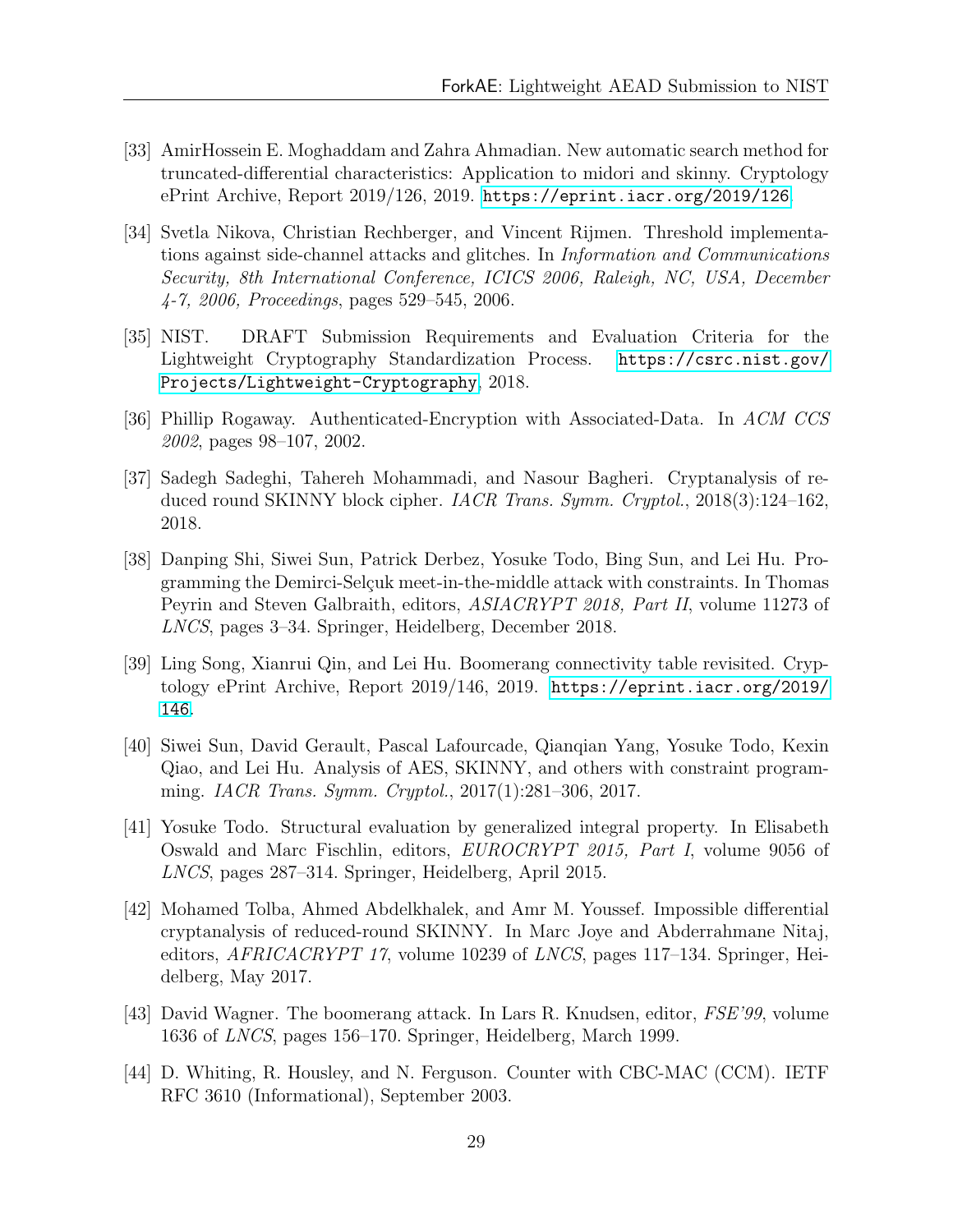- <span id="page-32-2"></span>[45] Pei Zhang and Wenying Zhang. Differential cryptanalysis on block cipher skinny with MILP program. Security and Communication Networks, 2018:3780407:1–3780407:11, 2018.
- <span id="page-32-3"></span>[46] Wenying Zhang and Vincent Rijmen. Division cryptanalysis of block ciphers with a binary diffusion layer. Cryptology ePrint Archive, Report 2017/188, 2017. [http:](http://eprint.iacr.org/2017/188) [//eprint.iacr.org/2017/188](http://eprint.iacr.org/2017/188).

# <span id="page-32-0"></span>A Formal Definitions of Forkcipher and Authentiated Encryption

The following formalization of the forkcipher is taken from [\[9\]](#page-28-0)

#### <span id="page-32-1"></span>A.1 Syntax

A forkcipher is a pair of deterministic algorithms, the encryption algorithm

$$
\mathsf{F}: \{0,1\}^k \times \mathcal{T} \times \{0,1\}^n \times \{0,1,\mathsf{b}\} \to \{0,1\}^n \cup \{0,1\}^n \times \{0,1\}^n
$$

and the inversion algorithm

$$
\mathsf{F}^{-1}\{0,1\}^k \times \mathcal{T} \times \{0,1\}^n \times \{0,1\} \times \{\mathsf{i},\mathsf{o},\mathsf{b}\} \to \{0,1\}^n \cup \{0,1\}^n \times \{0,1\}^n.
$$

The encryption algorithm takes a key  $K$ , a tweak  $\mathsf{T}$ , a plaintext block X and an output selector s, and outputs the "left" *n*-bit ciphertext block  $C_0$  if  $s = 0$ , the "right" *n*-bit ciphertext block  $C_1$  if  $s = 1$ , and a both blocks  $C_0, C_1$  if  $s = b$ . We write  $F(K, T, M, s) =$  $F_K(T, M, s) = F_K^T(M, s) = F_K^{T,s}(M)$  interchangeably. The decryption algorithm takes a key  $K$ , a tweak  $\mathsf{T}$ , a ciphertext block  $C$ , an indicator b of whether this is the left or the right ciphertext block and an output selector s, and outputs the plaintext (or inverse) block X if  $s = i$ , the other ciphertext block C' if  $s = o$ , and both blocks X, C' if  $s = b$ . We write  $\mathsf{F}^{-1}(K,\mathsf{T},M,b,s) = \mathsf{F}^{-1}{}_{K}(\mathsf{T},M,b,s) = \mathsf{F}^{-1}{}_{K}^{T}(M,b,s) = \mathsf{F}^{\mathsf{T},b,s}_{K}(M)$  interchangeably. We call  $k, n$  and  $\mathcal T$  the keysize, blocksize and tweak space of F, respectively.

A tweakable forkcipher F meets the *correctness condition*, if for every  $K \in \{0,1\}^k$ ,  $\mathsf{T} \in$  $\mathcal{T}, X \in \{0,1\}^n$  and  $\beta \in \{0,1\}$  all of the following conditions are met:

1.  $F^{-1}(K, T, F(K, T, X, \beta), \beta, i) = X$ 2.  $F^{-1}(K, T, F(K, T, X, \beta), \beta, o) = F(K, T, X, \beta \oplus 1)$ 3.  $(F(K, T, X, 0), F(K, T, X, 1)) = F(K, T, X, b)$ 4.  $(F^{-1}(K, T, X, \beta, \mathbf{i}), F^{-1}(K, T, X, \beta, \mathbf{o})) = F^{-1}(K, T, X, \beta, \mathbf{b})$ 

In other words, for each pair of key and tweak, the forkcipher applies two independent permutations to the input to produce the two output blocks.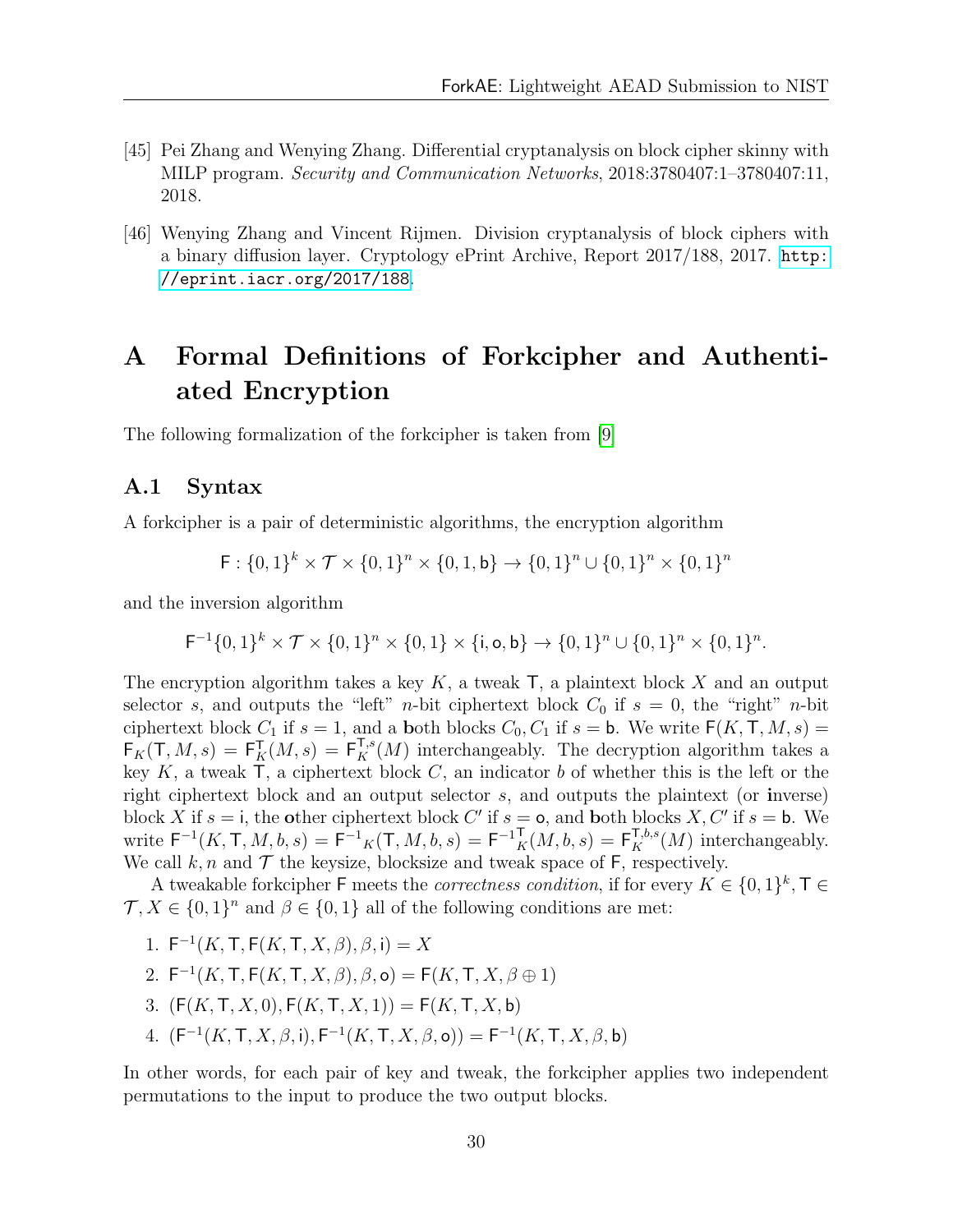#### <span id="page-33-0"></span>A.2 Security Definition of Forkcipher

An adversary  $A$  that aims at breaking a tweakable forkcipher  $F$  plays the games **prtfp-real** and **prtfp-ideal** and define the advantage of  $A$  at distinguishing  $F$  from a pair of random tweakable permutations in a chosen ciphertext attack as

$$
\mathbf{Adv}^{\mathrm{prtfp}}_{{\mathsf{F}}}(\mathcal{A}) = \Pr[\mathcal{A}^{\mathrm{prtfp\text{-}real}_{\mathsf{F}}}\Rightarrow 1] - \Pr[\mathcal{A}^{\mathrm{prtfp\text{-}ideal}_{\mathsf{F}}} \Rightarrow 1].
$$

#### <span id="page-33-1"></span>A.3 Security Definition of Authenticated Encryption

We use the two-requirement definition of AE security. We model a chosen plaintext attack of an adversary  $\mathcal A$  against the confidentiality of a nonce-based AE scheme  $\Pi$  with the help of the security games priv-real and priv-ideal in Figure [11.](#page-54-0) We define the advantage of  $\mathcal A$  in breaking the confidentiality of  $\Pi$  as

$$
\mathbf{Adv}^{\mathbf{priv}}_{\Pi}(\mathcal{A})=\Pr[\mathcal{A}^{\mathbf{priv}\text{-}real_{\Pi}} \Rightarrow 1]-\Pr[\mathcal{A}^{\mathbf{priv}\text{-}ideal_{\Pi}} \Rightarrow 1].
$$

We model a chosen ciphertext attack against the integrity of Π with help of the game **auth** in Figure [11.](#page-54-0) We define the advantage of  $\mathcal A$  in breaking the integrity of  $\Pi$  as

$$
\mathbf{Adv}^{\mathbf{priv}}_{\Pi}(\mathcal{A}) = \Pr[\mathcal{A}^{\mathbf{auth}_{\Pi}} \text{forges}]
$$

where "A forges" denotes a decryption query that returns a value  $\neq \bot$ .

# <span id="page-33-2"></span>B Security Analysis of PAEF

<span id="page-33-3"></span>**Theorem 1.** Let F be a tweakable forkcipher with  $\mathcal{T} = \{0, 1\}^{\tau}$ , and let  $0 < \nu \leq \tau - 4$ . Then for any nonce-respecting adversary  $A$  whose queries lie in the proper domains of the encryption and decryption algorithms and who makes at most  $q_v$  decryption queries, we have

$$
\mathbf{Adv}_{\mathsf{PAEF}[\mathsf{F},\nu]}^{\mathbf{priv}}(\mathcal{A})\leq \mathbf{Adv}_{\mathsf{F}}^{\mathbf{prtfp}}(\mathcal{B})
$$

and

$$
\mathbf{Adv}_{\mathsf{PAEF}[\mathsf{F},\nu]}^{\mathbf{auth}}(\mathcal{A}) \leq \mathbf{Adv}_{\mathsf{F}}^{\mathbf{prfp}}(\mathcal{C}) + \frac{q_v \cdot 2^n}{(2^n-1)^2}
$$

for some adversaries  $\beta$  and  $\beta$  who make at most twice as many queries in total as is the total number of blocks in all encryption, respectively all encryption and decryption queries made by  $\mathcal{A}$ , and who run in time given by the running time of  $\mathcal{A}$  plus an overhead that is linear in the total number of blocks in all A's queries.

*Proof.* Below we prove the confidentiality and authenticity of the PAEF mode. For both confidentiality and authenticity, we first replace F with a pair of independent random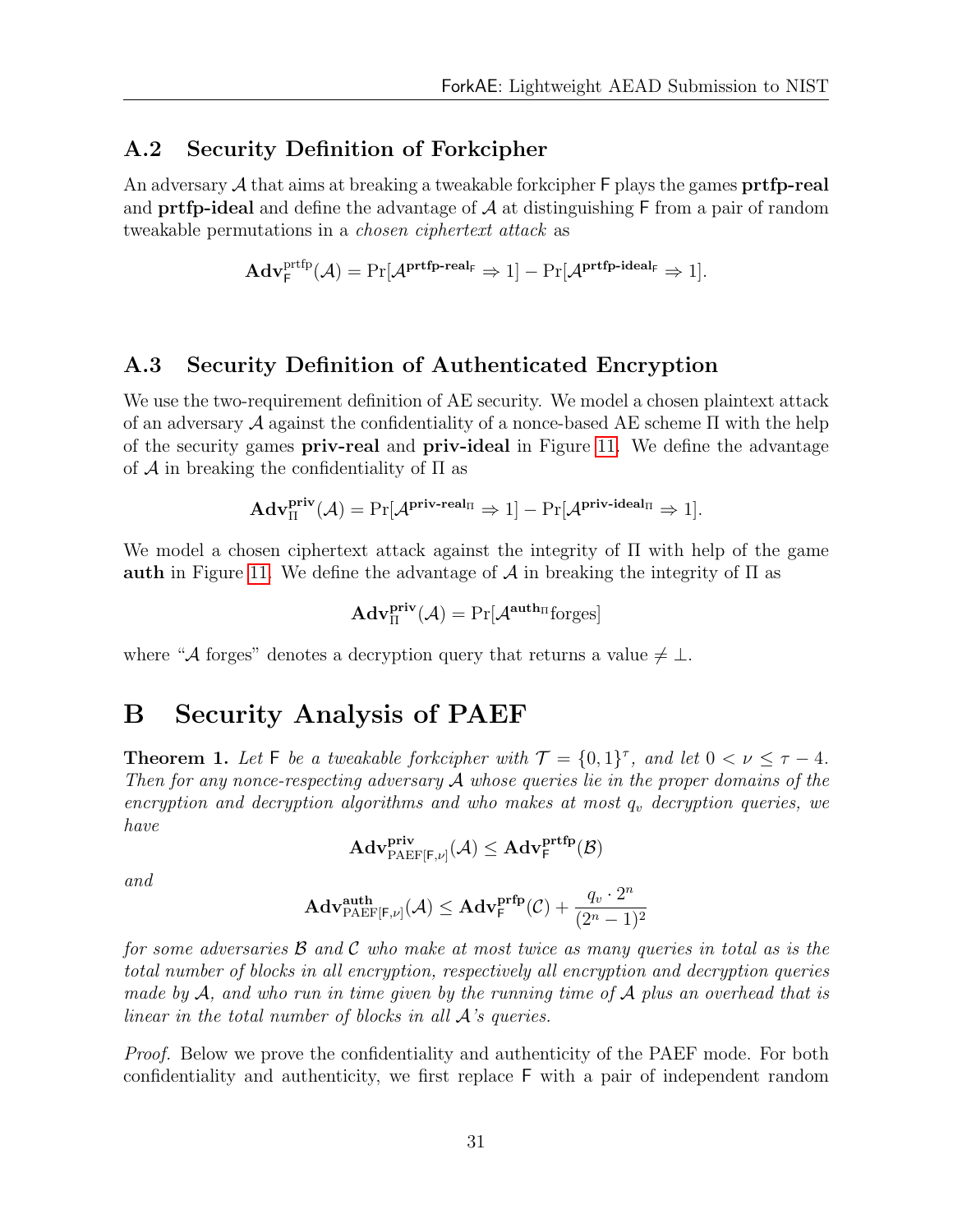tweakable permutations  $\pi_0, \pi_1$ , i.e.  $\pi_0 = (\pi_{\tau,0} \leftarrow \mathbb{R}^n)_{\tau \in \{0,1\}^{\tau}}$  is a collection of independent uniform elements of Permn indexed by the elements of  $\overline{\mathsf{T}} \in \{0,1\}^{\tau}$  (and similarly  $\pi_1 = (\pi_{\mathsf{T},1} \leftarrow \mathsf{s} \text{Perm} \mathsf{n})_{\mathsf{T} \in \{0,1\}^{\tau}}$ . We let  $\text{PAEF}[(\pi_0, \pi_1), \nu]$  denote the PAEF mode that uses  $\pi_0, \pi_1$  instead of F. We have that

$$
\mathbf{Adv}_{\mathsf{PAEF}[\mathsf{F},\nu]}^{\mathsf{priv}}(\mathcal{A}) \leq \mathbf{Adv}_{\mathsf{F}}^{\mathsf{prtfp}}(\mathcal{B}) + \mathbf{Adv}_{\mathsf{PAEF}[(\pi_0,\pi_1),\nu]}^{\mathsf{priv}}(\mathcal{A})
$$

because a distinguisher B for F can perfectly simulate the games  $\text{priv-real}_{PAEF[F,\nu]}$  and  $\text{priv-real}_{\text{PAEF}((\pi_0,\pi_1),\nu]}$  for A using its own oracles. In place of any  $\mathsf{F}^{\rho}$  call, B has to make a decryption query followed by an encryption query. By copying  $\mathcal{A}$ 's output,  $\mathcal{B}$  can achieve the same advantage as  $A$  does, with the same data complexity as  $A$  and a very similar running time. This implies that the gap between these games is bounded by  $\mathbf{Adv}^{\mathbf{prtfp}}_F(\mathcal{B})$ . By a similar argument, we have that

$$
\mathbf{Adv}_{\mathrm{PAEF}[\mathsf{F},\nu]}^{\mathbf{auth}}(\mathcal{A}) \leq \mathbf{Adv}_{\mathsf{F}}^{\mathbf{prtfp}}(\mathcal{C}) + \mathbf{Adv}_{\mathrm{PAEF}[(\pi_0,\pi_1),\nu]}^{\mathbf{priv}}(\mathcal{A}).
$$

For confidentiality, it is easy to see that in a nonce-respecting attack, every message block is processed with a unique tweak. Every ciphertext block and every tag is produced as the only image under and independent random permutation (or a substring of such), and thus uniformly distributed. The final block  $C_*$  of every ciphertext is produced as a xor-sum of outputs of  $\pi_0$  and  $\pi_1$ , each produced with a unique tweak, and thus uniformly distributed. Since all ciphertexts are uniformly distributed we get perfect confidentiality and hence our result.

For authenticity, we analyse the probability of forgery for an adversary that makes a single decryption query against  $PAEF[(\pi_0, \pi_1), \nu]$  and then use a result of Bellare [\[15\]](#page-29-4) to extend our result to multiple queries (still against  $\text{PAEF}[(\pi_0, \pi_1), \nu]$ ).

We will denote the encryption queries of A and the corresponding replies as  $(N^i, A^i, M^i)$ and  $C^i$  for  $i = 1, \ldots, q$ , where q is the number of encryption queries made by A. For each *i* we let  $C_1^i, \ldots, C_m^i, C_*^i, T = \text{csplit-b}_n(C^i)$ . We let  $(N, A, C)$  denote the only decryption query of A and we let  $C_1, \ldots, C_m, C_*, T = \text{csplit}\text{-}\mathsf{b}_n(C)$ . When the forgery  $(N, A, C)$  is made, we have two base cases. If the nonce  $N$  is fresh, then the forgery attempt is equivalent to guessing the value of a uniform string of  $n$  bits, and thus succeeds with probability  $2^{-n}$ . This holds even if  $|T| < n$ , because the rightmost  $(n - |T|)$  bits of the preimage of  $C_*$  under  $\pi_0$  must have a specific value.

If N is reused, i.e. if  $N = N^i$  for some  $N^i \in \{N^1, \ldots, N^q\}$ , then we perform a case analysis. Note that we can disregard all encryption queries except the  $i<sup>th</sup>$ , because their ciphertetxts are computed using independent random permutations. Every case assumes the negation of all previous case-conditions.

**Case 1,**  $|C|_n \neq |C^i|_n$ : We have several subcases.

• If  $|C| = n$ , then C is equal to a xor-sum of  $\pi_{\text{T,1}}$  images from the associated data (denoted as  $T_A$  in Figure [7\)](#page-51-0), such that we can possibly have  $A^i = A$ . However, due to the assumption in this case, we must have  $|M^{i}| > 0$ , so the xor-sum  $T_{A^{i}}$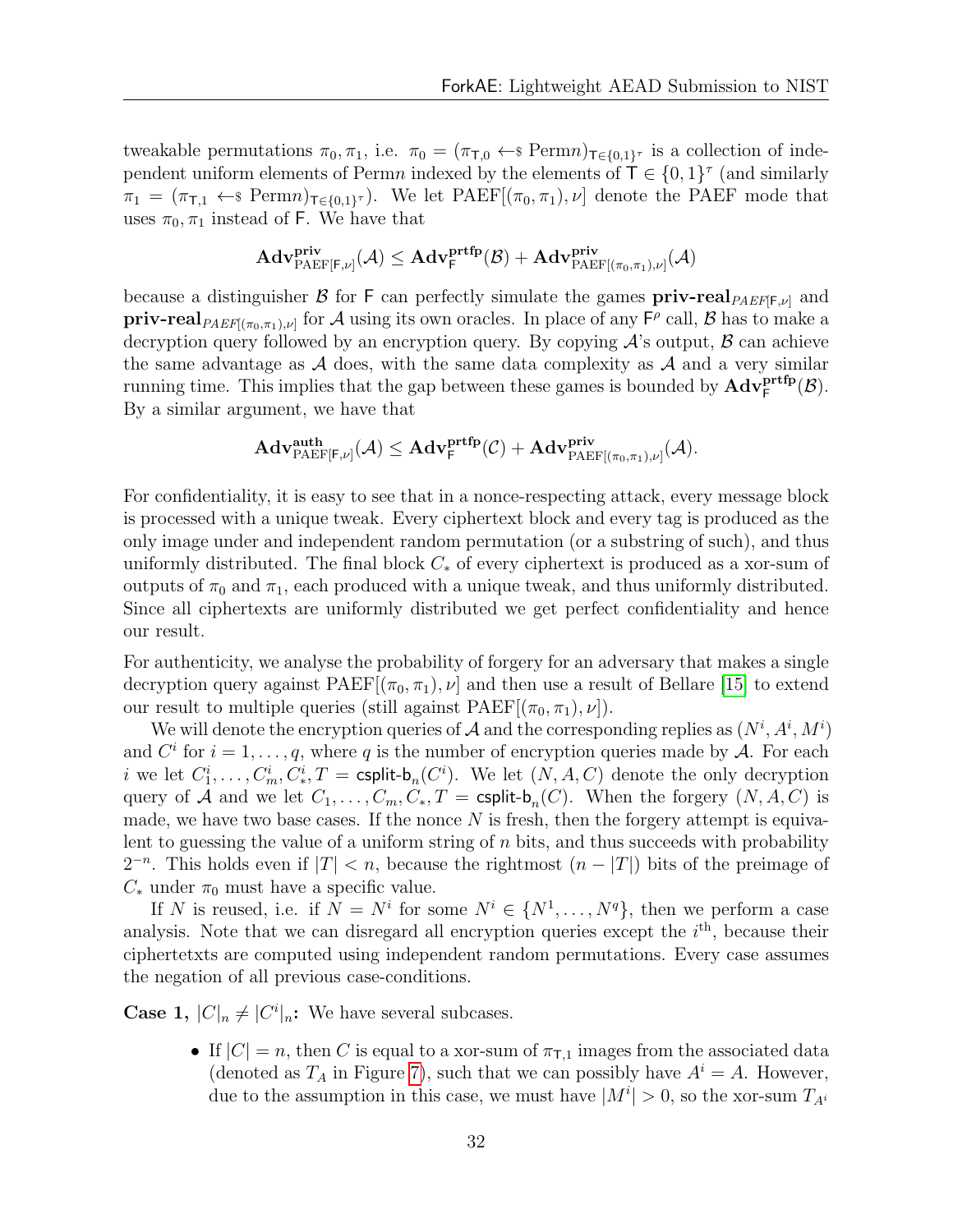computed in the  $i<sup>th</sup>$  encryption query is xor-masked with uniform bits produced by the processing of  $M^i_*$ . Therefore  $T_{A^i}$  is statistically independent of  $C^i$ , and the adversary has no information when trying to guess the value of the  $T_A$  sum. The probability of a successful forgery is  $2^{-n}$ .

• When  $|C| > n$ , regardless if C has more or less blocks than  $C<sup>i</sup>$ , the successful forgery is equivalent to guessing the value of an image under  $\pi_1$  (respectively the value of n out of 2n bits produced by  $\pi_{\text{L}}^{-1}$  $\pi_{\mathsf{T},0}^{-1}(\mathsf{left}_n(T_*))$  and  $\pi_{\mathsf{T},1}(\pi_{\mathsf{T},0}^{-1})$  $\overline{\tau}_{,0}^{-1}(\mathsf{left}_n(T_*))))$ such that the tweak  $\mathsf{T} = N||110||\langle m+1\rangle_{\tau-\nu-3}$  (respectively  $\mathsf{T} = N||111||\langle m+1\rangle_{\tau-\nu-3}$ )  $1\rangle_{\tau-\nu-3}$ ) was not used before. The probability of this event is  $2^{-n}$ .

The probability of a successful forgery in **Case 1** is at most  $2^{-n}$ . In the following cases,  $|C|_n = |C^i|_n$ .

**Case 2,**  $|A|_n \neq |A^i|_n$ : Again, we have a few subcases to consider.

- If  $|A|_n > |A^i|_n$ , a successful forgery is equivalent to guessing an output value of  $\pi_{\text{T},1}$  with a previously unused tweak  $(\text{T} = N||0b1||\langle a+1\rangle_{\tau-\nu-3}$  for  $b \in \{0,1\})$ thanks to  $a > a_i$ , succeeding with probability of  $2^{-n}$ .
- If  $0 < |A|_n < |A^i|_n$ , then a successful forgery is still equivalent to guessing an output value of  $\pi_{\text{t}}$  with a previously unused tweak  $(T = N||0b1||\langle a + 1 \rangle_{\tau-\nu-3})$ for  $b \in \{0, 1\}$ , thanks to the three-bit domain-separation flag (which was set to 000 in the  $i<sup>th</sup>$  encryption query). This succeeds with probability  $2<sup>-n</sup>$ .
- Finally if  $|A| = 0$ , then  $|A|_n \neq |A^i|_n$  implies that  $|A^i|_n > 0$ . Forging in this case is either equivalent to guessing the image  $\pi_{(N||011||1),1}(10^{n-1})$  such that the random permutation  $\pi_{(N||011||1),1}$  was evaluated on no more than a single other input  $A_*^i$  ||10<sup>\*</sup>  $\neq$  10<sup>n-1</sup> in the whole game (if  $|C| = n$ ), or to guessing the correct value for  $C_*$ . The former succeeds with probability at most  $1/(2<sup>n</sup> - 1)$ , and the latter with probability at most  $2^{-n}$  (because the corresponding output of  $\pi_{\text{T,0}}$ was masked by  $T_{A_i}$ ).

Thus the probability of a successful forgery in this case is at most  $1/(2<sup>n</sup> - 1)$ . In the remaining cases, we have  $|C|_n = |C^i|_n > 1$  and  $|A|_n = |A^i|_n > 0$ .

- Case 3,  $|C| \neq |C^i|$  and  $|T| = n$  or  $|T^i| = n$ : In this case, the forgery verification will use  $\pi_{\text{T},1}$  with a fresh tweak T because the "incomplete-block" bit of the three-bit flag will have different values in the processing of the decryption query, and in the processing of the  $i<sup>th</sup>$  encryption query. The forgery succeeds with probability  $2<sup>-n</sup>$ .
- Case 4,  $|A| \neq |A^i|$  and  $|A_*| = n$  or  $|A_*^i| = n$ : This is analogous with the previous case; the probability of forgery is  $2^{-n}$ . In the remaining cases, we have  $|C|_n = |C^i|_n > 1$ ,  $|A|_n = |A^i|_n > 0$  and  $|T| > 0, |T^i| > 0, |A_*| > 0, |A_*^i| > 0$ .
- Case 5,  $|C| \neq |C^i|$  and  $|T| < n$  and  $|T^i| < n$ : In this case, both the encryption query and the decryption query use the same tweak  $\mathsf{T}$  to process  $M_*^i$  and  $C_*, T$ , respectively. There are two conditions for the forgery to succeed. First, the preimage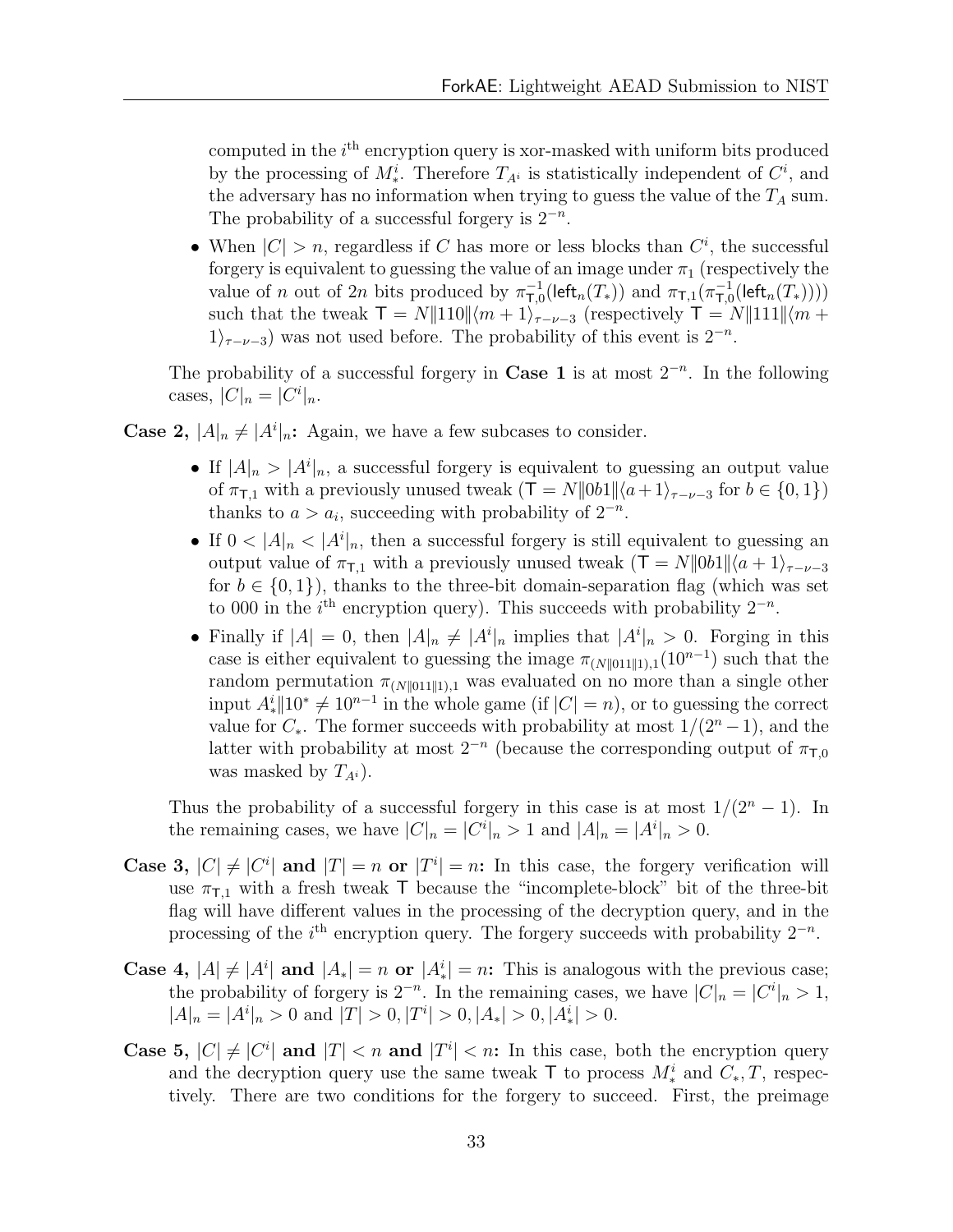$X = \pi^{-1}_{\text{T} f}$  $_{\mathsf{T},0}^{-1}(C_* \oplus S)$  (as per line [29](#page-50-0) in Figure [6\)](#page-50-0) must be equal to  $W\|10^{n-|T|-1} \neq$  $M_*^i \|10^{n-|T^i|-1}$  (noting that the case condition implies  $|T| \neq |T^i|$ ) for some  $W \in$  $\{0,1\}^{|T|}$ . This is no easier than finding a fresh value whose preimage falls into a set of size  $2^{|T|}$ . With a single image of  $\pi_{T,\zeta}^{-1}$  $T_{\text{U}}^{-1}$  already used, this succeeds with probability bounded by  $(2^{|T|})/(2^n - 1)$ . Secondly, the image  $Y = \pi_{\mathsf{T},1}(X)$  must be equal to  $T||Z$  for some  $Z \in \{0,1\}^{n-|T|}$ , conditioned on X having the correct format. This is equivalent to guessing a fresh image under  $\pi_{\text{L1}}$  with  $(n - |T|)$  free bits. As a single image of  $\pi_{\text{L1}}$  has been used already, this happens with probability at most  $(2^{n-|T|})/(2^n-1)$ . The probability of a successful forgery in this case is therefore bounded by  $(2^{|T|})/(2^n - 1) \cdot (2^{n-|T|})/(2^n - 1) = 2^n/(2^n - 1)^2$ .

- Case 6,  $|A| \neq |A^i|$  and  $|A_a| < n$  and  $|A_a^i| < n$ : In this case, the final blocks  $A_*$  and  $A^i_*$  are processed by the same random permutation  $\pi_{\textsf{T},1}$ , but as  $A_*||10^{n-|A_*|} \neq$  $A_*^i$ ||10<sup>n-|A<sub>i</sub></sup>, successfully forging in this case is equivalent to guessing the yet unsampled image  $\pi_{\textsf{T},1}(A_{*} \| 10^{n-|A_{*}|})$ . With a single image of  $\pi_{\textsf{T},1}$  used before, this happens with probability at most  $1/(2^n-1)$ .
- **Case 7,**  $|C| = |C^i|$  and  $|A| = |A^i|$ : In this case, there must be at least a single block of either AD or ciphertext where the two queries differ. We investigate the following subcases.
	- If the forgery  $N, A, C$  differs from  $N, A^i, C^i$  only in  $C_*||T$ , then, if we ran the decryption algorithm on  $N, A^i, C^i$  and  $N, A, C$  in parallel, the values  $S^i$  and S used on the line [29](#page-50-0) of the decryption algorithm in Figure [6](#page-50-0) would be the same, and thus necessarily  $(C_* \oplus S) \| T \neq (C_*^i \oplus S^i) \| T^i$ . The probability of a successful forgery is at  $(2^{n} - 1)^{-1}$  if  $|T| = n$  (inverse of  $C_* \oplus S$  has not yet been sampled) and at most  $2^{n}/(2^{n}-1)^{2}$  otherwise (by a similar argument as in **Case 5**).
	- If  $A, C||T$  and  $A^i, C^i||T^i$  differ in a single block, such that  $C_*||T = C_*^i||T^i$ , a forgery is impossible (because  $\pi_{\text{T},0}$  and  $\pi_{\text{T},1}$  are all permutations).
	- If there are at least two blocks in  $A_1, \ldots, A_a, A_*, C_1, \ldots, C_m, C_*, T$  that differ from the corresponding blocks in  $A_1^i, \ldots, A_a^i, A_*^i, C_1^i, \ldots, C_m^i, C_*^i, T^i$ , then the forgery can succeed in two ways. The first is if  $(C_* \oplus S)$   $||T = (C_*^i \oplus S^i) ||T^i$ . This happens with probability at most  $1/(2<sup>n</sup> - 1)$ , as there will be at least one index j for which  $A_j \neq A_j^i$  (or  $C_j \neq C_j^i$ ), and for which  $\pi_{\textsf{T},1}(A_j) \oplus \pi_{\textsf{T},1}(A_j^i)$ (respectively  $\pi_{\mathsf{T},1}(\pi_{\mathsf{T},0}^{-1})$  $(\overline{\tau}_{7,0}^{-1}(C_j)) \oplus \pi_{\mathsf{T},1}(\pi_{\mathsf{T},1}^{-1})$  $\tau_{1,1}^{-1}(C_j^i)$ ) would have to take a particular value. The probability follows from the fact that whatever T, the random permutations  $\pi_{\mathsf{T},1}$  and  $\pi_{\mathsf{T},1}^{-1}$  were sampled only once. The second way is if  $(C_* \oplus S)$   $T \neq (C_*^i \oplus S^i)$   $T^i$  but the verification still succeeds. This is analogous to Case 5.

The probability of a successful forgery in this case is bounded by  $2^{n}/(2^{n}-1)^{2}$ .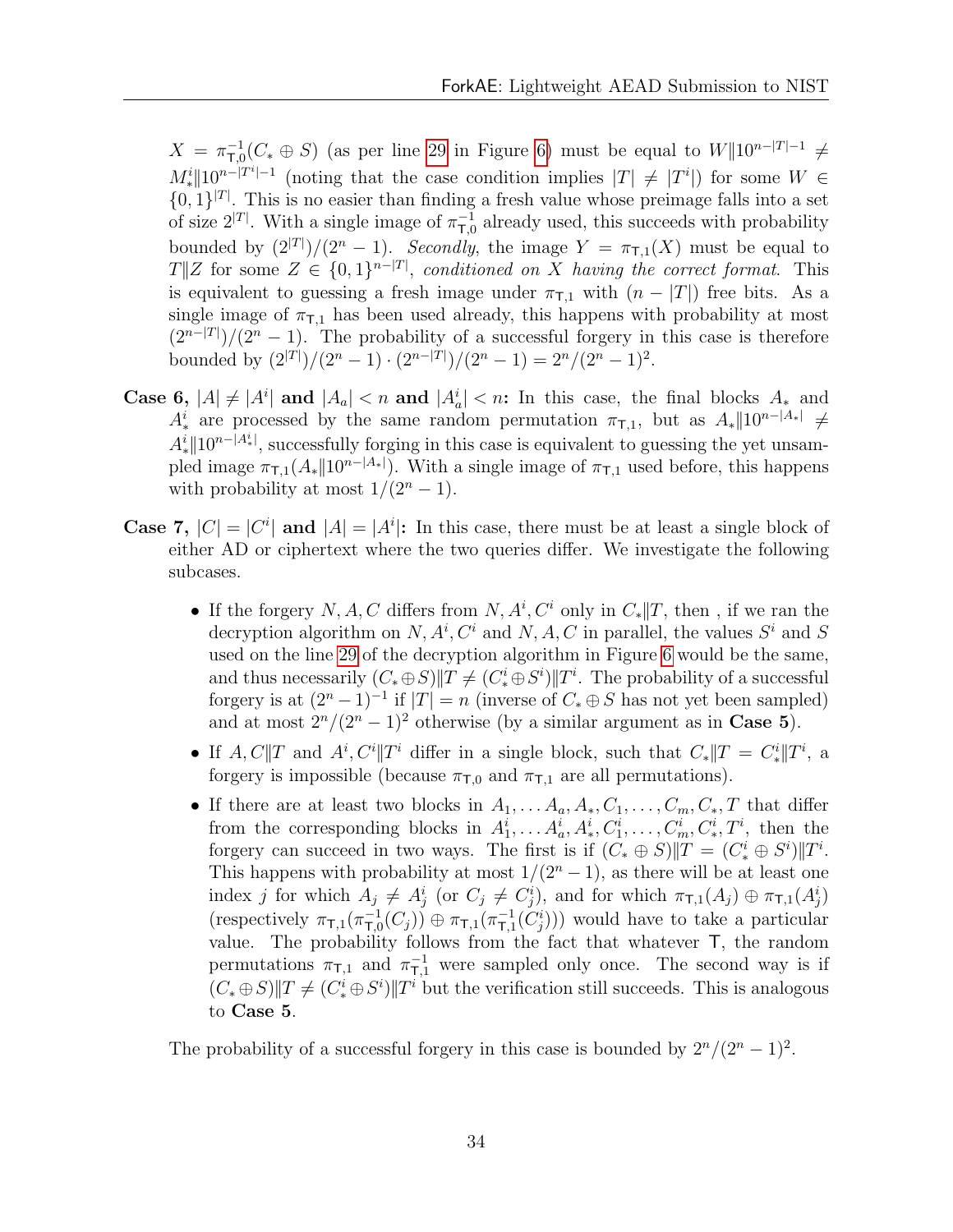Thus a single forgery succeeds with probability no greater than  $2^{n}/(2^{n}-1)^{2}$ . By applying the result of Bellare [\[15\]](#page-29-4), we can bound the probability of a successful forgery among  $q_v$ decryption queries as  $(q_v \cdot 2^n)/(2^n - 1)^2$ .  $\Box$  $\Box$ 

# <span id="page-37-0"></span>C Security Analysis of SAEF

**Theorem 2.** Let F be a tweakable forkcipher with  $\mathcal{T} = \{0, 1\}^{\tau}$ . Then for any noncerespecting adversary  $A$  whose makes at most  $q$  encryption queries, at most  $q_v$  decryption queries such that the total number of forkcipher calls induced by all the queries is at most  $\sigma$ , with  $\sigma \leq 2^n/2$ , we have

$$
\begin{aligned} &\mathbf{Adv}_{\mathrm{SAEF}[\mathsf{F}]}^{\mathbf{priv}}(\mathcal{A}) \leq \mathbf{Adv}_{\mathsf{F}}^{\mathbf{prtfp}}(\mathcal{B}) + 2 \cdot \frac{(\sigma - q)^2}{2^n}, \\ &\mathbf{Adv}_{\mathrm{SAEF}[\mathsf{F}]}^{\mathbf{auth}}(\mathcal{A}) \leq \mathbf{Adv}_{\mathsf{F}}^{\mathbf{prtfp}}(\mathcal{C}) + \frac{(\sigma - q + 1)^2}{2^n} + \frac{\sigma(\sigma - q)}{2^n} + \frac{q_v(q + 2)}{2^n} \end{aligned}
$$

for some adversaries  $\beta$  and  $\beta$  who make at most  $2\sigma$  queries, and who run in time given by the running time of A plus  $\gamma \cdot \sigma$  for some constant  $\gamma$ .

*Proof of SAEF.* The security analysis of SAEF is slightly more involved than in the case of PAEF. We first tackle confidentiality and then integrity.

CONFIDENTIALITY OF SAEF. We first replace the forkcipher F with a pair of tweakable permutations  $\pi_0$  and  $\pi_1$ . I.e.  $\pi_0 = (\pi_{\tau,0} \leftarrow \mathbb{R}^n)$  Ferm $n_{\tau \in \{0,1\}^{\tau}}$  is a collection of independent uniform elements of Permn indexed by the elements of  $\mathsf{T} \in \{0,1\}^{\tau}$  (and similarly for  $\pi_1 = (\pi_{\mathsf{T},1} \leftarrow \mathsf{s} \text{Perm} \mathsf{n})_{\mathsf{T} \in \{0,1\}^{\tau}}$ . We let  $\text{SAEF}[\pi_0, \pi_1]$  denote the SAEF mode that uses  $\pi_0, \pi_1$  instead of F. This replacement implies the following inequality:

$$
\mathbf{Adv}_{\mathrm{SAEF}[\mathsf{F}]}^{\mathbf{priv}}(\mathcal{A}) \leq \mathbf{Adv}_{\mathsf{F}}^{\mathbf{prfp}}(\mathcal{B}) + \mathbf{Adv}_{\mathrm{SAEF}[\pi_0, \pi_1]}^{\mathbf{priv}}(\mathcal{A})
$$

by a similar argument as in the proof of Theorem [1.](#page-33-3)

We now further replace the two families of random permutations  $\pi_0$  and  $\pi_1$  with families of random functions  $f_0$  and  $f_1$  with the same signature. I.e.  $f_b = (f_{\tau,b} \leftarrow s \text{Func}(n))_{\tau \in \{0,1\}^{\tau}}$ for  $b \in \{0, 1\}$ . Denoting the SAEF mode using these random functions by SAEF[ $f_0, f_1$ ], we have that

$$
\mathbf{Adv}_{\mathrm{SAEF}[\pi_0,\pi_1]}^{\mathbf{priv}}(\mathcal{A}) \leq \mathbf{Adv}_{\mathrm{SAEF}[f_0,f_1]}^{\mathbf{priv}}(\mathcal{A}) + 2 \cdot \frac{(\sigma - q)^2}{2^{n+1}}
$$

because all but the first block (be it AD or message) of each query are processed using a tweak of the form  $0^{\tau-3}$  || $b_0b_1b_2$  with  $b_0, b_1, b_2 \in \{0, 1\}$ . As there are no more than σ blocks of data in total, each of the permutations  $\pi_{T,0}$  and  $\pi_{T,1}$  processes  $\sigma_T$  blocks with  $\sum_{\tau \in \{0,1\}^{\tau}} \sigma_{\tau} = \sigma$ . Replacing each  $\pi_{\tau,0}$  by  $f_{\tau,0}$  augments the bound by at most  $\sigma_T(\sigma_T - 1) \cdot 2^{-n-1}$  by the RP-RF switching lemma [\[16\]](#page-29-5) and a standard hybrid argument. A sum of all these augmentations is upper bounded by  $({\sigma}-q)^2/2^{n+1}$ , noting that there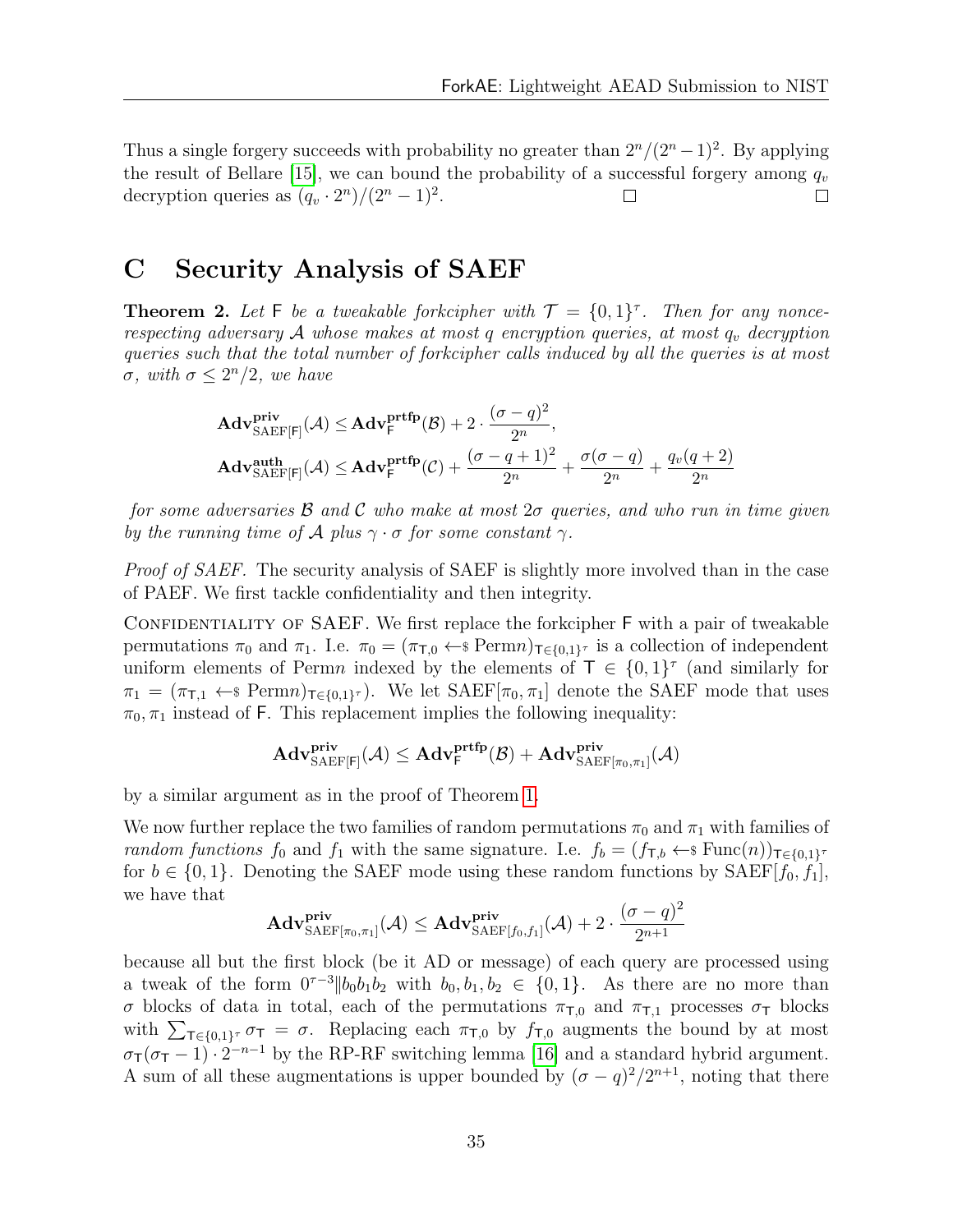are at least q tweak values  $\top$  for which  $\pi_{\tau,0}$  is applied to at most a single block. Another term  $(\sigma - q)^2/2^{n+1}$  needs to be added to account for the replacement of  $\pi_{\text{T,1}}$  for all T.

We now bound  $\mathbf{Adv}_{\mathsf{SAEF}[f_0,f_1]}^{**priv**}(\mathcal{A})$ . For this, we use the games  $G_0$  and  $G_1$  defined in Figure [12.](#page-55-0) In both games, the set  $\mathcal{D}_{\mathsf{T}}$  collects the domain points, on which the functions  $f_{\text{T},0}$  and  $f_{\text{T},1}$  were already evaluated. It is easy to verify that  $G_0$  actually implements **priv-real**  $_{\text{SAEF}[f_0, f_1]}$ , as the flag **bad** and the sets  $\mathcal{D}_{\text{T}}$  have no influence on the outputs of Enc. It is also possible to verify that  $Pr[\mathcal{A}^{\text{priv-ideal}_{SABF[f_0,f_1]}} \Rightarrow 1] = Pr[\mathcal{A}^{G_1} \Rightarrow 1]$ : unless bad is set, every ciphertext block  $C_i$  is an xor of images of a distinct input to two random functions, and  $T$  is simply produced by applying a random function to a fresh input. Thus, all the output bits of Enc are uniform. Once bad is set, all the ciphertext blocks and each value of  $\Delta$  is replaced by a uniform string, so the simulation is perfect. Thus we have  $\mathbf{Adv}_{\mathsf{SAEF}[f_0,f_1]}^{\mathbf{priv}}(\mathcal{A}) \leq \Pr[\mathcal{A}^{G_0} \Rightarrow 1] - \Pr[\mathcal{A}^{G_1} \Rightarrow 1].$ 

We also have that  $G_0$  and  $G_1$  are identical until bad, so by the Fundamental lemma of gameplaying [\[16\]](#page-29-5) we have that  $\mathbf{Adv}_{\mathrm{SAEF}[f_0,f_1]}^{\mathbf{priv}}(\mathcal{A}) \leq \Pr[\mathcal{A}^{G_0}$ sets \mathbf{bad}],$  where  $\mathcal{A}^{G_0}$  sets bad denotes the event that bad = true when  $\hat{\mathcal{A}}$  issues its final output. We bound  $Pr[\mathcal{A}^{G_0}]$  sets bad by union bound, iterating over the probability that the  $i<sup>th</sup>$  query sets bad, given that bad was not set before.

For an encryption query  $(N, A, M)$ , the initial block of that query is processed with a tweak  $N||1b_0b_1b_2$ , with the corresponding set  $\mathcal{D}_{N||1b_0b_1b_2}$  empty, making it impossible to set bad. Each remaining block (be it AD or message) is masked with the  $\Delta$  value before it is fed to  $f_{\textsf{T},b}$  (for  $b \in \{0,1\}$  and some T). If bad has not been set before,  $\Delta$  is a uniform *n*-bit string. Thus each such block can set bad with probability  $|\mathcal{D}_{\tau,b}|/2^n$  for  $b \in \{0,1\}$ and some T will be uniformly distributed due to the  $\Delta$  mask produced by  $f_{N||1b_0b_1b_2,1}$ . There are almost  $(\sigma - q)$  blocks that can set **bad** when fed to  $f_{\tau,b}$ , and for each we have  $|\mathcal{D}_{\mathsf{T},b}| \leq (\sigma - q)$ . The total probability of setting bad is thus no more than  $(\sigma - q)/2^n$ , completing the proof of the confidentiality bound.

INTEGRITY OF SAEF. We again replace the forkcipher F with a pair of tweakable permutations  $\pi_0 = (\pi_{\mathsf{T},0} \leftarrow \$\text{Perm}n)_{\mathsf{T} \in \{0,1\}^{\tau}}$  and  $\pi_1 = (\pi_{\mathsf{T},1} \leftarrow \$\text{Perm}n)_{\mathsf{T} \in \{0,1\}^{\tau}}$ , such that we have

$$
\mathbf{Adv}_{\mathrm{SAEF}[\mathsf{F}]}^{\mathbf{auth}}(\mathcal{A}) \leq \mathbf{Adv}_{\mathsf{F}}^{\mathbf{prtfp}}(\mathcal{C}) + \mathbf{Adv}_{\mathrm{SAEF}[\pi_0, \pi_1]}^{\mathbf{auth}}(\mathcal{A})
$$

by a similar argument as in the proof of Theorem [1.](#page-33-3)

We additionally replace the tweakable permutation  $\pi_1$  by a tweakable function  $f_1$  with the same signature, yielding

$$
\mathbf{Adv}_{\mathrm{SAEF}[\pi_0,\pi_1]}^{\mathbf{auth}}(\mathcal{A}) \leq \mathbf{Adv}_{\mathrm{SAEF}[\pi_0,f_1]}^{\mathbf{auth}}(\mathcal{A}) + \frac{(\sigma - q + 1)^2}{2^{n+1}}
$$

by a similar argument as in the proof of SAEF's confidentiality; the difference here is that A may force a permutation  $\pi_{N||b_0b_1b_2,1}$  to be used  $\sigma - q + 1$  by making all decryption queries with N.

To bound  $\text{Adv}_{\text{SAEF}[\pi_0, f_1]}^{\text{auth}}(\mathcal{A})$ , we consider the games  $G_2$  and  $G_3$  in Figures [13](#page-56-0) and [14.](#page-57-0) It is easy to see that the game  $G_2$  actually implements the game  $\text{auth}_{\text{SAEF}[\pi_0,f_1]}$ , because the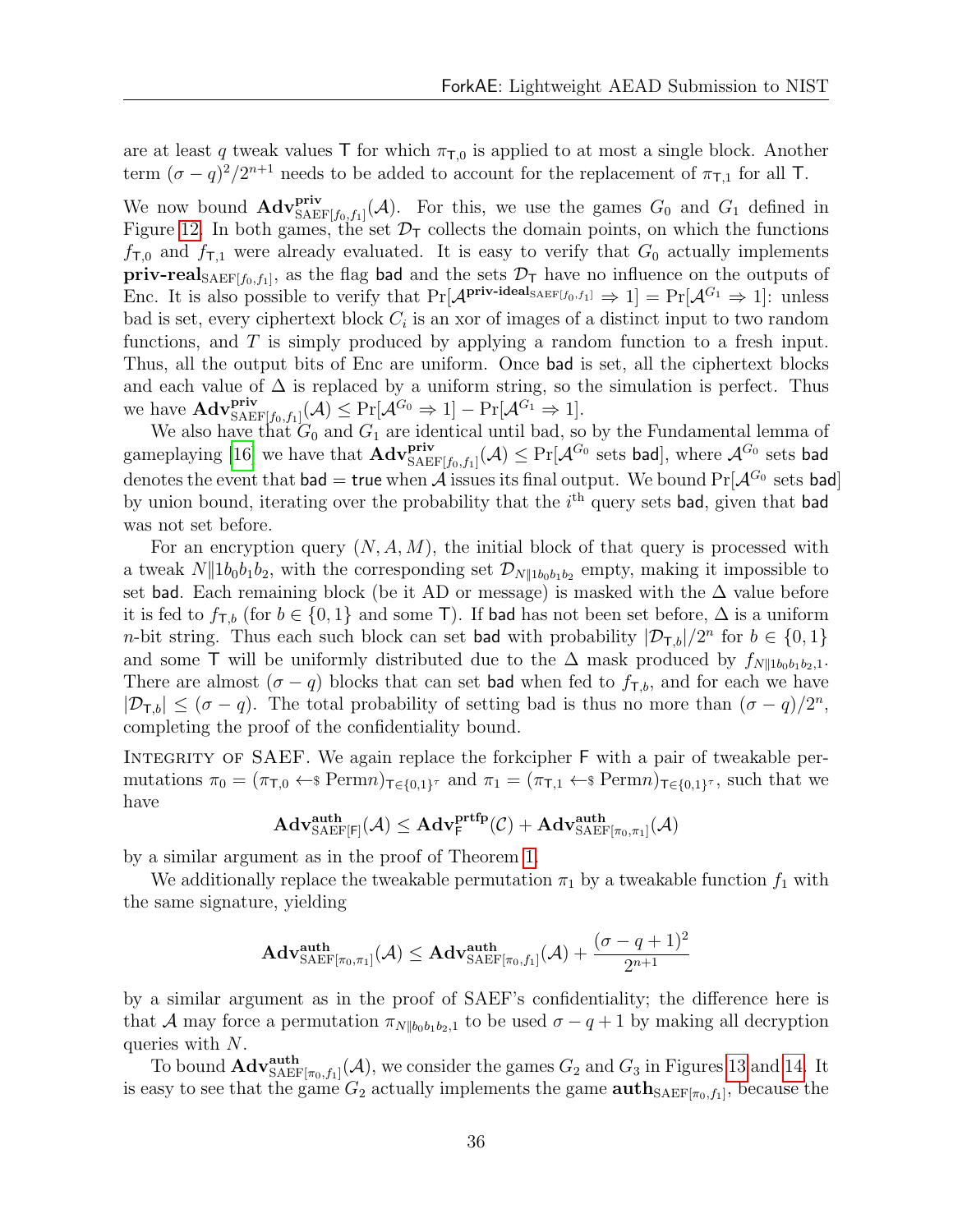sets  $\mathcal{D}_{\mathsf{T}}$  for  $\mathsf{T} \in \{0,1\}^{\tau}$  and the flag **bad** have no effect on the outputs of the game. Moreover, unless bad is set to true, the games  $G_2$  and  $G_3$  execute the same code. Thus, by the Fundamental lemma of gameplaying [\[16\]](#page-29-5), we have that  $Pr[\mathcal{A}^{G_2}]$  forges]  $-Pr[\mathcal{A}^{G_3}]$  forges]  $\leq$  $\Pr[\mathcal{A}^{G_2}$ \text{ sets bad}] \text{ and consequently } \mathbf{Adv}^{\textbf{auth}}_{\mathrm{SAEF}[\pi_0, f_1]}(\mathcal{A}) \leq \Pr[\mathcal{A}^{G_2}$ \text{ sets bad}] + \Pr[\mathcal{A}^{G_3}$ \text{ forges}].$ TRANSITION FROM  $G_2$  TO  $G_3$ . The flag bad being set means that for some  $\mathsf{T} \in \{0,1\}^{\tau}$ , the permutation  $\pi_{\text{T},0}$  and the function  $f_{\text{T},1}$  were used twice on the same input in an encryption query, beyond a trivial prefix of the two queries. Informally speaking, this event may allow the adversary to forge trivially by simply truncating the ciphertext, or the associated data used in an encryption query with such a collision. We disallow this kind of victory in the game  $G_3$ .

Some of the conditions that can set bad use predicates  $P_A^i(W, Q)$ ,  $P_A^*(W, Q)$  and  $P_M^i(W, Q)$ . These predicates return true if the current query is, up to the currently processed block, not a blockwise prefix of some previous query. More precisely, the predicate  $P_{\rm A}^{i}(W,Q)$  (with  $W = (N, A, C)$  or  $(N, A)$ ) returns false if and only if(1)  $Q(N) \neq \emptyset$  and (2) there is a tuple  $(N, A')$  or  $(N, A', C')$  such that  $A_j = A'_j$  for  $j = 1, \ldots, i$ . The predicate  $P_{\rm A}^*(W,Q)$  is the same as the predicate  $P_{\rm A}^i(W,Q)$  except condition (2) becomes that there is a tuple  $(N, A')$  or  $(N, A', C')$  such that  $A_j = A'_j$  for  $j = 1, \ldots, a$  and  $A_* = A'_*.$  Finally the predicate  $P_{\rm A}^{i}(W,Q)$  returns *false* if and only if  $P_{\rm A}^{*}(W,Q)$  is false, and if additionally  $C_j = C'_j$  for  $j = 1, \ldots, i$ . Note that the three predicates generate a monotonic sequence when a query is processed; once one predicate returns true, all will return true in the same query. Note also that in the decrytpion queries, checking the collisions in the domain of any  $\pi_{\text{T},0}$  is equivalent with checking the collisions in the range, as each  $\pi_{\text{T},0}$  is a permutation. Similarly as in the proof of confidentiality bound, we bound  $Pr[\mathcal{A}^{G_2}]$  sets bad by the union bound, iterating over the probability that the  $i<sup>th</sup>$  query sets bad, given that bad was not set before.

In an encryption query  $(N, A, M)$ , the flag bad can be set during AD processing only after  $P_{\rm A}^{i}(W,Q)$  (or  $P_{\rm A}^{*}(W,Q)$ ) are returning true. The first block  $A_i$  (or  $A_*$ ), for which the predicate is true comes right after the longest blockwise prefix with previous queries, so the current mask  $\Delta = \Delta'$  for the corresponding  $\Delta'$  in the previous query  $(N, A')$  that yields the common prefix, but  $A_i \neq A'_i$  (or  $A_* \neq A'_*$ ). The value of  $\Delta'$  is statistically independent of the ciphertexts returned to A, and so  $A_i \oplus \Delta \in \mathcal{D}_{\mathsf{T}}$  (or  $\mathsf{pad10}(A_*) \oplus \Delta \in \mathcal{D}_{\mathsf{T}}$ ) falls into  $\mathcal{D}_{\mathsf{T}}$  with probability  $|\mathcal{D}_{\mathsf{T}}|/2^n \leq (\sigma - q)/2^n$  by a similar argument as in the confidentiality proof of SAEF. For all the consequent blocks B of AD or message, if bad is not set before B is being processed, the  $\Delta$  value that is used to mask B is a uniformly distributed string, so  $B \oplus \Delta \in \mathcal{D}_{\mathsf{T}}$  with probability  $|\mathcal{D}_{\mathsf{T}}|/2^n \leq (\sigma - q)/2^n$  as well.

In a decryption query  $(N, A, C)$ , bad can only be set after the first time  $P_{\rm A}^{i}(W, Q)$ ,  $P_{\rm A}^*(W,Q)$ , or  $P_{\rm M}^i(W,Q)$  return true. Similarly as in an encryption query, the first block B for which this occurs will be masked by a reused  $\Delta$ , but this  $\Delta$  will be independent of the observed ciphertexts (even if B is a message block, because  $\neg$ bad implies that each ciphertext block was computed with a fresh uniform mask). For the consequent blocks, ¬bad implies that  $\Delta$  is fresh and uniformly distributed. Thus  $B \oplus \Delta \in \mathcal{D}_{\mathsf{T}}$  with probability  $|\mathcal{D}_{\mathsf{T}}|/2^n \leq (\sigma - q)/2^n$ .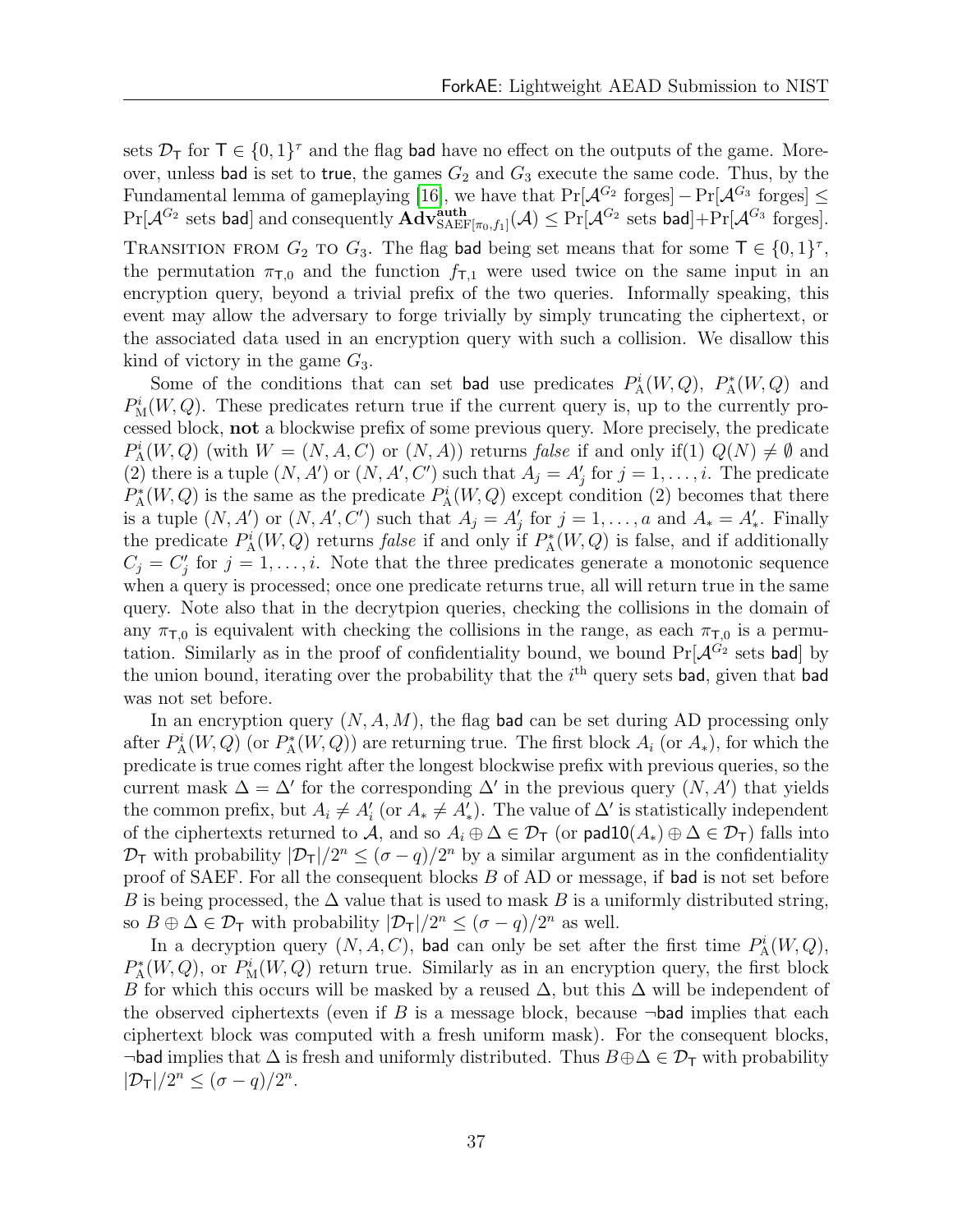By summing over all  $\sigma$  blocks, we get Pr[ $\mathcal{A}^{G_2}$  sets bad]  $\leq \sigma(\sigma - q)/2^n$ .

FORGERY IN  $G_3$ . We proceed to bounding  $Pr[\mathcal{A}^{G_3}]$  forges. We carry out the analysis for an adversary  $\mathcal{A}'$  that makes a single verification query, and then obtain  $Pr[\mathcal{A}^{G_3}]$  forges  $q_v \cdot Pr[\mathcal{A}'^{G_3}$  forges], referring to a result by Bellare to support the claim [\[15\]](#page-29-4). We establish the bound by the means of a case analysis.

In what follows, we let  $(N^i, A^i, M^i), C^i$  denote the *i*<sup>th</sup> encryption query made by  $\mathcal{A}',$ and  $(N, A, C)$  denote the only decryption query. For each i, we let  $C_1^i, \ldots, C_m^i, C_*^i, T^i \leftarrow$ csplit- $b_n(C^i)$  and we let  $C_1, \ldots, C_m, C_*, T \leftarrow$  csplit- $b_n(C)$ . Additionally, we will refer to the values of the  $\Delta$  variable. We will indicate by  $\Delta_{A,j}$  the j<sup>th</sup> value that the variable  $\Delta$  takes when processing the j<sup>th</sup> block of A from the decryption query  $(N, A, C)$ , and by  $\Delta_{M,j}$  the j<sup>th</sup> value that the variable  $\Delta$  takes when processing the j<sup>th</sup> block of the ciphertext C. We note that we can have  $j = *$  and that  $\Delta_{A,1} = 0^n$ . We define  $\Delta_{A,j}^i$  and  $\Delta_{M,j}^i$  in a similar way for  $(N^i, A^i, M^i)$ .

**Case 1,**  $A = \varepsilon$  and  $|C|_n \leq 2$ , or  $|A|_n = 1$  and  $|C|_n = 1$ : We have two sub-cases.

- **Case 1.1,**  $\sharp N^i$  such that  $N = N^i$ : In this case, the forgery equals to guessing n random bits, as the verification uses  $\pi_{N||b_0b_1b_2,0}$  and  $f_{N||b_0b_1b_2,0}$ , which have not been sampled before because of the freshness of the nonce.
- Case 1.2,  $\exists N^i$  such that  $N = N^i$  but  $|A|_n + |C|_n > 2$ : Also in this case, the forgery equals to guessing n random bits, as the verification uses  $\pi_{N||b_0b_1b_2,0}$  and  $f_{N||b_0b_1b_2,0}$ , which have not been sampled before because the  $N$  was not used with the binary flags  $b_0b_1b_2$ .
- Case 1.3,  $\exists N^i$  such that  $N = N^i$  and  $|A|_n + |C|_n \leq 2$ : A' knows a at most a single image under each  $\pi_{N||b_0b_1b_2,0}$  (C<sub>\*</sub>) and  $f_{N||b_0b_1b_2,0}$  (T). If the forgery attempt is with an AD block, or a ciphertext corresponding to a complete message block, the adversary has to guess a fresh image under  $f_{N||b_0b_1b_2,0}$ , succeeding with probability  $2^{-n}$ . If  $\mathcal{A}'$ tries to forge with a ciphertext corresponding to an incomplete message block, the freshly sampled preimage  $M_* = \pi_{N}^{-1}$  $\bigcap_{N\|101,0}^{-1}(C_{*}\oplus \Delta_{M,*})$  will need to be of the form  $X = Z \parallel 10^*$  for some  $Z \in \{0,1\}^{|T|}$  and simultaneously, the first |T| bits of the freshly sampled image  $Y = f_{N||101,1}(M_*)$  will need to be equal to T. This happens with probability no greater than  $((2^{|T|}-1)\cdot(2^{n-|T|}))/((2^n-1)\cdot 2^n) \leq 1/(2^n-1)$ .

The probability of forgery in this case is no more than  $1/(2<sup>n</sup> - 1)$ .

The following cases assume the negation of the condition in Case 1 (i.e., the forgery attempt consist of more than a single block in total).

**Case 2:** The tag computation is not done right after the trivial prefix with  $(N, A^i, C^i)$ . More formally, we have the following subcases:

Case 2.1,  $|C|_n = 1$  and  $P_{\mathbf{A}}^a(W, Q) =$  true: In this case, the tag is verified in AD processing using  $A_*$  and a mask  $\Delta_{A,*}$ . Due to the condition in this case (and the fact that a domain collision on  $f_{\text{T},1}$  sets bad and ends the game),  $\Delta$  is computed as an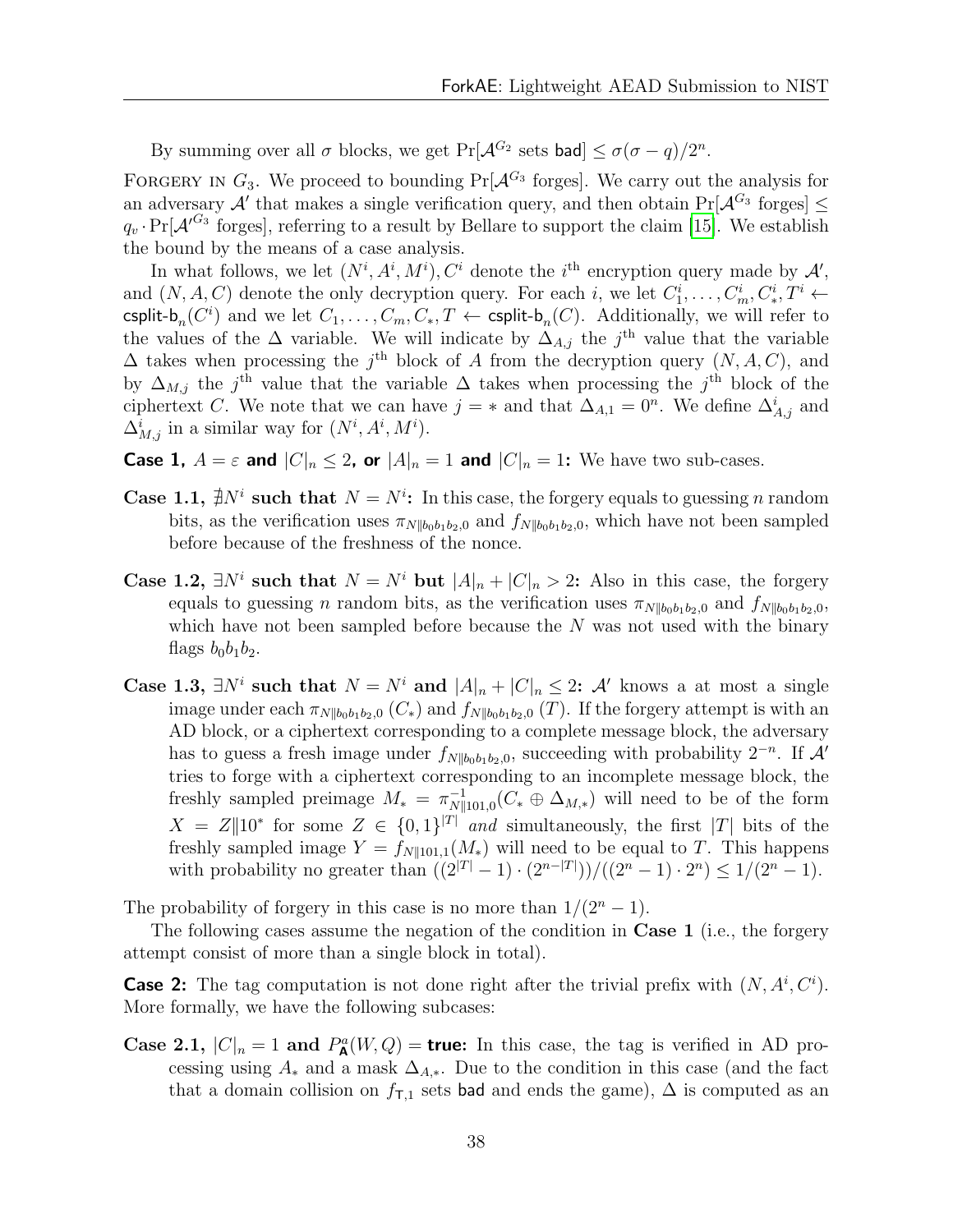image of  $f_{\text{T},1}$  evaluated on a fresh input, and thus uniform. The forgery can either succeed if  $A_* \oplus \Delta_{A,*}$  equals to a value  $A_*^j \oplus \Delta_A^j$  $\mathcal{L}_{A,*}^j$  that has already been fed to  $f_{\textsf{T},1}$ in the j<sup>th</sup> encryption query (then A' can reuse  $C_*^j$ ). As  $j \in \{1, ..., q\}$  (T is used at most once per query), this happens with probability at most  $q/2^n$ . If this collision does not succeed, then the adversary must guess a fresh image under  $f_{\text{T,1}}$ , which succeeds with probability  $2^{-n}$ . The total forgery probability in this case is bounded by  $(q + 1)/2^n$ .

Case 2.2,  $|C|_n > 1$  and  $P_m^m(W, Q) =$  true: In this case, the tag is verified in message processing using  $C_*$ , tweak  $\mathsf{T} \in \{0^{r-3} \| 100, 0^{r-3} \| 101\}$  and a mask  $\Delta_{M,*}$ . Similarly as in Case 2.1, the  $\Delta$  mask is a uniform string, and the forgery can either succeed if  $C_* \oplus \Delta_{M,*}$  is equal to an already-used range point  $C_*^j \oplus \Delta^j_{N}$  $\frac{J}{M,*}$  of π<sub>π,0</sub> (allowing  $\mathcal{A}'$  to reuse the corresponding tag), or by guessing a correct value and length of the tag. The former succeeds with probability at most  $q/2^n$ . For the latter, we explore two brief subcases.

**Case 2.2.1,**  $|T| = n$ . In this case, the fact that  $C_* \oplus \Delta_{M,*}$  is fresh implies that  $M_* \oplus \Delta_{M,*}$  has not been fed to  $f_{T,1}$  before, and a successful forgery equals to guessing a value of a uniform *n*-bit string. This happens with probability at most  $2^{-n}$ . **Case 2.2.2,**  $|T| < n$ . In this case, the yet unknown preimage  $M_* = \pi_{\text{T,G}}^{-1}$  $_{\mathsf{T},0}^{-1}(C_{\ast}\!\oplus\!\Delta_{M,\ast})$ must have the form  $M_* = Z||10^{n-|T|-1}$  for some  $Z \in \{0,1\}^{|T|}$ , and the yet unknown

image  $f_{\textsf{T},1}(M_{*} \oplus \Delta_{M,*})$  has to be equal to  $T||Y$  for some  $Y \in \{0,1\}^{n-|T|}$ . This happens with probability at most  $(2^{|T|}/(2^n - \sigma)) \cdot (2^{n-|T|}/2^n) \leq 2/2^n$ .

The total probability of forgery in **Case 2.2** is bounded by  $(q+2)/2^n$ .

The probability of forgery in **Case 2** is at most  $(q+2)/2^n$ .

**Case 3:** In the final case, the tag verification is done right after the trivial prefix with  $(N, A^i, C^i)$ . More formally, we have the following subcases:

- Case 3.1,  $|C|_n = 1$  and  $P_{\mathbf{A}}^a(W, Q) = \text{false}$ : In this case, the tag is verified in AD processing using  $A_*$ , right after the trivial prefix with the i<sup>th</sup> encryption query, using a tweak  $\mathsf{T} \in \{0^{\tau-3} \| 110, 0^{\tau-3} \| 111\}$  and a mask  $\Delta_{A,*} = \Delta_{A,*}^i$  (for the corresponding mask in the *i*<sup>th</sup> encryption query). We must have that  $A_* \neq A_*^i$  (otherwise the forgery attempt would be invalid), so  $C^i_*$  can't be reused (as necessarily  $C_* \neq C^i_*$ ). A' may attempt to force  $A_* \oplus \Delta_{A,*} = A_*^j \oplus \Delta_{A,*}$  and reuse  $C_*^j$  for  $j \neq i$ , but this happens with probability at most  $q/2^n$ , similarly as in Case 2.1. This is because  $\Delta_{A,*} = \Delta_{A,*}^j$  is statistically independent of the ciphertexts observed by the adversary. Otherwise  $\mathcal{A}'$  can forge by guessing the correct value for  $C_*$  succeeding with probability  $2^{-n}$ . The total probability of forgery in this case is no more than  $(q+1)/2^n$ .
- Case 3.2,  $|C|_n > 1$  and  $P_m^m(W, Q) =$  false: In this case, the tag is verified in message processing right after the trivial prefix with the  $i<sup>th</sup>$  encryption query, using  $C_*,$ tweak  $\mathsf{T} \in \{0^{\tau-3} \| 100, 0^{\tau-3} \| 101\}$  and a mask  $\Delta_{M,*}$ . This case is analogous to **Case** 2.2, except that  $\Delta_{M,*} = \Delta_{M,*}^i$  has already been used before. Yet,  $\Delta_{M,*} = \Delta_{M,*}^i$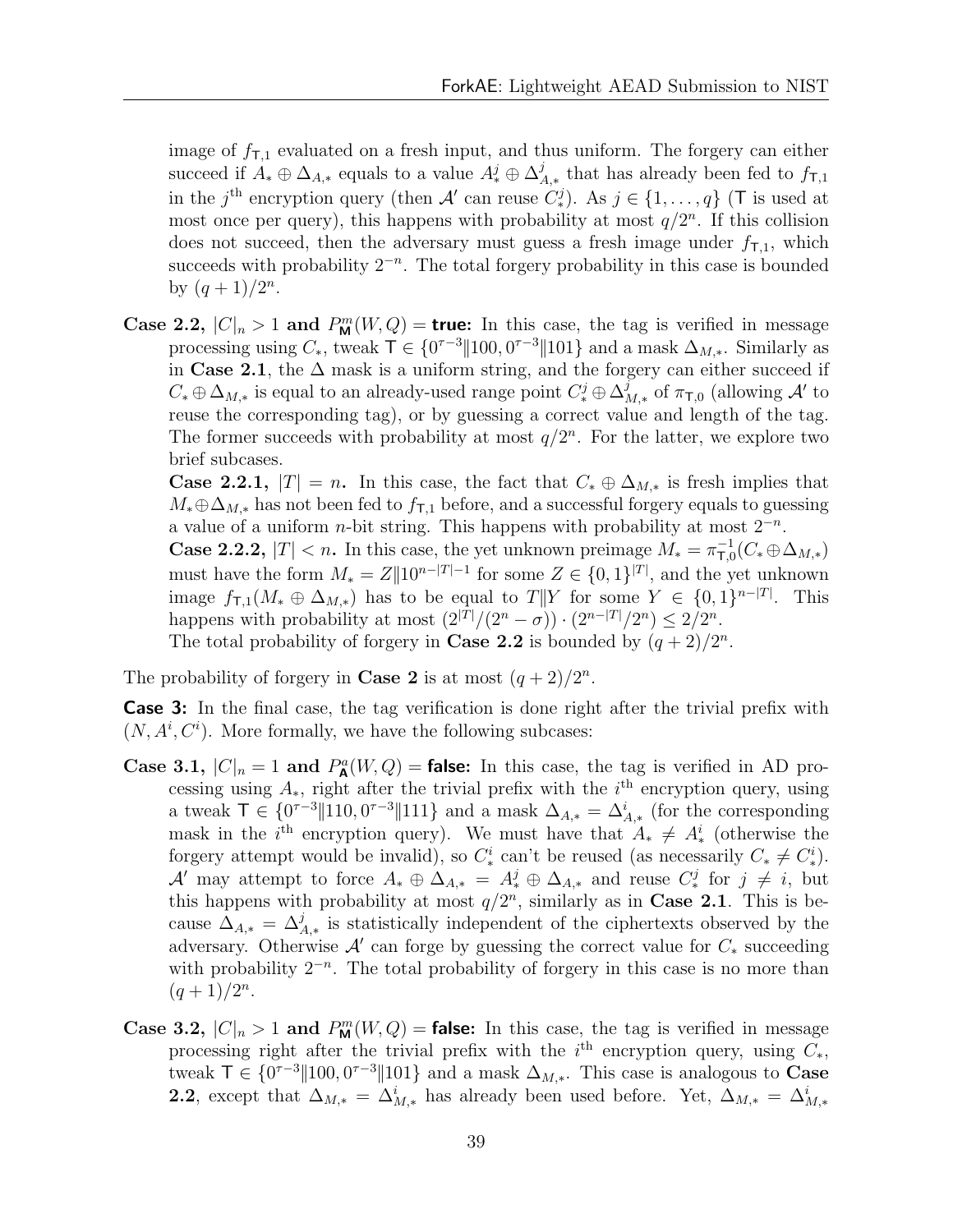is statistically independent from the observed ciphertexts (if bad is not set, every ciphertext block is equal to an image of  $\pi_{\text{L0}}$  masked with an independent uniform string). Thus the argumentation of Case 2.2 carries over, and the probability of forgery in **Case 3.2** is no more than  $(q+2)/2^n$ .

By taking the maximum over all cases, the probability that a single-decryption-query adversary  $\mathcal{A}'$  forgers in the game  $G_3$  is at most  $(q+2)/2^n$ . The adversary  $\mathcal{A}$  making  $q_v$  decryption queries thus forges with probability bounded by  $q_v \cdot (q+2)/2^n$ . By backsubstituting all the previous equalities, we obtain the claimed result.  $\Box$ 

# <span id="page-42-0"></span>D Security Analysis of ForkSkinny

#### <span id="page-42-1"></span>D.1 Arguments deduced from the Security of SKINNY

As noted previously, the security analyses of SKINNY directly transfer to ForkSkinny in the scenario where an attacker try to attack the cipher from the knowledge of both M and  $C_1$ . Consequently, to justify the security of our construction we give an overview of the main attacks published so far: Table [11](#page-42-2) details how many rounds can be reached together with the complexities of the attacks (note that we focus our review on the versions of SKINNY with the same parameters as in our ForkSkinny candidates).

<span id="page-42-2"></span>Table 11: Complexities of the main previous cryptanalyses of SKINNY-64-192, SKINNY-128-256 and SKINNY-128-384. The letters indicate if it is in the Related (R) or Single (S) tweakey scenario.

| Version        | Technique     | Rounds | Time         | Data       | Memory      | ref.              |
|----------------|---------------|--------|--------------|------------|-------------|-------------------|
| SKINNY-64-192  | Rect(R)       | 27/40  | $2^{165.5}$  | 263.5      | 280         | $\left[30\right]$ |
| SKINNY-64-192  | Impossible(S) | 22/40  | 2183.97      | 247.84     | 274.84      | [42]              |
| SKINNY-128-256 | Impossible(R) | 23/48  | $2^{251.47}$ | 2124.47    | $2^{248}$   | [30]              |
| SKINNY-128-256 | Impossible(S) | 20/48  | $2^{245.72}$ | $2^{92.1}$ | $2^{147.1}$ | [42]              |
| SKINNY-128-384 | Rect(R)       | 27/56  | $2^{331}$    | $2^{123}$  | 2155        | [30]              |
| SKINNY-128-384 | Impossible(S) | 22/56  | 2373.48      | 292.22     | 2147.22     | [42]              |
| SKINNY-128-384 | $DS-MITM.(S)$ | 22/56  | 2382.46      | 296        | 2330.99     | [38]              |

Other previous works discussed distinguishers only, without converting them into attacks. We summarize them in Table [12.](#page-43-1)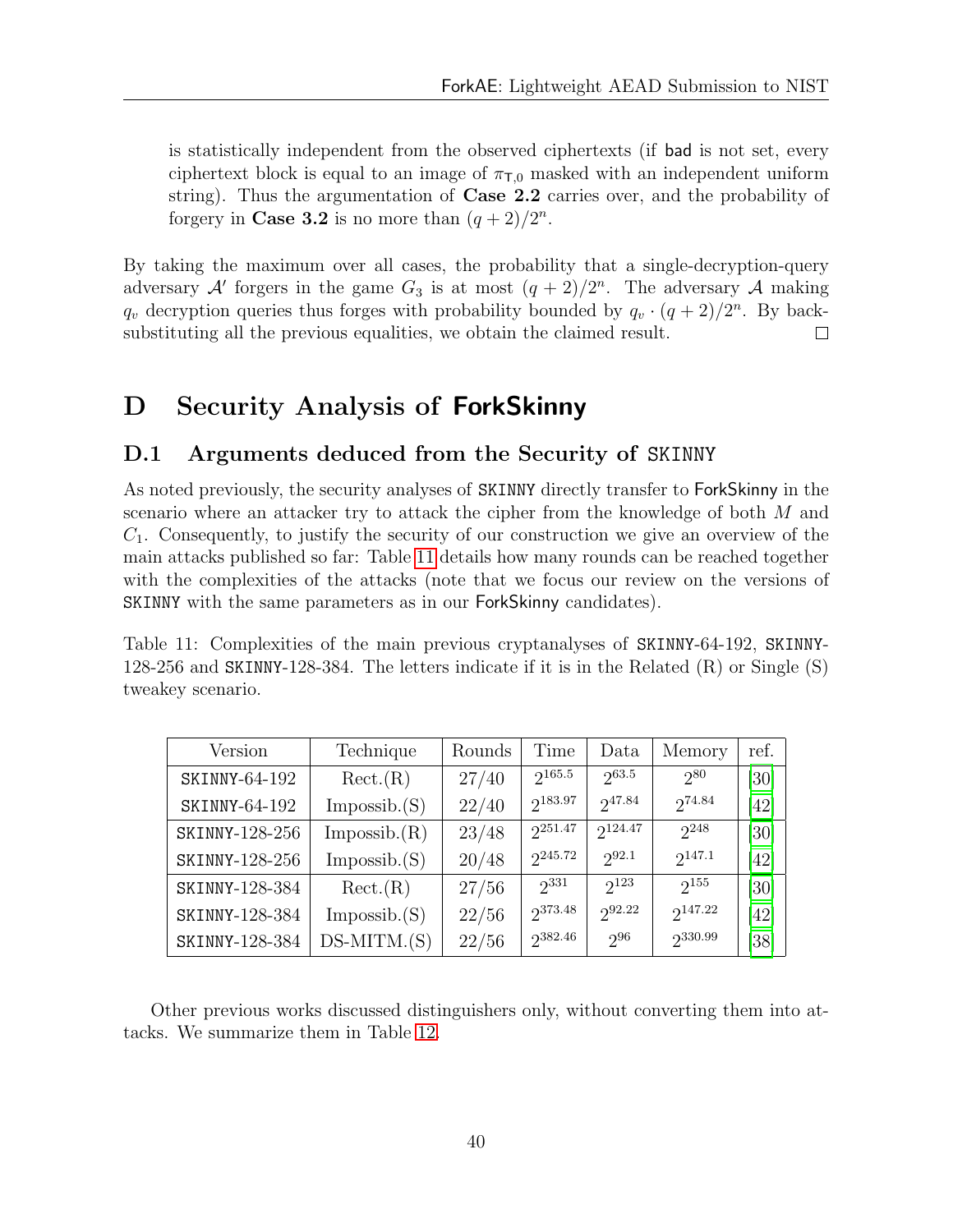<span id="page-43-1"></span>

| Table 12: Probabilities of the main previous distinguishers of SKINNY-64-192, SKINNY-          |  |  |  |
|------------------------------------------------------------------------------------------------|--|--|--|
| 128-256 and SKINNY-128-384. The letters indicate if it is in the Related $(R)$ or Single $(S)$ |  |  |  |
| tweakey scenario.                                                                              |  |  |  |

| Version        | Type of distinguisher | Rounds | Probability   | ref.              |
|----------------|-----------------------|--------|---------------|-------------------|
| SKINNY-64-192  | Boomerang $(R)$       | 22/40  | $2^{-42.98}$  | [39]              |
| SKINNY-64-192  | Differential $(S)$    | 20/40  | $2^{-176.74}$ | $\left[11\right]$ |
| SKINNY-64      | Truncated (S)         | 10/40  | $2^{-40}$     | $\left[33\right]$ |
| SKINNY-64      | Integral $(S)$        | 10/40  | n/a           | [46]              |
| SKINNY-64      | $zero-correlation(S)$ | 10/40  | n/a           | [37]              |
| SKINNY-128-256 | Boomerang $(R)$       | 18/48  | $2^{-77.83}$  | [39]              |
| SKINNY-128     | $zero-correlation(S)$ | 10/48  | n/a           | [37]              |
| SKINNY-128-384 | Boomerang $(R)$       | 22/56  | $2^{-48.30}$  | [39]              |
| SKINNY-128     | $zero-correlation(S)$ | 10/56  | n/a           | [37]              |

#### <span id="page-43-0"></span>D.2 Differential and Linear analysis

Arguments in favor of the resistance of ForkSkinny to differential [\[18\]](#page-29-6) and linear [\[31\]](#page-30-9) crypanalysis can easily be deduced from the analysis that has been done on SKINNY. First, we recall in Table [13](#page-44-1) the bounds on the number of active Sboxes that were provided in SKINNY specification document. These bounds were later refined, and for instance Abdelkhalek et al. [\[7\]](#page-28-9) showed that in the single key scenario there are no differential characteristics of probability higher than  $2^{-128}$  for 14 rounds or more of SKINNY-128.

These previous results transfer to the case where we look at a trail covering the path from the input message up to  $C_1$ . Due to the change in the tweakey schedule we expect different bounds in the related-tweakey for the path from the input message up to  $C_0$ . A rough estimate of the minimal number of active Sboxes on this trail can be obtained by summing the bound on  $r_{\text{init}}$  rounds and the bound on  $r_0$  rounds. For ForkSkinny-64-192 in the TK3 setting, the 17 rounds of  $r_{\text{init}}$  ensure 31 active Sboxes, so already before the forking point the probability of the characteristic is close to 2<sup>−</sup><sup>64</sup>. For ForkSkinny-128-192 and ForkSkinny-128-256 (both in TK2 model), 21 rounds activate at least 59 Sboxes. If we consider that the branch starting from the forking point is independent and can start from any internal state difference and tweakey difference (this is the very pessimistic case), only 8 rounds after forking are necessary to go below the characteristic probability of  $2^{-128}$ . In a similar way 25 rounds in the TK3 model ensure 60 Sboxes, and already 10 rounds after forking give a characteristic probability under  $2^{-128}$ .

The last case that needs to be evaluated is the reconstruction scenario. An estimate can be computed following the same idea as before: the number of active Sboxes can be upper bounded by the bound obtained by summing the one for  $r_0$  rounds and the one for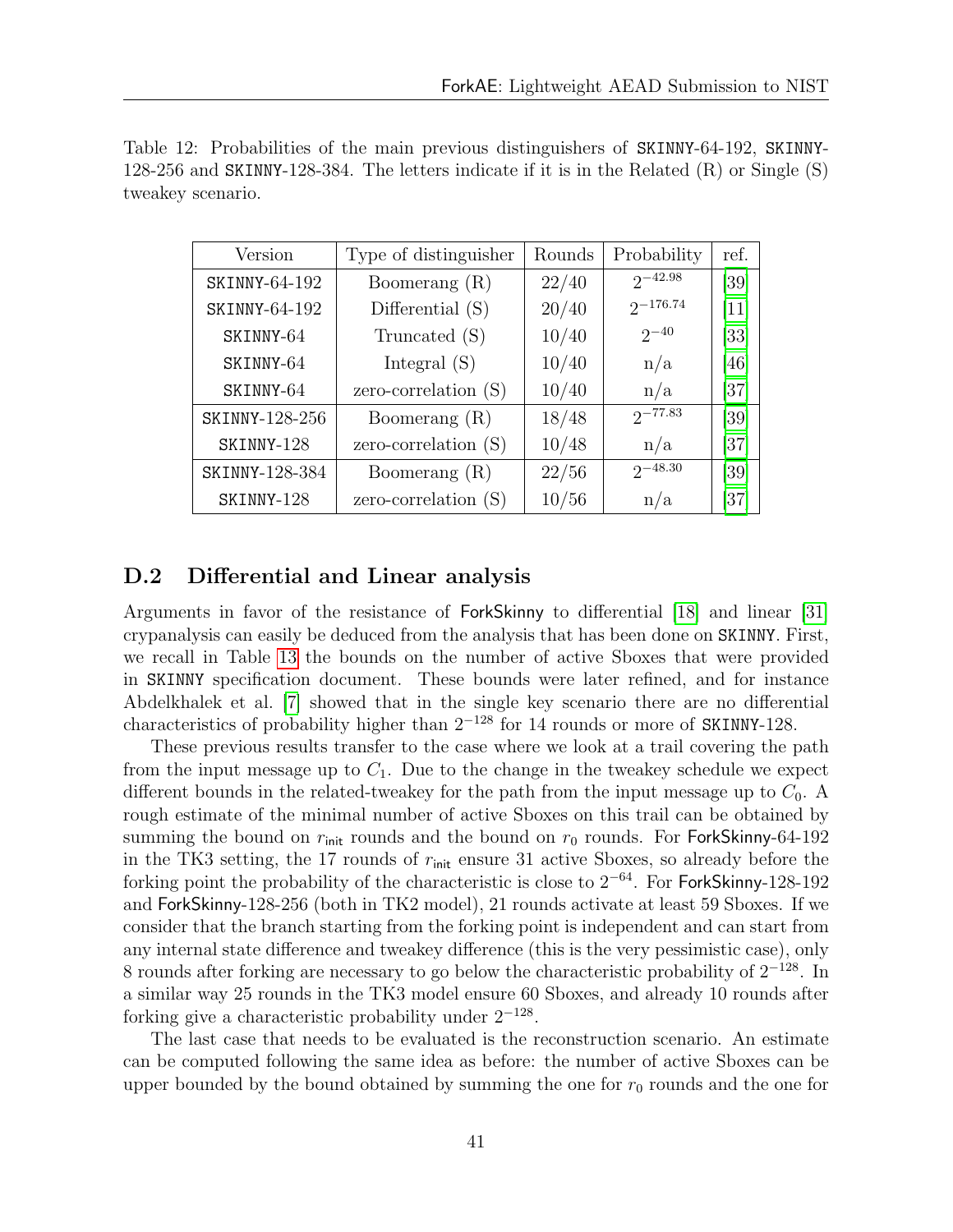|                 |          | ∠  | 3           |    | Ð.       | 6   | ∽      |     | 9     | 10  | 11   | 12  | 13  | 14  | 15  |
|-----------------|----------|----|-------------|----|----------|-----|--------|-----|-------|-----|------|-----|-----|-----|-----|
| SК              |          |    | $\mathbf b$ | 8  | 12       | 16  | 26     | 36  | 41    | 46  | 51   | 55  | 58  | 61  | 66  |
| TK1             |          |    |             |    | 9<br>. ) | 6   | $10\,$ | 13  | 16    | 23  | 32   | 38  | 41  | 45  | 49  |
| TK <sub>2</sub> | $\Omega$ |    |             |    |          | റ   | 3      | 6   | 9     | 12  | 16   | 21  | 25  | 31  | 35  |
| TK3             |          |    |             |    |          |     |        | ച   | 3     | 6   | 10   | 13  | 16  | 19  | 24  |
|                 |          |    |             |    |          |     |        |     |       |     |      |     |     |     |     |
|                 | 16       | ,  | 18          | 19 | 20       | 21  | 22     | 23  | 24    | 25  | 26   | 27  | 28  | 29  | 30  |
| SK              | 75       | 82 | 88          | 92 | 96       | 102 | 108    | 114 | (116) | 124 | 132` | 138 | 136 | 148 | 158 |
| TK1             | 54       | 59 | 62          | 66 | 70       | 75  | 79     | 83  | 85    | 88  | 95   | 102 | 108 | 112 | 120 |
| TK2             | 40       | 43 | 47          | 52 | 57       | 59  | 64     | 67  | 72    | 75  | 82   | 85  | 88  | 92  | 96  |

<span id="page-44-1"></span>Table 13: Lower bounds on the number of active Sboxes in SKINNY, in the single key (SK) and Related-tweakey (TK1, TK2 and TK3) models, as given in [\[14\]](#page-29-0).

 $r_1$  rounds. If we consider that  $r_0 = r_1$  as for our concrete instances, we obtain that 32 Sboxes are active after 12 rounds  $(r_0 = r_1 = 6)$  in the single key setting, while 26 rounds are required in TK3 ( $r_0 = r_1 = 13$ ) for ForkSkinny-64-192. For the 128-bit block versions, in the single key setting, 16 rounds are required to get more than 64 active Sboxes. For ForkSkinny-128-192 and ForkSkinny-128-256, in TK2 model, 30 rounds are required to get more than 64 active Sboxes. For ForkSkinny-128-288 we need 36 rounds (TK3).

With respect to the parameters we chose, these (optimistic for the attacker) evaluations make us believe that the differential attacks pose no threat to our proposal.

Similar arguments lead to the same conclusion for linear attacks. Also, we refer to the FSE 2017 paper [\[28\]](#page-30-10) by Kranz et al. that looks at the linear hull of a tweakable block cipher and shows that the addition of a tweak does not introduce new linear characteristics, so that no additional precaution should be taken in comparison to a key-only cipher.

Observations on the differentials. One of the disadvantages of the forking structure comes from the improved differentials one can observe in the reconstruction scenario in comparison to the normal cipher. If there exists a differential going from a difference of  $\delta_{\rm in}$  to  $\delta_{\rm out}$  over s rounds of encryption, the probability of the differential going from  $\delta_{\rm out}$ to  $\delta_{\text{out}}$  over 2s rounds in the reconstruction scenario is at least equal to the square of the probability (this is Proposition 2 in  $[12]$ ), while a smallest probability would have been expected for a "common" cipher with a good diffusion.

We also recall here that the clustering effect is rather important in SKINNY [\[11\]](#page-29-1) and that it might widen the gap between what is expected from the number of active Sboxes analysis and what is observed for ForkSkinny in the reconstruction scenario.

#### <span id="page-44-0"></span>D.3 Impossible Differential

Impossible differential attacks [\[17,](#page-29-7)[27\]](#page-30-11) make use of a couple of differences  $(\alpha, \beta)$  that verifies that for all possible keys two messages with a Xor difference equal to  $\alpha$  cannot produce two messages that differ by  $\beta$  after a given number of rounds r of encryption.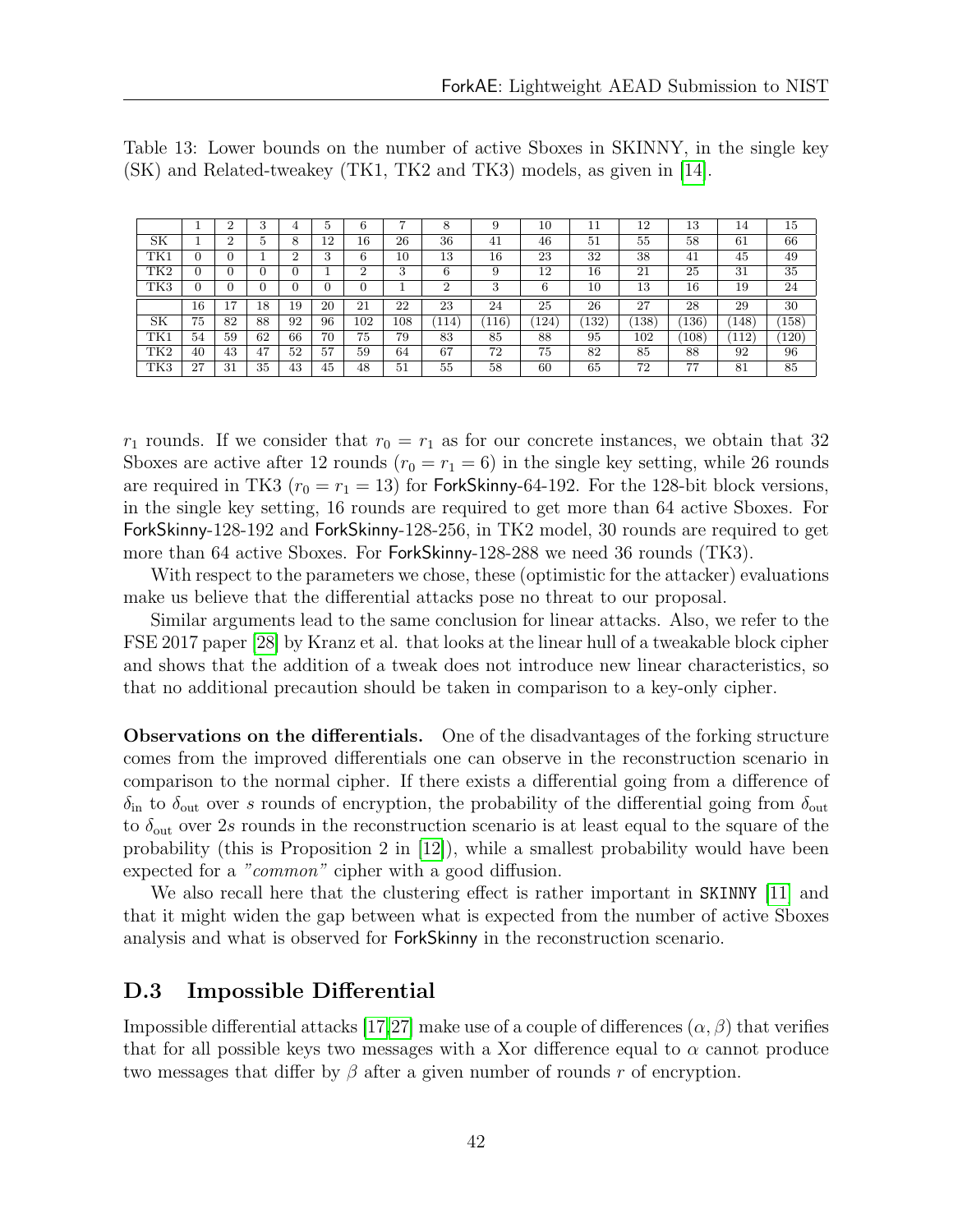To turn this distinguisher into a key recovery, an attacker appends some rounds before and after the impossible differential. She then makes a guess on the value of some key bits to check if the differences  $\alpha$  and  $\beta$  are observed together. If this is the case, the guess is wrong for sure (since it leads to a situation that is impossible), so the corresponding keys are discarded. Once the search space has been sufficiently reduced, the attack is usually finalised with an exhaustive search.

In case the impossible differential is of the truncated type, we can easily give an upper bound on its number of rounds. This study was provided in the SKINNY specification, where it was shown that a miss-in-the-middle (in the special case where the contradiction is that one cell is active for sure from one direction but inactive from the other direction) can at most reach 11 rounds in the single-tweakey model.

In following works, the study was extended to the related-tweakey scenario, and for this the number of rounds covered by the distinguisher was extended to 12 rounds for TK1, 14 rounds for TK2 and 16 rounds for TK3 [\[30\]](#page-30-1).

What remains to be done is the study of the case where the impossible differential is positioned around the forking point. A good first estimate consists in looking at the single key truncated impossible differential case, where the contradiction comes from one active cell obtained from one direction and one inactive cell coming from the other direction. We start by looking for the maximum number of rounds for which one word at least remains inactive or active, both for the cases:

- 1. decryption rounds only (corresponding to going from  $C_0$  or  $C_1$  up to before the forking point)
- 2. decryption rounds followed by encryption rounds (corresponding to going from  $C_0$ or  $C_1$  and decrypting and then continuing over the forking point with encryption.)

To evaluate the second case, we look at all the possibilities for the number of rounds before the forking point.

The results are provided in Table [14.](#page-45-0) If we leave out the necessary requirement that the position of the active cell of one path has to correspond to the position of the inactive path of the other cell, we obtain that no truncated impossible differential can cover more than  $7 + 5 = 6 + 6 = 12$  rounds.

<span id="page-45-0"></span>Table 14: Maximum number of rounds covered with a truncated differential path until we lose all information.

| information | case 1 | case 2 |
|-------------|--------|--------|
| inactive    |        |        |
| active      |        |        |

Since this approximation (that is optimistic for the attacker) is close to what was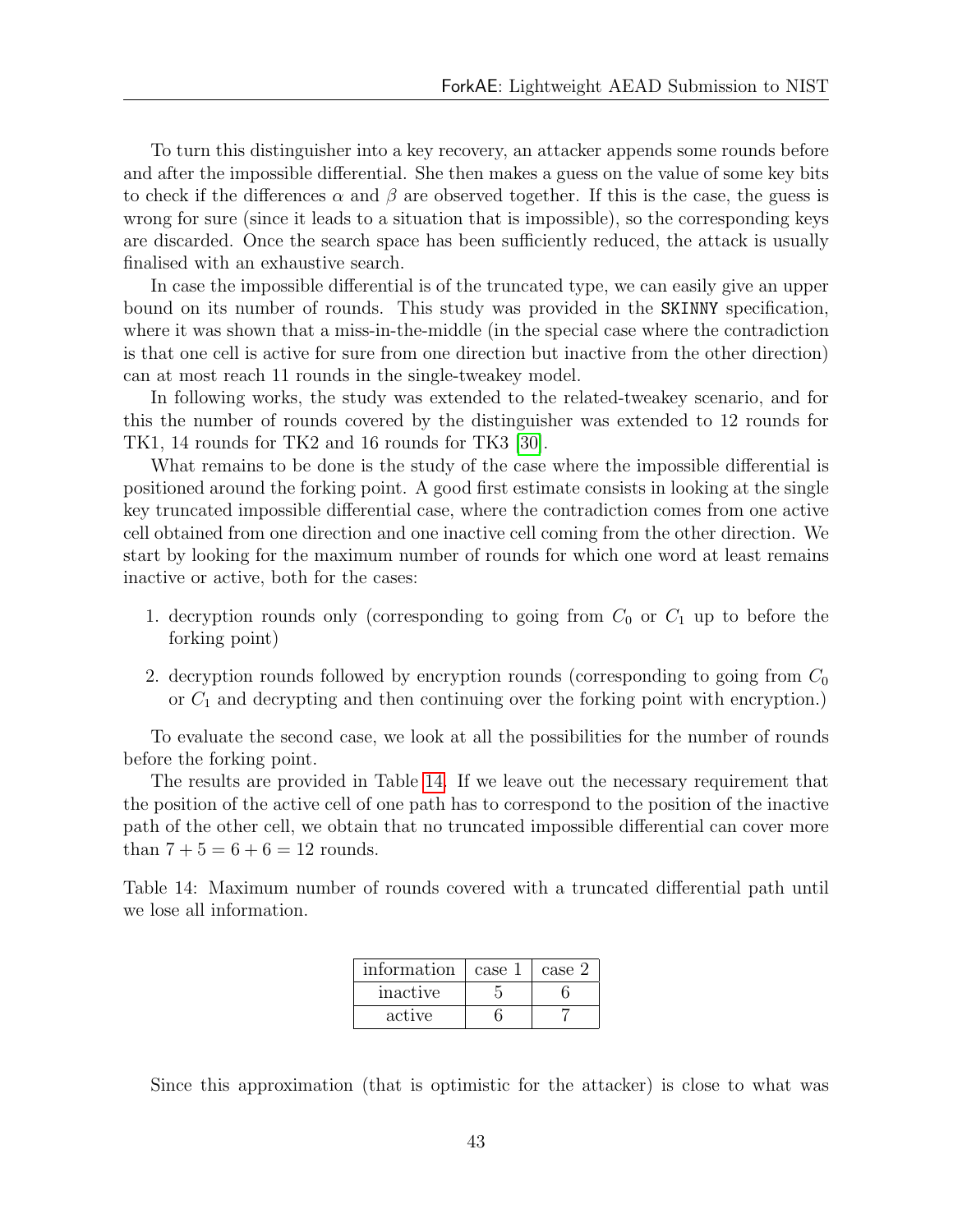obtained for SKINNY (and that SKINNY has comfortable security margins), we are confident about the resistance of ForkSkinny against this type of attacks.

In the related tweakey scenario, an attacker can easily increase the number of rounds of the distinguisher by creating blank rounds (that is with no differences at all), simply by choosing carefully the value of the tweakey difference. However, this trick is limited by the properties of SKINNY Tweakey Schedule, namely the  $p-1$  cancellation property of [\[25\]](#page-30-0): only a single difference cancellation can happen every 15 rounds for TK2, and only two difference cancellations can happen for TK3. Since only half of the tweakey material is used every round this implies that at most 3 consecutive rounds with no tweakey differences can be constructed every 30 rounds for TK2, and 5 for TK3. Even in the case where these free rounds can be exploited both at the beginning and at the end, the securiy margins chosen in SKINNY are sufficient.

#### <span id="page-46-0"></span>D.4 Boomerang Attack

In the classical boomerang attack [\[43\]](#page-31-10) the adversary produces a quartet of plaintexts/ciphertexts  $\{(P_i)\}_{i=0}^4$  such that  $\bigoplus P_i = 0$ , satisfying  $\bigoplus E(P_i) = 0$ , where E is typically a block cipher. Boomerang attack can also be adapted in the related-key model, which is known as the related-key boomerang attack. The success of classic boomerang attack depends on the probability of differential propagation in a block cipher. Usually a boomerang attack combines two high probability differentials which exist on reduced number of rounds. Suppose that in a block cipher two differentials exist with probabilities  $p$  and  $q$  on  $r_1$  and  $r_2$  round respectively. Then the probability of the boomerang distinguisher for  $r_1 + r_2$ rounds of  $E_{r_2} \circ E_{r_1}$  is  $p^2 q^2$ , where  $E_r$  denotes the r round of the encryption function E. In ForkSkinny such attack can not be applied for the full round due to the large number of active Sboxes. For ForkSkinny the related-key boomerang attack is more relevant, since it may lead to a forgery attack against the AE scheme. In ForkSkinny, we can always find a difference between the round-tweakeys (immediately after the forking step) which are used in the two different branches of the forkcipher. Using such related round-tweakeys if an adversary can find RTK boomerang attack then it will lead to the forgery of the AE scheme. The idea of such attack is depicted in the Fig [15.](#page-58-0) Such an attack [\[19\]](#page-29-8) was also found on an earlier forkcipher instantation. However, it is not possible to find a similar boomerang attack on ForkSkinny which may lead to forgery attack.

#### <span id="page-46-1"></span>D.5 Meet-in-the-Middle Attack

In a (basic) Meet-in-the-Middle attack, the attacker looks for a decomposition of the cipher in two parts so that the computation of each part only requires a fraction of the master key. She then computes a part of the internal state from the plaintext up to the end of the first part of the cipher, and computes the same part from the ciphertext up to the beginning of the second part. The correct value for the guessed key bits is among the hypotheses that lead to a match.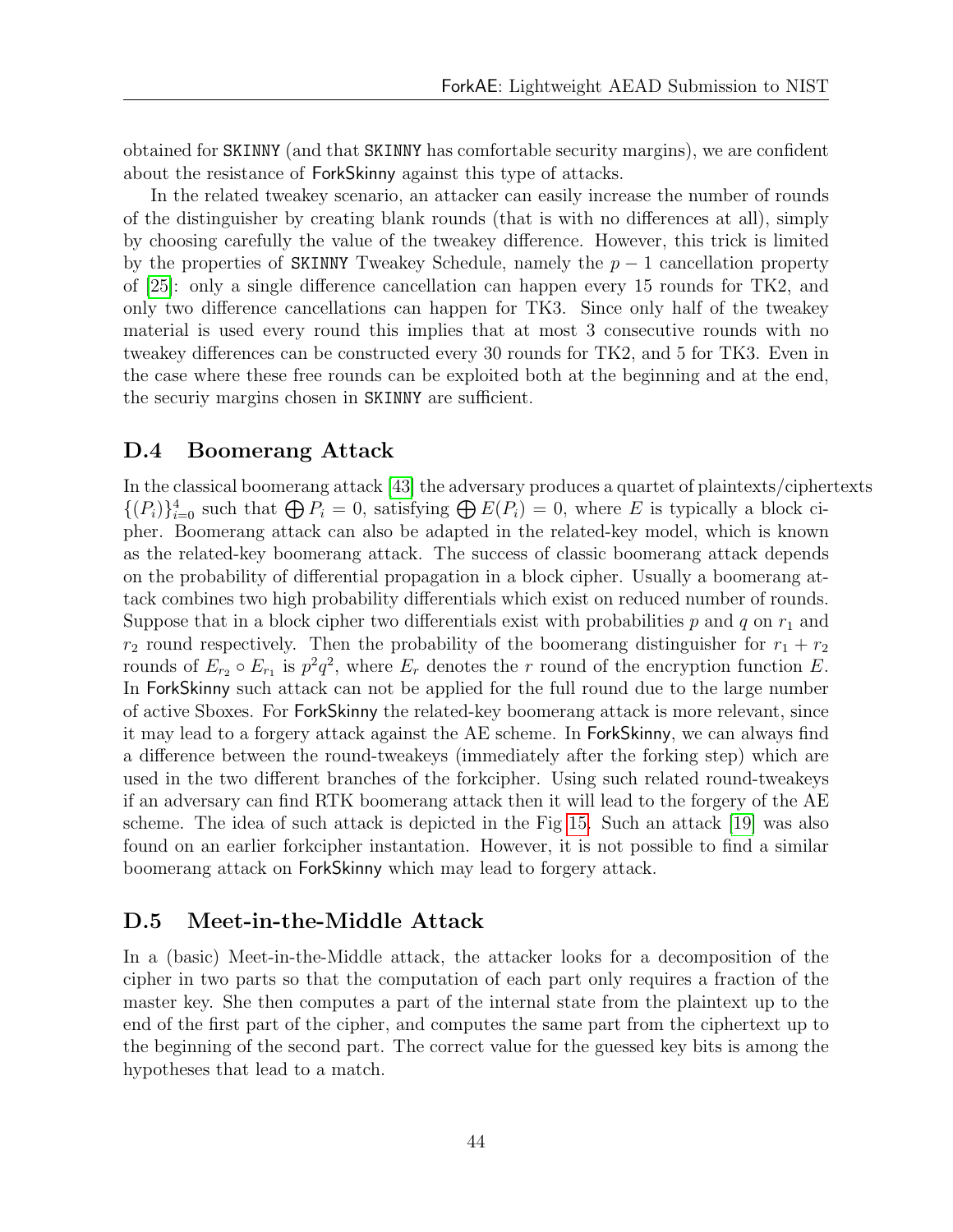A good starting point to obtain a first approximation of the resistance of a cipher to Meet-in-the-Middle attacks consists in looking at its diffusion.

The diffusion of a cipher corresponds to the number of rounds d that are required for any input bit to influence all the bits of the internal state. In case the key size corresponds to the block size and that all the key material is used in every rounds, having a cipher with diffusion equal to d means that any output bit after d rounds is an expression depending on all the key bits, which prevents the previous MitM attacks when more than  $(d-1)+(d-1)$ rounds are used.

For SKINNY the diffusion delay is equal to 6, which would lead to a first estimate of 10 rounds for a partial matching. However, we must take into account the fact that only half of the tweakey material is used in each round, that the key addition is made after the non-linear operation and that the forking point in a reconstruction operation has a lower diffusion<sup>[2](#page-47-1)</sup>), which adds some rounds to the first estimate.

In any case the obtained numbers are far from the chosen number of rounds. Moreover, recent results by Shi et al. [\[38\]](#page-31-7) showed that with the improvements resulting from the Demirci-Selçuk techniques a total of 22 rounds out of the 56 of SKINNY-128-384 can be attacked. This supports that the number of rounds we chose are sufficient to thwart these types of attacks.

#### <span id="page-47-0"></span>D.6 Integral Attack

ForkSkinny has two components ForkSkinny<sub>0</sub> and ForkSkinny<sub>1</sub> which produce  $C_0$  and  $C_1$ , respectively from M. The security of these components follow directly from the analysis of SKINNY. The integral cryptanalysis against SKINNY can be directly applied to  $ForkSkinny<sub>0</sub>$ and  $ForkSkinny_1$ . SKINNY specification describes an integral distinguisher for 10 rounds. This can be applied to both reduced round  $ForkSkinny_0$  and  $ForkSkinny_1$ . When applied to these components, the integral distinguisher can only cover less than  $r_{\text{init}}$  rounds prior to forking step. For the key recovery attack, it is possible to add 4 rounds to this integral distinguisher which allows an adversary to mount an attack against 14 rounds of SKINNY. Again, this key recovery attack can only cover less than  $r_{\text{init}}$  rounds, prior to forking in different ForkSkinny-n-t. In the reconstruction, an adversary has to cover at least  $27$ rounds in the encryption direction (following the forking point). Hence, it is not possible to use the integral attack against the full reconstruction in ForkSkinny. Complexities of the integral attacks against round reduced ForkSkinny remain the same as described in the specification of SKINNY [\[14\]](#page-29-0).

Division Property The division property was introduced as a generalization of the integral property by Todo [\[41\]](#page-31-11). SKINNY specification analyses show that the division property has significant margin against an attack that uses it. The generic analysis of SPN ciphers described in [\[41\]](#page-31-11) leads to only 6 round of division property. Taking the resistance

<span id="page-47-1"></span><sup>&</sup>lt;sup>2</sup>The diffusion delay could also increase if the forking point chains two tweakeys that depend on the same half of the tweakey material. To avoid this we opted for values of  $r_1$  that are odd.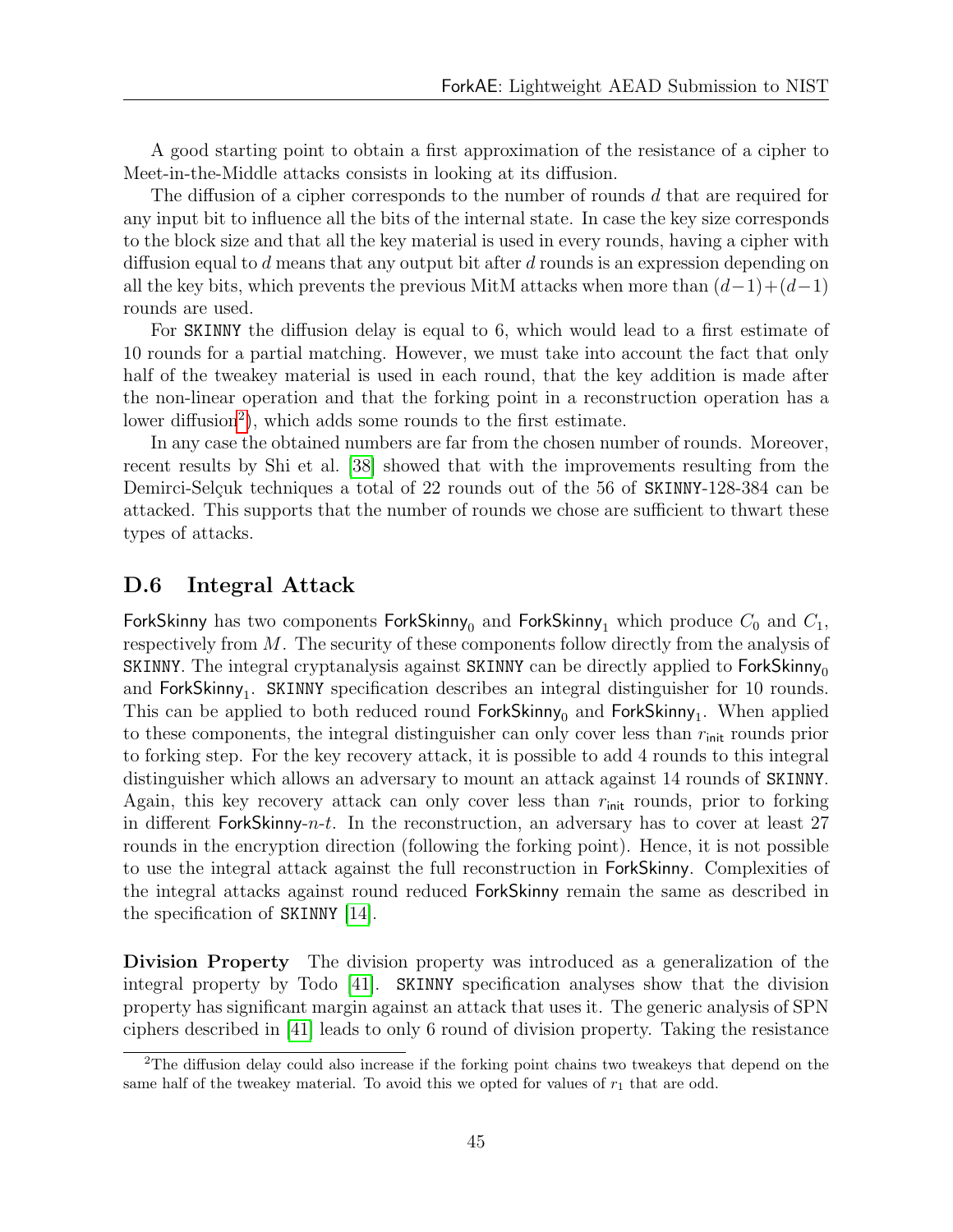of SKINNY against division property into account, we are confident that ForkSkinny has sufficient security margin against the same type of attacks.

#### <span id="page-48-0"></span>D.7 Algebraic Attack

ForkSkinny is resilient against algebraic attacks. Following the analysis of SKINNY we can reason that algebraic attacks do not apply against full ForkSkinny. ForkSkinny uses the same Sboxes of sizes 4 bits and 8 bits with algebraic degree  $a = 3$  and  $a = 6$ , respectively, as in SKINNY. In a single key setting, consecutive 7 rounds of SKINNY encryption and decryption have 26 and 27 active Sboxes respectively. For all variants of  $r$  rounds ForkSkinny, we obtain  $a \cdot 26 \cdot \lfloor \frac{r}{7} \rfloor \gg n$ . Like SKINNY, ForkSkinny is also described by a large number of quadratic equations which contains a large number of variables. Overall, we conclude that ForkSkinny offers the same security as SKINNY against algebraic attacks.

# <span id="page-48-1"></span>E The Sboxes of SKINNY

```
/* SKINNY-64 Sbox */
const unsigned char S4[16] = {12,6,9,0,1,10,2,11,3,8,5,13,4,14,7,15};
```

```
/* SKINNY-128 Sbox */
uint8_t S8 [256] = {
0x65, 0x4c, 0x6a, 0x42, 0x4b, 0x63, 0x43, 0x6b, 0x55, 0x75, 0x5a, 0x7a, 0x53, 0x73, 0x5b, 0x7b,
0x35, 0x8c, 0x3a, 0x81, 0x89, 0x33, 0x80, 0x3b, 0x95, 0x25, 0x98, 0x2a, 0x90, 0x23, 0x99, 0x2b,
0xe5, 0xcc, 0xe8, 0xc1, 0xc9, 0xe0, 0xc0, 0xe9, 0xd5, 0xf5, 0xd8, 0xf8, 0xd0, 0xf0, 0xd9, 0xf9,
0xa5, 0x1c, 0xa8, 0x12, 0x1b, 0xa0, 0x13, 0xa9, 0x05, 0xb5, 0x0a, 0xb8, 0x03, 0xb0, 0x0b, 0xb9,
0x32, 0x88, 0x3c, 0x85, 0x8d, 0x34, 0x84, 0x3d, 0x91, 0x22, 0x9c, 0x2c, 0x94, 0x24, 0x9d, 0x2d,
0x62, 0x4a, 0x6c, 0x45, 0x4d, 0x64, 0x44, 0x6d, 0x52, 0x72, 0x5c, 0x7c, 0x54, 0x74, 0x5d, 0x7d,
0xa1, 0x1a, 0xac, 0x15, 0x1d, 0xa4, 0x14, 0xad, 0x02, 0xb1, 0x0c, 0xbc, 0x04, 0xb4, 0x0d, 0xbd,
0xe1, 0xc8, 0xec, 0xc5, 0xcd, 0xe4, 0xc4, 0xed, 0xd1, 0xf1, 0xdc, 0xfc, 0xd4, 0xf4, 0xdd, 0xfd,
0x36, 0x8e, 0x38, 0x82, 0x8b, 0x30, 0x83, 0x39, 0x96, 0x26, 0x9a, 0x28, 0x93, 0x20, 0x9b, 0x29,
0x66, 0x4e, 0x68, 0x41, 0x49, 0x60, 0x40, 0x69, 0x56, 0x76, 0x58, 0x78, 0x50, 0x70, 0x59, 0x79,
0xa6, 0x1e, 0xaa, 0x11, 0x19, 0xa3, 0x10, 0xab, 0x06, 0xb6, 0x08, 0xba, 0x00, 0xb3, 0x09, 0xbb,
0xe6, 0xce, 0xea, 0xc2, 0xcb, 0xe3, 0xc3, 0xeb, 0xd6, 0xf6, 0xda, 0xfa, 0xd3, 0xf3, 0xdb, 0xfb,
0x31, 0x8a, 0x3e, 0x86, 0x8f, 0x37, 0x87, 0x3f, 0x92, 0x21, 0x9e, 0x2e, 0x97, 0x27, 0x9f, 0x2f,
0x61, 0x48, 0x6e, 0x46, 0x4f, 0x67, 0x47, 0x6f, 0x51, 0x71, 0x5e, 0x7e, 0x57, 0x77, 0x5f, 0x7f,
0xa2, 0x18, 0xae, 0x16, 0x1f, 0xa7, 0x17, 0xaf, 0x01, 0xb2, 0x0e, 0xbe, 0x07, 0xb7, 0x0f, 0xbf,
0xe2, 0xca, 0xee, 0xc6, 0xcf, 0xe7, 0xc7, 0xef, 0xd2, 0xf2, 0xde, 0xfe, 0xd7, 0xf7, 0xdf, 0xff
};
```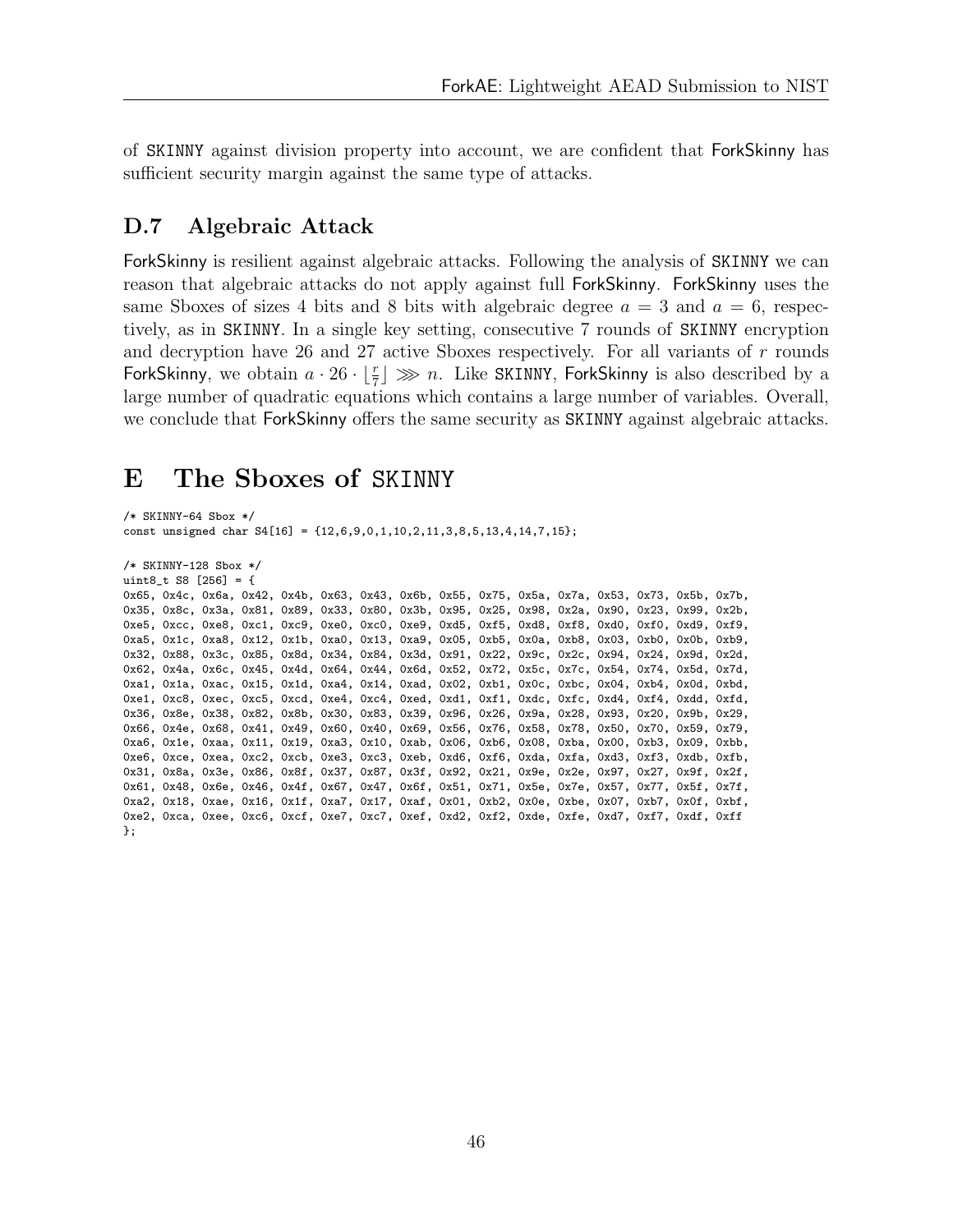```
algo TKS(tk)TK1, TK2, TK3 \leftarrow \textsf{TK-Matrix}(tk, z)for i \leftarrow 0 to 16 do
        TK1_i \leftarrow TK1_{P_T[i]}TK2_i \leftarrow TK2_{P_T[i]}TK3_i \leftarrow TK3_{P_T[i]}end for
    TK2 \leftarrow LFSR(TK2)TK3 \leftarrow LFSR(TK3) \Rightarrow \text{The LFSR}is applied as per SKINNY specification
    return tk \leftarrow TK1, TK2, TK3end algo
algo TKS_r(tk)for i \leftarrow 1 to r do
        tk \leftarrow \mathsf{TKS}(tk)end for
end algo
                                                         algo TK-MATRIX(tk, z)if z = 1 then
                                                                 for i \leftarrow 0 to 15 do
                                                                     TK1 \leftarrow tk_iend for
                                                             else if z = 2 then
                                                                 for i \leftarrow 0 to 15 do
                                                                      TK1 \leftarrow tk_i, TK2 \leftarrow tk_{i+16}end for
                                                             else if z = 3 then
                                                                 for i \leftarrow 0 to 15 do
                                                                      TK1 \leftarrow tk_iTK2 \leftarrow tk_{i+16}, TK3 \leftarrow tk_{i+32}end for
                                                             end if \triangleright TK1, TK2, TK3 are
                                                         matrices
                                                             return TK1, TK2, TK3end algo
```
Figure 3: The tweakey scheduling algorithms for ForkSkinny.

<span id="page-49-1"></span>

|    | ART      | ShiftRows | MixColumns       |
|----|----------|-----------|------------------|
|    | ⊷        |           |                  |
| SC | ᡕ᠇<br>AC |           | ⊬⊕               |
|    |          |           |                  |
|    |          | 72 J      | . <del>. .</del> |

<span id="page-49-2"></span>Figure 4: Structure of every round in ForkSkinny, made of the five operations SubCells (SC), AddConstants (AC), AddRoundTweakey (ART), ShiftRows (SR) and MixColumns (MC), as it is done in SKINNY. (Figure credits: [\[21\]](#page-30-12)).



Figure 5: Tweakey schedule of ForkSkinny, replicating the one of SKINNY. (Figure credits: [\[21\]](#page-30-12))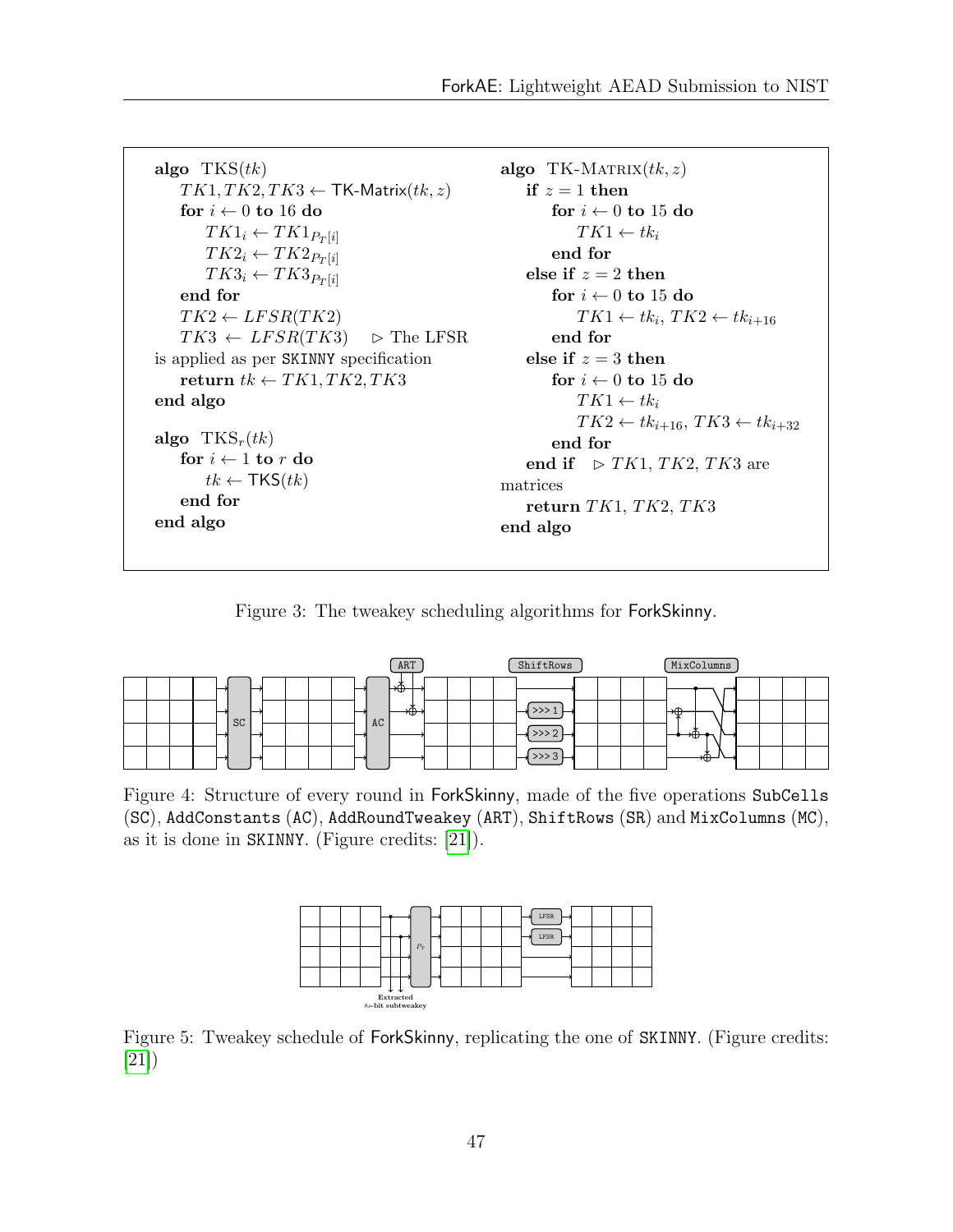<span id="page-50-0"></span>1: algo  $\mathcal{E}(K, N, A, M)$ 2:  $A_1, \ldots, A_a, A_* \xleftarrow{n} A$ 3:  $M_1, \ldots, M_m, M_* \xleftarrow{n} M$ 4:  $S \leftarrow 0^n; c \leftarrow (\tau - \nu - 3)$ 5: for  $i \leftarrow 1$  to a do 6:  $\mathsf{T} \leftarrow N \parallel 000 \parallel \langle i \rangle$ 7:  $S \leftarrow S \oplus \mathsf{F}_K^{\mathsf{T},1}(A_i)$ 8: end for 9: if  $|A_*| = n$  then 10:  $\mathsf{T} \leftarrow N \parallel 001 \parallel \langle a+1 \rangle_c$ 11:  $S \leftarrow S \oplus \mathsf{F}_K^{\mathsf{T},1}(A_*)$ 12: else if  $|A_*| > 0$  or  $|M| = 0$  then 13:  $\mathsf{T} \leftarrow N \|\!\!\| 011 \|\!\!\| \langle a+1 \rangle_c$ 14:  $S \leftarrow S \oplus \mathsf{F}_K^{\mathsf{T},1}(A_* \| 10^*)$ 15: **end if**  $\triangleright$  Do nothing if  $A = \varepsilon, M \neq \varepsilon$ 16: for  $i \leftarrow 1$  to m do 17:  $\mathsf{T} \leftarrow N ||100|| \langle i \rangle_c$ 18:  $C_i, S' \leftarrow \mathsf{F}_K^{\mathsf{T},\mathsf{b}}(M_i)$ 19:  $S \leftarrow S \oplus S'$ 20: end for 21: if  $|M_*| = n$  then<br>22:  $\mathsf{T} \leftarrow N \parallel 101 \parallel \langle n \rangle$  $\mathsf{T} \leftarrow N \| 101 \| \langle m+1 \rangle_c$ 23: else if  $|M_*| > 0$  then 24:  $\mathsf{T} \leftarrow N \| 111 \| \langle m+1 \rangle_c$ 25: else 26: return S 27: end if 28:  $C_*, T \leftarrow \mathsf{F}_K^{\mathsf{T},\mathsf{b}}(\mathsf{padl0}(M_*))$ 29:  $C_* \leftarrow C_* \oplus S$ 30: return  $C_1 \| \dots \| C_m \| C_* \|$ left $\vert_{M_*} (T)$ 31: end algo

1: algo  $\mathcal{D}(K, N, A, C)$ 2:  $A_1, \ldots, A_a, A_* \xleftarrow{n} A$ 3:  $C_1, \ldots, C_m, C_*, T \leftarrow \text{csplit-b}_n(C)$ <br>4:  $S \leftarrow 0^n$ :  $c \leftarrow (\tau - \nu - 3)$ 4:  $S \leftarrow 0^n; c \leftarrow (\tau - \nu - 3)$ 5: for  $i \leftarrow 1$  to a do 6:  $\mathsf{T} \leftarrow N \|\text{000}\| \langle i \rangle_c$ 7:  $S \leftarrow S \oplus \mathsf{F}_K^{\mathsf{T},1}(A_i)$ 8: end for 9: if  $|A_*| = n$  then 10:  $\mathsf{T} \leftarrow N \parallel 001 \parallel \langle a+1 \rangle_c$ 11:  $S \leftarrow S \oplus \mathsf{F}_K^{\mathsf{T},1}(A_*)$ 12: else if  $|A_*| > 0$  or  $|T| = 0$  then 13:  $\mathsf{T} \leftarrow N \|\!\!\bra{0} 1 \|\!\!\bra{a+1}_c$ 14:  $S \leftarrow S \oplus \mathsf{F}_K^{\mathsf{T},1}(A_* \| 10^*)$ 15: **end if**  $\triangleright$  Do nothing if  $A = \varepsilon, M \neq \varepsilon$ 16: for  $i \leftarrow 1$  to m do 17:  $\mathsf{T} \leftarrow N ||100|| \langle i \rangle_c$ 18:  $M_i, S' \leftarrow \mathsf{F}^{-1}{}_K^{\mathsf{T},0,\mathsf{b}}(C_i)$ <br>
10:  $S \leftarrow S \oplus S'$ 19:  $S \leftarrow S \oplus S'$ 20: end for 21: if  $|T| = n$  then 22:  $\mathsf{T} \leftarrow N \| 101 \| \langle m+1 \rangle_c$ 23: else if  $|T| > 0$  then 24:  $\mathsf{T} \leftarrow N \| 111 \| \langle m+1 \rangle_c$ 25: else 26: if  $C_* \neq S$  then return  $\perp$ 27: return  $\varepsilon$ 28: end if 29:  $M_*, T' \leftarrow {\sf F}^{-1}^{{\sf T},0,\sf{b}}_K(C_* \oplus S)$  $30:$  $\mathcal{O}' \leftarrow \mathsf{left}_{|T|}(T');\ P\leftarrow \mathsf{right}_{n-|T|}(M_*)$  $31: \text{if } T' \neq T \text{ return } \bot$ 32: if  $P \neq$  left $_{n-|T|}(10^{n-1})$  return  $\perp$ 33: return  $M_1 \| ... \| M_m \|$ left $|T| (M_*)$ 34: end algo

Figure 6: The PAEF[F,  $\nu$ ] AEAD scheme. Here  $\langle i \rangle_{\ell}$  is the cannonical encoding of an integer i as an  $\ell$ -bit string.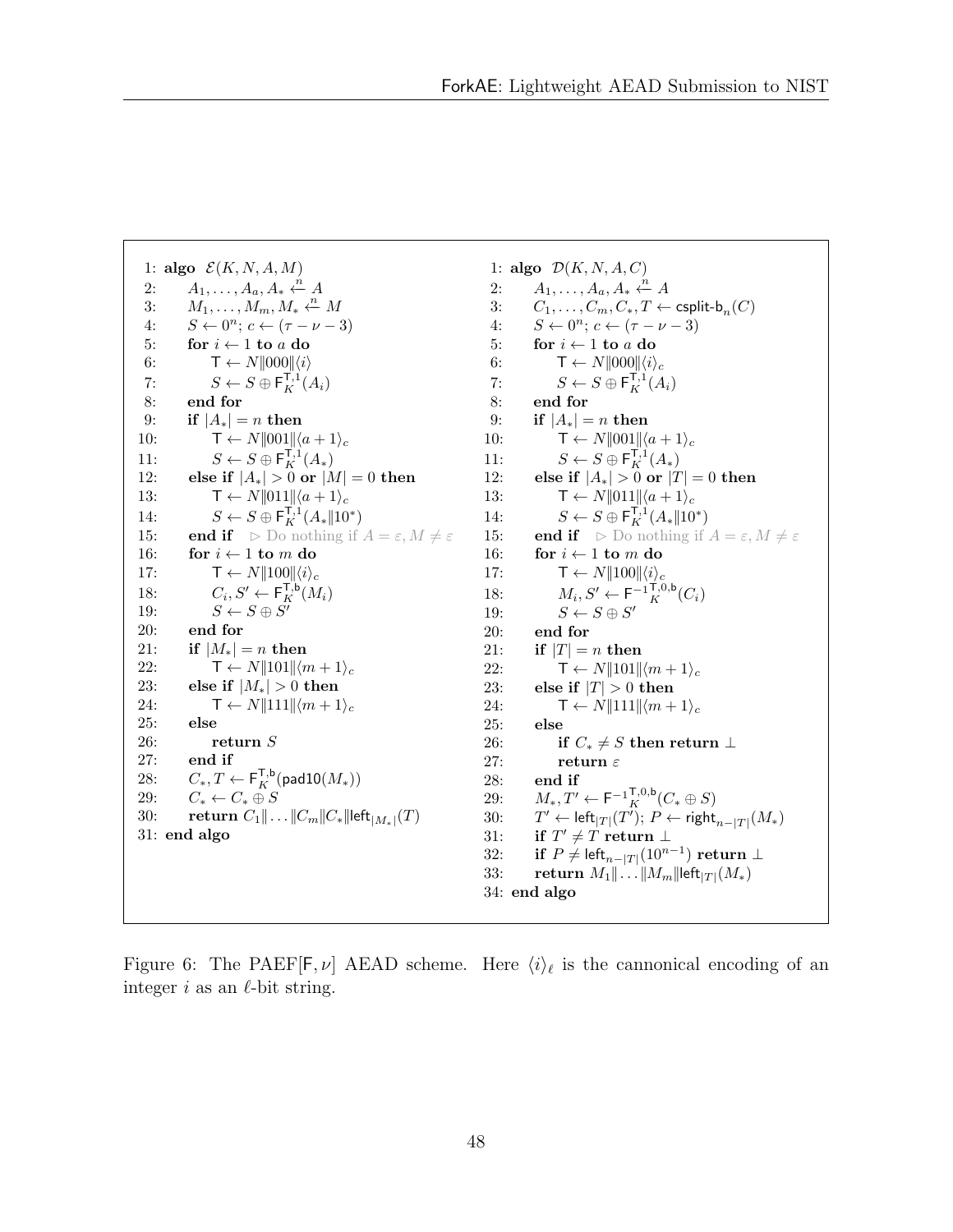<span id="page-51-0"></span>

Figure 7: The encryption algorithm of PAEF[F] mode. The picture illustrates the processing of AD when length of AD is a multiple of  $n$  (top left) and when the length of AD is not a multiple of  $n$  (top right), and the processing of the message when length of the message is a multiple of  $n$  (**bottom left**) and when the length of message is not a multiple of  $n$  (**bottom right**). The tweak inputs to the forkcipher  $\mathsf{F}$  are of the form  $\mathcal{T} = N \| f \|$ ctr, where  $f \in \{0,1\}^3$  is a three-bit domain separation flag and ctr =  $\langle i \rangle$  is a  $(\tau - |N| - 3)$ -bit encoding of the block counter.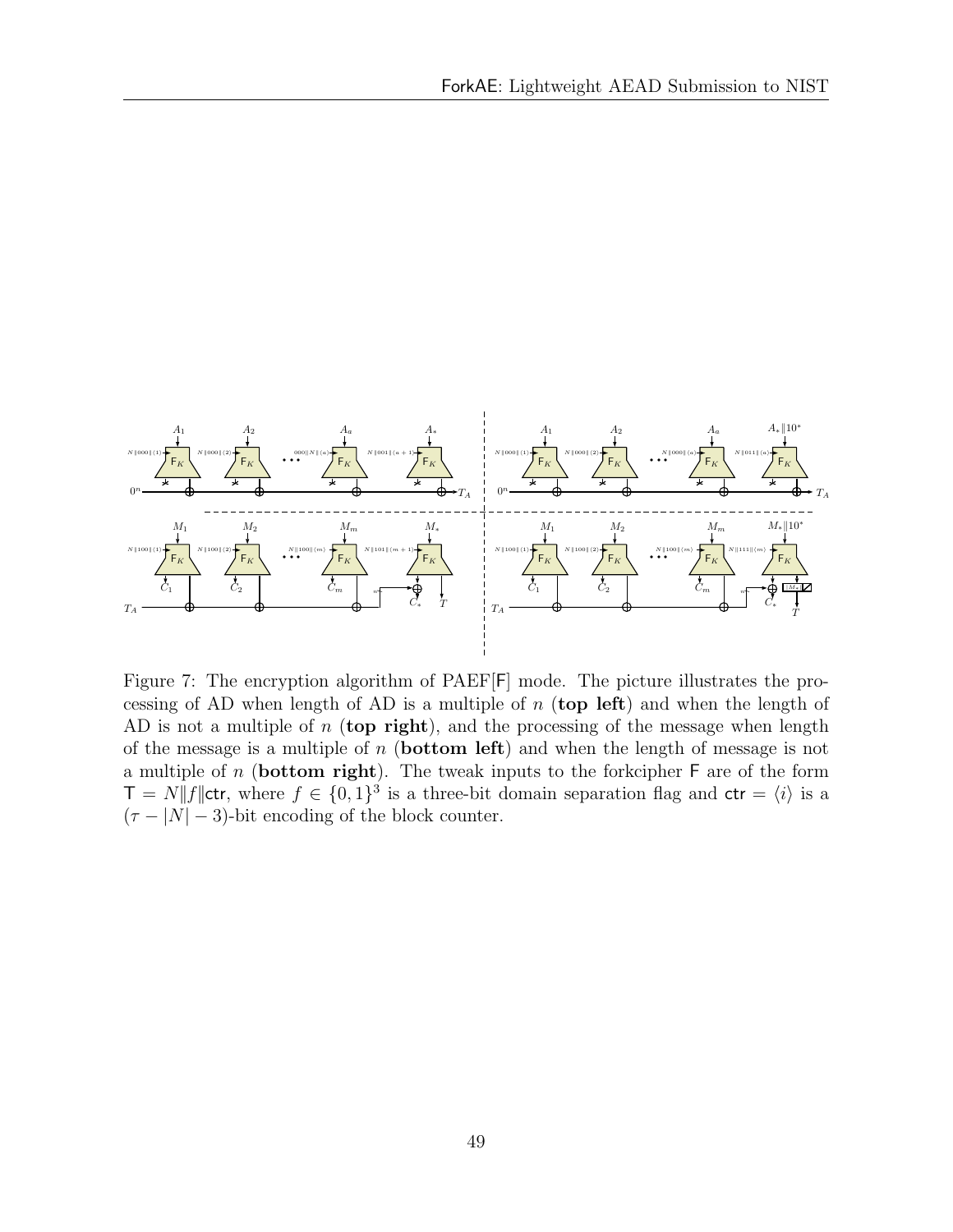<span id="page-52-0"></span>1: algo  $\mathcal{E}(K, N, A, M)$ 2:  $A_1, \ldots, A_a, A_* \xleftarrow{n} A$ 3:  $M_1, \ldots, M_m, M_* \xleftarrow{n} M$ 4:  $noM \leftarrow 0$ 5: if  $|M| = 0$  then noM  $\leftarrow$  1 6:  $\Delta \leftarrow 0^n; \mathsf{T} \leftarrow N || 0^{\tau - 4 - \nu} || 1$ 7: for  $i \leftarrow 1$  to a do 8:  $\mathsf{T} \leftarrow \mathsf{T} \parallel 000$ 9:  $\Delta \leftarrow \mathsf{F}_{K}^{\mathsf{T},1}(A_i \oplus \Delta)$ 10:  $\mathsf{T} \leftarrow 0^{\tau-3}$ 11: end for 12: if  $|A_*| = n$  then 13:  $T \leftarrow T \parallel \text{noM} \parallel 10$ 14:  $\Delta \leftarrow \mathsf{F}_{K}^{\mathsf{T},1}(A_{*} \oplus \Delta)$ 15:  $\mathsf{T} \leftarrow 0^{\tau-3}$ 16: else if  $|A_*| > 0$  or  $|M| = 0$  then 17:  $T \leftarrow T \|\text{noM}\| 11$ 18:  $\Delta \leftarrow \mathsf{F}_{K}^{\mathsf{T},1}((A_{*} \| 10^{*}) \oplus \Delta)$ 19:  $\mathsf{T} \leftarrow 0^{\tau-3}$ 20: **end if**  $\triangleright$  Do nothing if  $A = \varepsilon, M \neq \varepsilon$ 21: for  $i \leftarrow 1$  to m do 22:  $\mathsf{T} \leftarrow \mathsf{T} \parallel 001$ 23:  $C_i, \Delta \leftarrow \mathsf{F}_K^{\mathsf{T},\mathsf{b}}(M_i \oplus \Delta) \oplus (\Delta,0^n)$ 24:  $\mathsf{T} \leftarrow 0^{\tau-3}$ 25: end for 26: if  $|M_*| = n$  then 27:  $\mathsf{T} \leftarrow \mathsf{T} \| 100$ 28: else if  $|M_*| > 0$  then 29:  $\mathsf{T} \leftarrow \mathsf{T} \parallel 101$ 30: else 31: return  $\Delta$ 32: end if 33:  $C_*, T \leftarrow \mathsf{F}_K^{\mathsf{T},\mathsf{b}}(\mathsf{pad10}(M_* ) \oplus \Delta) \oplus (\Delta \Vert 0^n)$ 34: **return**  $C_1 || \dots || C_m || C_* ||$ left $|_{M_*} | (T)$ 35: end algo

1: algo  $\mathcal{D}(K, N, A, C)$ 2:  $A_1, \ldots, A_a, A_* \xleftarrow{n} A$ 3:  $C_1, \ldots, C_m, C_*, T \leftarrow \text{csplit-b}_n C$ <br>4:  $\text{noM} \leftarrow 0$  $n \to \text{Mo}$ 5: if  $|C| = n$  then noM  $\leftarrow$  1 6:  $\Delta \leftarrow 0^n; \mathsf{T} \leftarrow N || 0^{\tau - 4 - \nu} || 1$ 7: for  $i \leftarrow 1$  to a do 8:  $T \leftarrow T||000$ 9:  $\Delta \leftarrow \mathsf{F}_{K}^{\mathsf{T},1}(A_i \oplus \Delta)$ 10:  $\mathsf{T} \leftarrow 0^{\tau-3}$ 11: end for 12: if  $|A_*| = n$  then 13:  $T \leftarrow T \|\text{noM}\| 10$ 14:  $\Delta \leftarrow \mathsf{F}_{K}^{\mathsf{T},1}(A_{*} \oplus \Delta)$ 15:  $\mathsf{T} \leftarrow 0^{\tau-3}$ 16: else if  $|A_*| > 0$  or  $|T| = 0$  then 17:  $T \leftarrow T \|\text{noM}\| 11$ 18:  $\Delta \leftarrow \mathsf{F}_{K}^{\mathsf{T},1}((A_{*} \| 10^{*}) \oplus \Delta)$ 19:  $\mathsf{T} \leftarrow 0^{\tau-3}$ **20: end if**  $\triangleright$  Do nothing if  $A = \varepsilon, M \neq \varepsilon$ 21: for  $i \leftarrow 1$  to m do 22:  $\mathsf{T} \leftarrow \mathsf{T} \parallel 001$ 23:  $M_i, \Delta \leftarrow \mathsf{F}^{-1} \mathsf{F}^{0,\mathsf{b}}_K(C_i \oplus \Delta) \oplus (\Delta, 0^n)$ 24:  $\mathsf{T} \leftarrow 0^{\tau-3}$ 25: end for 26: if  $|T| = n$  then 27:  $\mathsf{T} \leftarrow \mathsf{T} \parallel 100$ 28: else if  $|T| > 0$  then 29:  $\mathsf{T} \leftarrow \mathsf{T} \parallel 101$ 30: else 31: if  $C_* \neq \Delta$  then return  $\perp$ 32: return  $\varepsilon$ 33: end if 34:  $M_*, T' \leftarrow \mathsf{F}^{-1}{}_K^{\mathsf{T},0,\mathsf{b}}(C_* \oplus \Delta) \oplus (\Delta, 0^n)$ 35:  $\mathcal{O}' \leftarrow \mathsf{left}_{|T|}(T');\ P\leftarrow \mathsf{right}_{n-|T|}(M_*)$  $36: \text{if } T' \neq T \text{ return } \bot$ 37: if  $P \neq$  left $_{n-|T|}(10^{n-1})$  return  $\perp$ 38: return  $M_1\|\ldots\|M_m\|$ left $|T|(M_*)$ 39: end algo

Figure 8: The SAEF[F] AEAD scheme.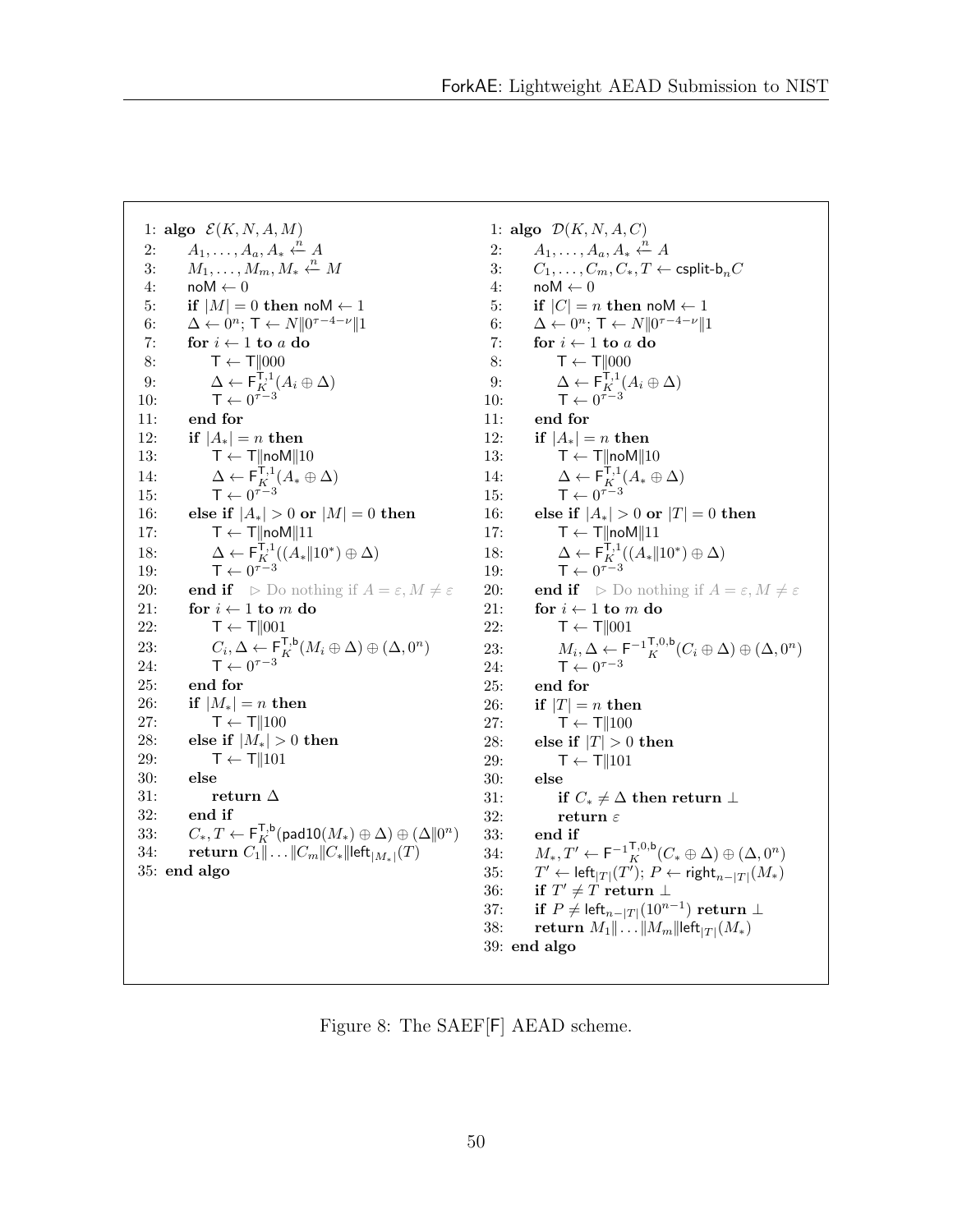<span id="page-53-0"></span>

Figure 9: The encryption algorithm of SAEF[F] mode when  $|N| = \tau - 4$ . The bit noM = 1 iff  $|M| = 0$ . The picture illustrates the processing of AD when length of AD is a multiple of n (top left) and when the length of AD is not a multiple of n (top right), and the processing of the message when length of the message is a multiple of  $n$  (bottom left) and when the length of message is not a multiple of  $n$  (**bottom right**). The tweak inputs to the forkcipher F are of the form  $T = N||0^{\tau-|N|-4}||1||f$  or  $T = 0^{\tau-4}||0||f$ , where  $f \in \{0,1\}^3$ is a three-bit domain separation flag (The zero padding of the nonce is not present in the figure as  $|N| = \tau - 4$ .

| Game $\text{prtfp-real}_F$                                                             | Game $\text{prtfp-ideal}_{F}$                                                                                                                                                                                                                                                                                           |
|----------------------------------------------------------------------------------------|-------------------------------------------------------------------------------------------------------------------------------------------------------------------------------------------------------------------------------------------------------------------------------------------------------------------------|
| $K \leftarrow \S \{0,1\}^k$<br>$b \leftarrow \mathcal{A}^{\text{Enc,Dec}}$<br>return b | for $\top \in \mathcal{T}$ do $\pi_{\top,0}, \pi_{\top,1} \leftarrow \$ \text{Perm} n$<br>$b \leftarrow A^{\text{ENC,DEC}}$<br>return b                                                                                                                                                                                 |
| <b>Oracle</b> $\text{Enc}(\mathsf{T}, M, s)$<br>return $F(K, T, M, s)$                 | <b>Oracle</b> $\text{Enc}(\mathsf{T}, M, s)$<br>if $s = 0$ then return $\pi_{\text{T,0}}(M)$<br>if $s = 1$ then return $\pi_{\text{L}1}(M)$<br>if $s = b$ then return $\pi_{\text{T},0}(M), \pi_{\text{T},1}(M)$                                                                                                        |
| Oracle DEC(T, C, $\beta$ , s)<br>return $F^{-1}(K, T, C, \beta, s)$                    | Oracle DEC(T, C, $\beta$ , s)<br>if $s = i$ then return $\pi_{\mathsf{T},\beta}^{-1}(C)$<br>if $s = \text{o}$ then return $\pi_{\mathsf{T}, (\beta \oplus 1)}(\pi_{\mathsf{T}, \beta}^{-1}(C))$<br>if $s = b$ then return $\pi_{\text{T},\beta}^{-1}(C), \pi_{\text{T},(\beta \oplus 1)}(\pi_{\text{T},\beta}^{-1}(C))$ |

Figure 10: Games **prtfp-real** and **prtfp-ideal** defining the security of a (strong) forkcipher.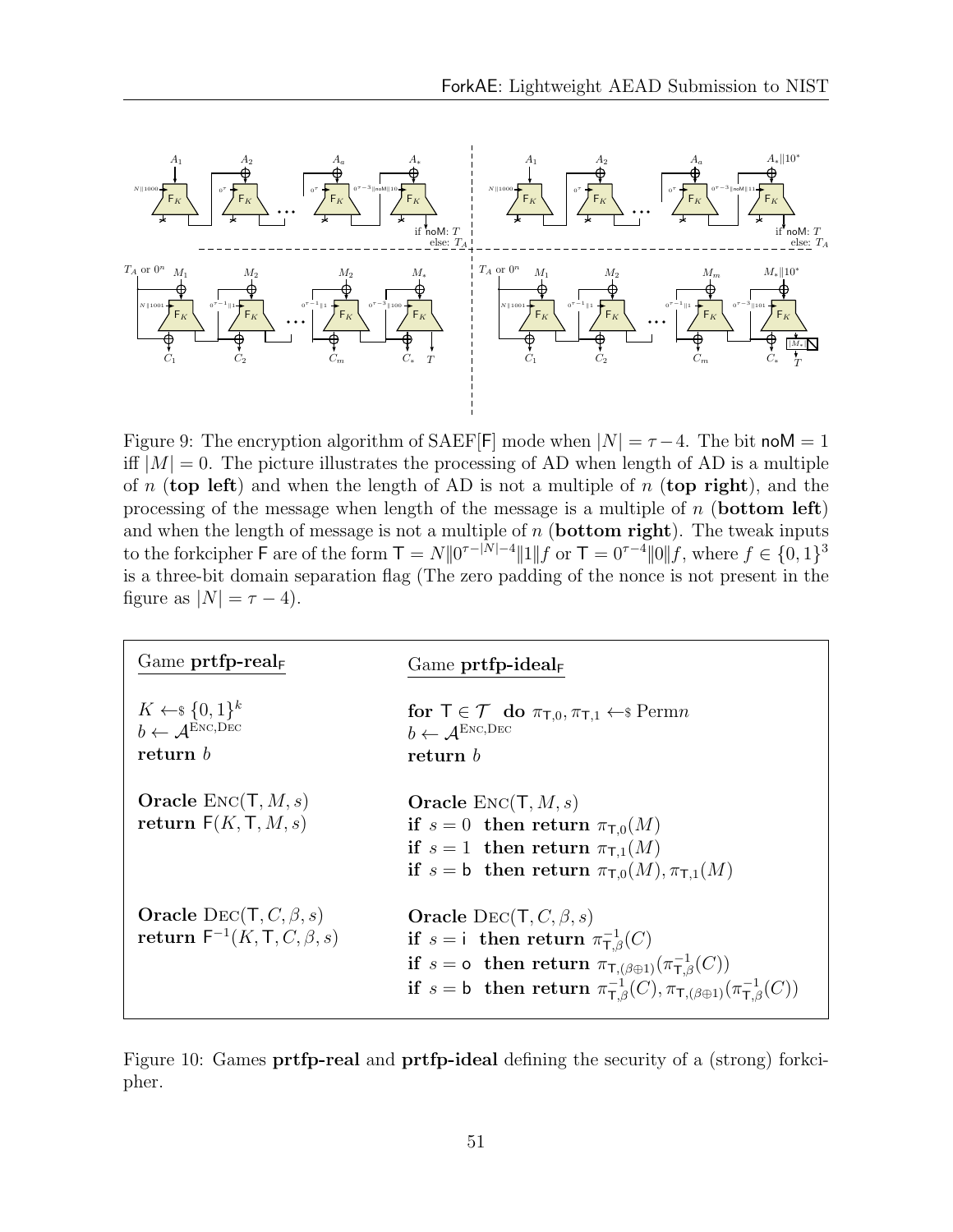<span id="page-54-0"></span>

Figure 11: Security games for a nonce-based AE  $\Pi = (\mathcal{K}, \mathcal{E}, \mathcal{D})$  with ciphertext expansion  $\tau$ .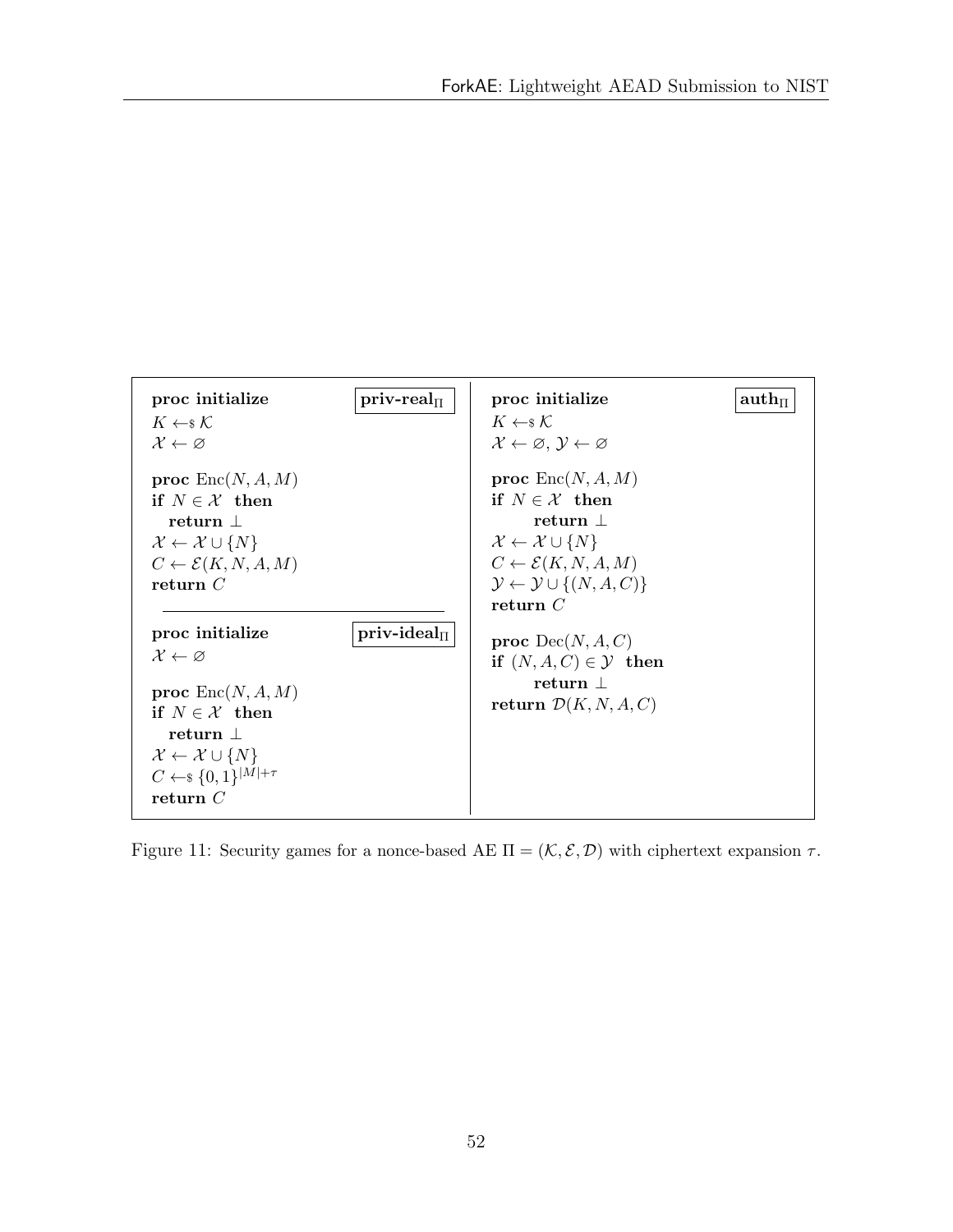<span id="page-55-0"></span>1: proc initialize 2: for  $\mathsf{T} \in \{0,1\}^{\tau}$  do 3:  $f_{\text{T},0} \leftarrow \text{\$Func}(n)$ 4:  $f_{\text{T},1} \leftarrow \text{\$Func}(n)$ 5:  $\mathcal{D}_{\mathsf{T}} \leftarrow \emptyset$ 6: end for 7: bad  $\leftarrow$  false 1: proc  $\text{Enc}(N, A, M)$ 2:  $A_1, \ldots, A_a, A_* \stackrel{\cdot n}{\leftarrow} A$ 3:  $M_1, \ldots, M_m, M_* \xleftarrow{n} M$ 4:  $W \leftarrow (N, A)$ 5:  $\mathsf{noM} \leftarrow 0$ 6: if  $|M| = 0$  then noM  $\leftarrow$  1 7:  $\Delta \leftarrow 0^n; \mathsf{T} \leftarrow N || 0^{\tau-\nu-4} || 1$ 8: for  $i \leftarrow 1$  to a do 9:  $T \leftarrow T \parallel 000$ 10: if  $A_i \oplus \Delta \in \mathcal{D}_{\mathsf{T}}$  then 11: bad  $\leftarrow$  true 12: end if 13:  $\mathcal{D}_{\mathsf{T}} \leftarrow \mathcal{D}_{\mathsf{T}} \cup (A_i \oplus \Delta)$ 14:  $\Delta \leftarrow f_{\mathsf{T},1}(A_i \oplus \Delta)$ 15: if  $bad = true$  then 16:  $\Delta \leftarrow \{0,1\}^n$ 17: end if 18:  $\mathsf{T} \leftarrow 0^{\tau-3}$ 19: end for 20: if  $|A_*| = n$  then 21:  $\mathsf{T} \leftarrow \mathsf{T} \|\mathsf{noM}\| 10$ 22: if  $A_* \oplus \Delta \in \mathcal{D}_{\mathsf{T}}$  then 23: bad  $\leftarrow$  true 24: end if 25:  $\mathcal{D}_{\mathsf{T}} \leftarrow \mathcal{D}_{\mathsf{T}} \cup (A_* \oplus \Delta)$ 26:  $\Delta \leftarrow f_{\text{T,1}}(A_{*} \oplus \Delta)$ 27: if  $bad = true$  then 28:  $\Delta \leftarrow \{0,1\}^n$ 29: end if 30:  $\mathsf{T} \leftarrow 0^{\tau-3}$ 31: else if  $|A_*| > 0$  or  $|M| = 0$  then 32:  $T \leftarrow T \cdot \| \text{noM} \| 11$ 

33: if  $A_* \oplus \Delta \in \mathcal{D}_{\mathsf{T}}$  then  $34:$  bad  $\leftarrow$  true 35: end if 36:  $\mathcal{D}_{\mathsf{T}} \leftarrow \mathcal{D}_{\mathsf{T}} \cup ((A_* \| 10^*) \oplus \Delta)$ 37:  $\Delta \leftarrow f_{\mathsf{T},1}((A_* \| 10^*) \oplus \Delta)$ 38: if  $bad = true$  then 39:  $\Delta \leftarrow \{0,1\}^n$ 40: end if 41: T ←  $0^{\tau-3}$ 42: end if 43: for  $i \leftarrow 1$  to m do 44:  $\mathsf{T} \leftarrow \mathsf{T} \parallel 001$ 45: if  $M_i \oplus \Delta \in \mathcal{D}_{\mathsf{T}}$  then  $46:$  bad  $\leftarrow$  true 47: end if 48:  $\mathcal{D}_{\mathsf{T}} \leftarrow \mathcal{D}_{\mathsf{T}} \cup (M_i \oplus \Delta)$ 49:  $C_i \leftarrow f_{\mathsf{T},0}(M_i \oplus \Delta) \oplus \Delta$ 50:  $\Delta \leftarrow f_{\mathsf{T}.1}(M_i \oplus \Delta)$ 51: if  $bad = true then$ 52:  $C_i, \Delta \leftarrow \{0, 1\}^n \times \{0, 1\}^n$ 53: end if 54:  $\mathsf{T} \leftarrow 0^{\tau-3}$ 55: end for 56: if  $|M_*| = n$  then 57:  $\mathsf{T} \leftarrow \mathsf{T} \parallel 100$ 58: else if  $|M_*| > 0$  then 59:  $\mathsf{T} \leftarrow \mathsf{T} \parallel 101$ 60: else 61: return  $\Delta$ 62: end if 63: if  $M_* \oplus \Delta \in \mathcal{D}_{\mathsf{T}}$  then  $64:$  bad  $\leftarrow$  true 65: end if 66:  $C_* \leftarrow f_{\mathsf{T},0}(\mathsf{pad10}(M_*) \oplus \Delta) \oplus \Delta$ 67:  $T \leftarrow f_{\textsf{T},1}(\textsf{pad10}(M_*) \oplus \Delta)$ 68: if  $bad = true$  then 69:  $C_*, T \leftarrow \{0,1\}^n \times \{0,1\}^n$ 70: end if  $71: \quad \quad {\bf return}\,\, C_1 \| \ldots \| C_m \| C_* \|$ left $_{|M_*|}(T)$ 

Figure 12: The games  $G_0$  and  $G_1$  for bounding  $\text{Adv}_{\text{SAEF}[f_0,f_1]}^{\text{priv}}$ . The game  $G_0$  does not contain the boxed statement, while  $G_1$  does.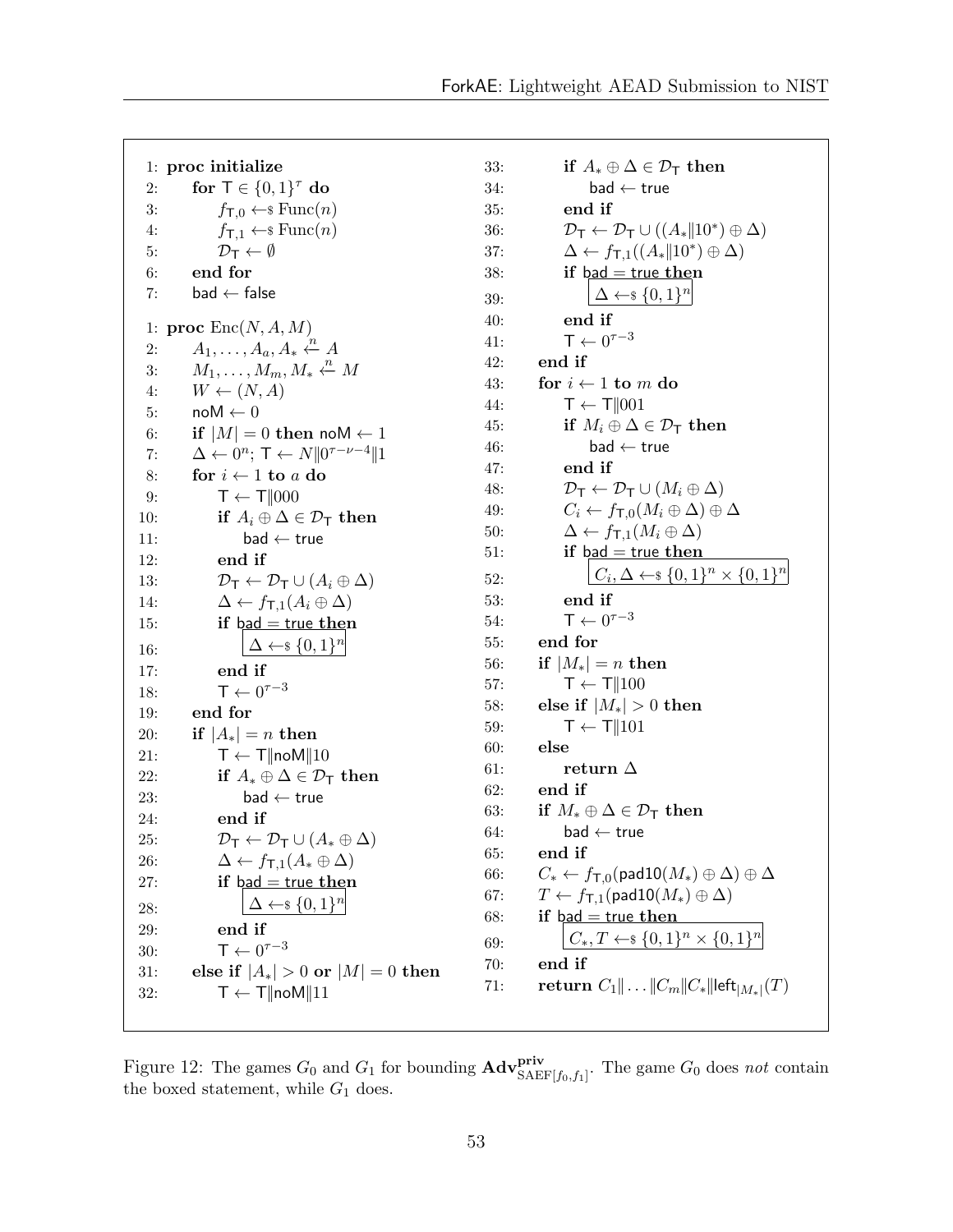```
1: proc initialize
  2: for \mathsf{T} \in \{0,1\}^{\tau} do
 3: \pi_{\text{T},0} \leftarrow \text{Perm} \text{n}4: f_{\text{T},1} \leftarrow \text{\$Func}(n)5: \mathcal{D}_{\mathsf{T}} \leftarrow \emptyset6: end for
  7: for N \in \{0,1\}^{\nu} do Q(N) \leftarrow \emptyset8: bad \leftarrow false
 1: proc \text{Enc}(N, A, M)2: A_1, \ldots, A_a, A_* \xleftarrow{n} A3: M_1, \ldots, M_m, M_* \xleftarrow{n} M4: \mathsf{noM} \leftarrow 05: if |M| = 0 then noM \leftarrow 1
  6: \Delta \leftarrow 0^n; \mathsf{T} \leftarrow N || 17: for i \leftarrow 1 to a do
 8: T \leftarrow T \parallel 0009: if A_i \oplus \Delta \in \mathcal{D}_\mathsf{T} and \mathsf{P}^i_a(W,Q) then
10: bad \leftarrow true
11: end if
12: \mathcal{D}_{\mathsf{T}} \leftarrow \mathcal{D}_{\mathsf{T}} \cup (A_i \oplus \Delta)13: \Delta \leftarrow f_{\text{T},1}(A_i \oplus \Delta)14: \mathsf{T} \leftarrow 0^{\tau-3}15: end for
16: if |A_*| = n then
17: T \leftarrow T \|\text{noM}\| 1018: if A_* \oplus \Delta \in \mathcal{D}_T and P_a^*(W, Q) then
19: bad ← true
20: end if
21: \mathcal{D}_{\mathsf{T}} \leftarrow \mathcal{D}_{\mathsf{T}} \cup (A_* \oplus \Delta)22: \Delta \leftarrow f_{\text{T},1}(A_{*} \oplus \Delta)23: \mathsf{T} \leftarrow 0^{\tau-3}24: else if |A_*| > 0 or |M| = 0 then
25: T \leftarrow T \cdot \| \text{noM} \| 1126: if (A_* \| 10^*) \oplus \Delta \in \mathcal{D}_T and P_a^*(W, Q)then
                                                                             27: bad \leftarrow true
                                                                             28: end if
                                                                              29: \mathcal{D}_{\mathsf{T}} \leftarrow \mathcal{D}_{\mathsf{T}} \cup ((A_* \| 10^*) \oplus \Delta)30: \Delta \leftarrow f_{\textsf{T},1}((A_{*} \| 10^{*}) \oplus \Delta)31: \mathsf{T} \leftarrow 0^{\tau-3}32: end if
                                                                             33: for i \leftarrow 1 to m do
                                                                             34: \mathsf{T} \leftarrow \mathsf{T} \parallel 00135: if M_i \oplus \Delta \in \mathcal{D}_{\mathsf{T}} then
                                                                             36: bad \leftarrow true
                                                                             37: end if
                                                                             38: \mathcal{D}_{\mathsf{T}} \leftarrow \mathcal{D}_{\mathsf{T}} \cup (M_i \oplus \Delta)39: C_i \leftarrow \pi_{\mathsf{T},0}(M_i \oplus \Delta) \oplus \Delta40: \Delta \leftarrow f_{\text{T},1}(M_i \oplus \Delta)41: T ← 0^{\tau-3}42: end for
                                                                             43: if |M_*| = n then
                                                                             44: \mathsf{T} \leftarrow \mathsf{T} || 10045: else if |M_*| > 0 then
                                                                             46: \mathsf{T} \leftarrow \mathsf{T} \parallel 10147: else
                                                                             48: return \Delta49: end if
                                                                             50: if pad10(M_i) \oplus \Delta \in \mathcal{D}_T then
                                                                             51: bad \leftarrow true
                                                                             52: end if
                                                                             53: \mathcal{D}_{\mathsf{T}} \leftarrow \mathcal{D}_{\mathsf{T}} \cup (\text{pad10}(M_i) \oplus \Delta)54: C_* \leftarrow \pi_{\mathsf{T},0}(\mathsf{pad10}(M_*) \oplus \Delta) \oplus \Delta55: T \leftarrow f_{\text{T},1}(\text{pad10}(M_*) \oplus \Delta)56: Q(N) \leftarrow Q(N) \cup ((A_1, ..., A_*), (C_1, ..., C_m))57: return C_1 \| ... \| C_m \| C_* \|left|_{M_*}(T)
```
Figure 13: The games  $G_2$  and  $G_3$  for bounding  $\text{Adv}_{\text{SAEF}[\pi_0,f_1]}^{auth}$  (continued in Figure [14\)](#page-57-0). The game  $G_2$  does not contain the boxed statements, while  $G_3$  does.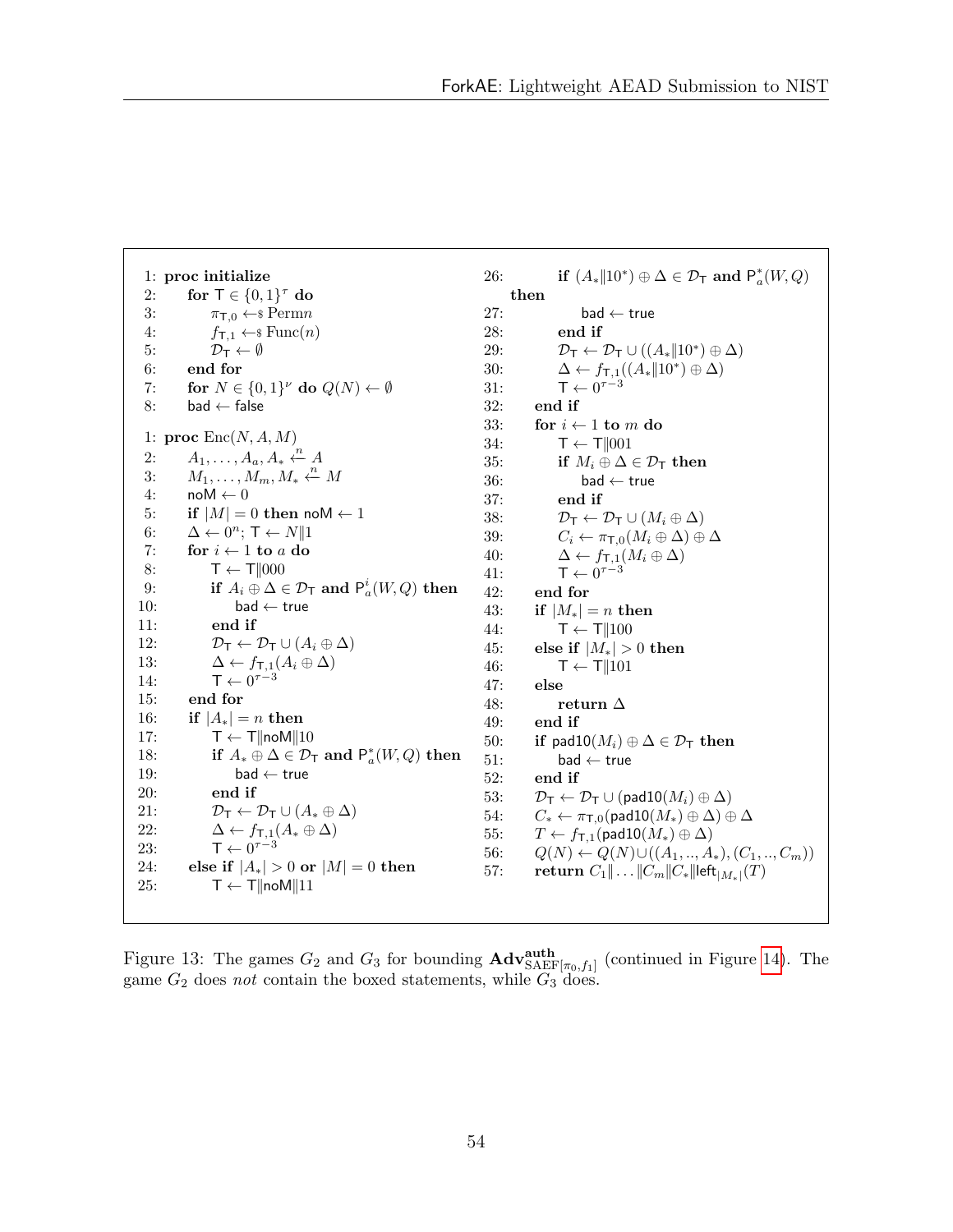<span id="page-57-0"></span>1: proc  $Dec(N, A, C)$ 2: if bad  $=$  true then 3: return  $\perp$ 4: end if 5:  $W \leftarrow (N, A, C)$ 6:  $Q(N) \leftarrow Q(N) \cup ((A_1, ..., A_*)$ 7:  $A_1, \ldots, A_a, A_* \xleftarrow{n} A$ 8:  $C_1, \ldots, C_m, C_*, T \leftarrow \text{csplit-b}_n(C)$ <br>9:  $\text{noM} \leftarrow 0$  $\mathbf{n} \cdot \mathbf{0}$ 10: if  $|C| = n$  then noM  $\leftarrow$  1 11:  $\Delta \leftarrow 0^n; \mathsf{T} \leftarrow N || 1$ 12: for  $i \leftarrow 1$  to a do 13:  $\mathsf{T} \leftarrow \mathsf{T} \parallel 000$ 14: if  $A_i \oplus \Delta \in \mathcal{D}_\mathsf{T}$  and  $\mathsf{P}_a^i(W, Q)$  then 15: bad  $\leftarrow$  true 16: return ⊥ 17: end if 18:  $\mathcal{D}_{\mathsf{T}} \leftarrow \mathcal{D}_{\mathsf{T}} \cup (A_i \oplus \Delta)$ 19:  $\Delta \leftarrow f_{\mathsf{T},1}(A_i \oplus \Delta)$ 20:  $\mathsf{T} \leftarrow 0^{\tau-3}$ 21: end for 22: if  $|A_*| = n$  then 23:  $T \leftarrow T \cdot \| \text{noM} \| 10$ 24: if  $A_* \oplus \Delta \in \mathcal{D}_T$  and  $P_a^*(W, Q)$  then 25: bad  $\leftarrow$  true 26: return ⊥ 27: end if 28:  $\mathcal{D}_{\mathsf{T}} \leftarrow \mathcal{D}_{\mathsf{T}} \cup (A_* \oplus \Delta)$ 29:  $\Delta \leftarrow f_{\mathsf{T},1}(A_* \oplus \Delta)$ 30:  $\mathsf{T} \leftarrow 0^{\tau-3}$ 31: end if 32: if  $|A_*| > 0$  or  $|T| = 0$  then 33:  $\mathsf{T} \leftarrow \mathsf{T} \|\mathsf{noM}\| 11$  and  $\mathsf{P}^*_a(W, Q)$ 34: **if**  $(A_* \| 10^*) \oplus \Delta \in \mathcal{D}_T$  and  $P_a^*(W, Q)$ then 35: bad  $\leftarrow$  true 36: return ⊥ 37: end if 38:  $\mathcal{D}_{\mathsf{T}} \leftarrow \mathcal{D}_{\mathsf{T}} \cup ((A_* \| 10^*) \oplus \Delta)$ 39:  $\Delta \leftarrow f_{\textsf{T},1}((A_{*} \| 10^{*}) \oplus \Delta)$ 40: T ←  $0^{\tau-3}$ 41: end if 42: for  $i \leftarrow 1$  to m do 43:  $\mathsf{T} \leftarrow \mathsf{T} \parallel 001$ 44:  $M_i \leftarrow \pi_{\mathsf{T},0}^{-1}(C_i \oplus \Delta,0) \oplus \Delta$ 45: if  $M_i \oplus \Delta \in \mathcal{D}_{\mathsf{T}}$  and  $\mathsf{P}^i_m(W,Q)$  then  $46:$  bad  $\leftarrow$  true 47: return ⊥ 48: end if 49:  $\mathcal{D}_{\mathsf{T}} \leftarrow \mathcal{D}_{\mathsf{T}} \cup (M_i \oplus \Delta)$ 50:  $\Delta \leftarrow f_{\mathsf{T},1}(\pi_{\mathsf{T},0}^{-1}(C_i \oplus \Delta,0))$ 51:  $\mathsf{T} \leftarrow 0^{\tau-3}$ 52: end for 53: if  $|T| = n$  then 54:  $\mathsf{T} \leftarrow \mathsf{T} || 100$ 55: else if  $|T| > 0$  then 56:  $T \leftarrow T||100$ 57: else 58: if  $C_* \neq \Delta$  then return  $\perp$ 59: return  $\varepsilon$ 60: end if 61:  $M_* \leftarrow \pi_{\mathsf{T},0}^{-1}(C_* \oplus \Delta) \oplus \Delta$ 62:  $T' \leftarrow f_{\mathsf{T},1}(M_* \oplus \Delta)$ 63:  $\mathcal{O}' \leftarrow \mathsf{left}_{|T|}(T');\ P\leftarrow \mathsf{right}_{n-|T|}(M_*)$ 64: if  $T' \neq T$  return  $\bot$ 65: if  $P \neq$  left $_{n-|T|}(10^{n-1})$  return  $\perp$ 66: return  $M_1 \| ... \| M_m \|$ left $|T|(M_*)$ 

Figure 14: The games  $G_2$  and  $G_3$  for bounding  $\text{Adv}_{\text{SAEF}[\pi_0,f_1]}^{\text{auth}}$  (continued from Figure [13\)](#page-56-0). The game  $G_2$  does not contain the boxed statements, while  $G_3$  does. The predicates  $P_A$  and  $P_M$  are defined in Section [C.](#page-37-0)